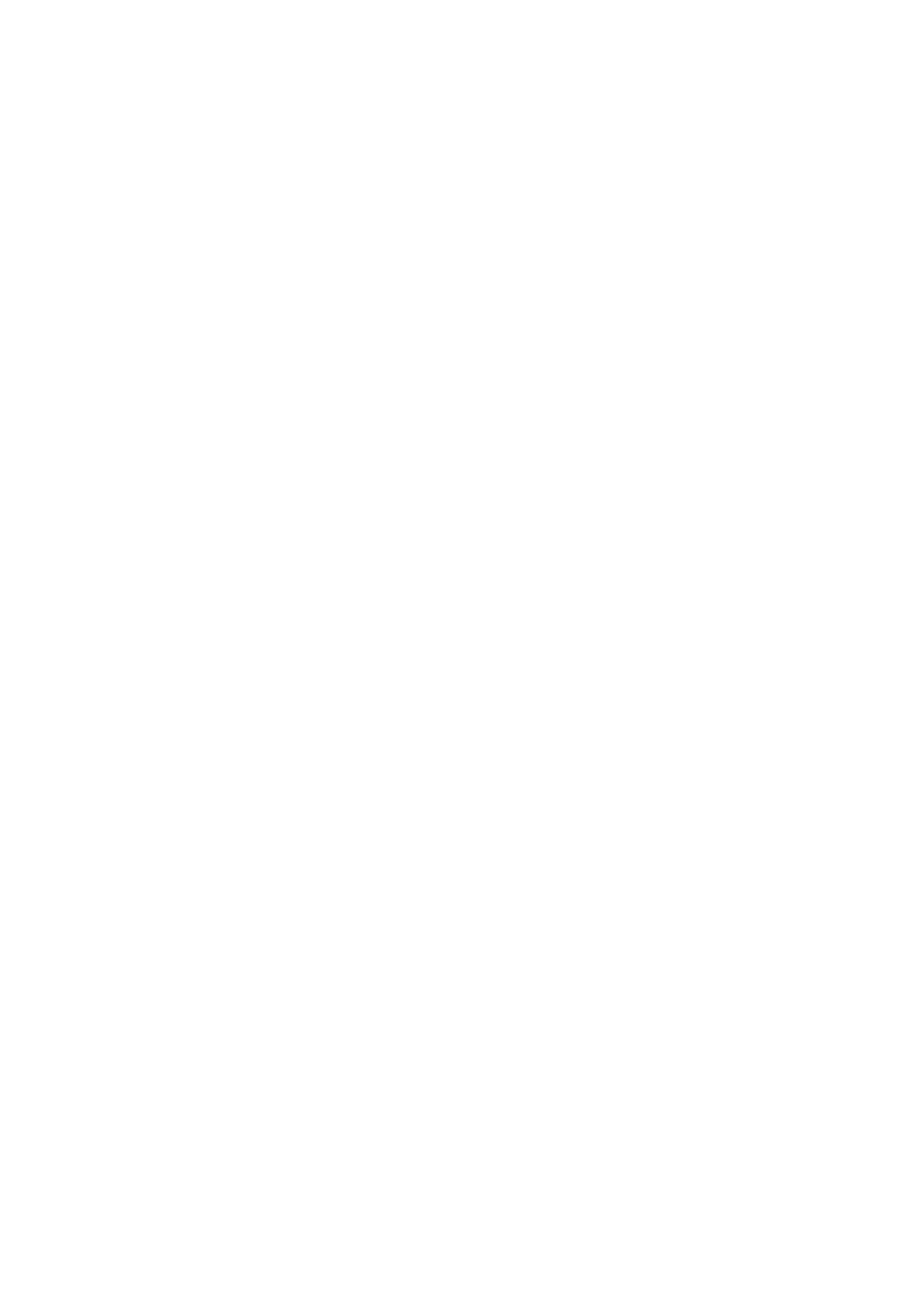#### **Revision History**

| Version | Date          | Description of Version                                 |
|---------|---------------|--------------------------------------------------------|
| 1.0     | Jun. 25, 2010 | Initial release                                        |
| 1.1     | Sep. 07, 2010 | Add configuration barcode value.                       |
|         |               | Add settings of Code 11, Standard 2 of 5, Industrial 2 |
|         |               | of 5, Telepen, Matrix 2 of 5.                          |

Changes to the original manual are listed below: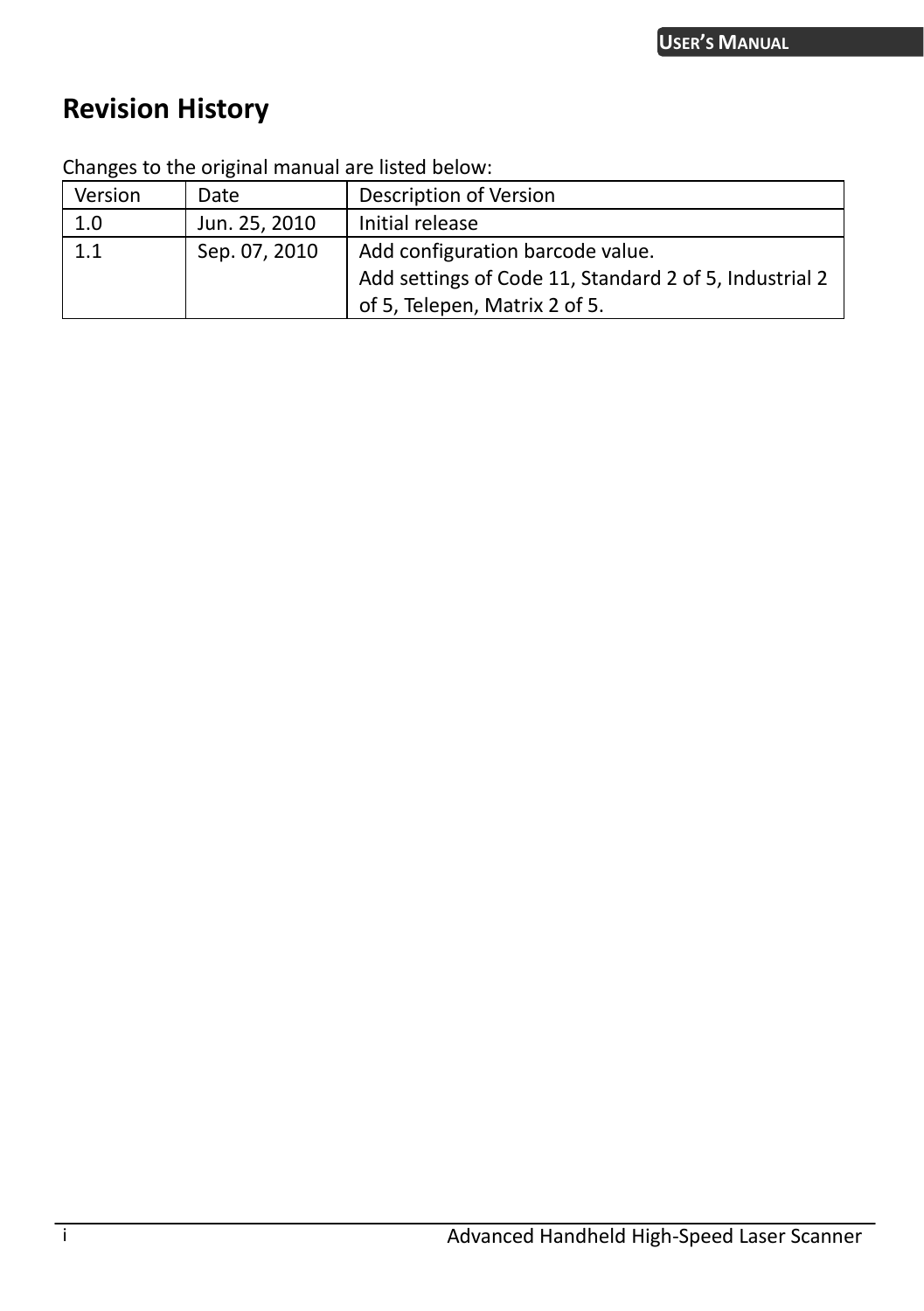# <span id="page-3-0"></span>**Important Notice**

No warranty of any kind is made in regard to this material, including, but not limited to, implied warranties of merchantability or fitness for any particular purpose. We are not liable for any errors contained herein nor for incidental or consequential damages in connection with furnishing, performance or use of this material. We shall be under no liability in respect of any defect arising from fair wear and tear, willful damage, negligence, abnormal working conditions, failure to follow the instructions and warnings, or misuse or alteration or repair of the products without written approval. No part of this document may be reproduced, transmitted, stored in a retrieval system, transcribed, or translated into any human or computer or other language in any form or by any means electronic, mechanical, magnetic, optical, chemical, biological, manual or otherwise, except for brief passages which may be quoted for purposes of scholastic or literary review, without express written consent and authorization. We reserve the right to make changes in product design without reservation and without notification. The material in this guide is for information only and is subject to change without notice. All trademarks mentioned herein, registered or otherwise, are the properties of their various, ill, assorted owners.

#### **General Handling Precautions**

Do not dispose the scanner in fire. Do not put the scanner directly in the sun or by any heat source. Do not use or store the scanner in a very humid place. Do not drop the scanner or allow it to collide violently with other objects. Do not take the scanner apart without authorization

#### **Guidance for Printing**

This manual is in A5 size. Please double check your printer setting before printing it out. When the barcodes are to be printed out for programming, the use of a high-resolution laser printer is strongly suggested for the best scan result.

Copyright © 2010. All rights reserved.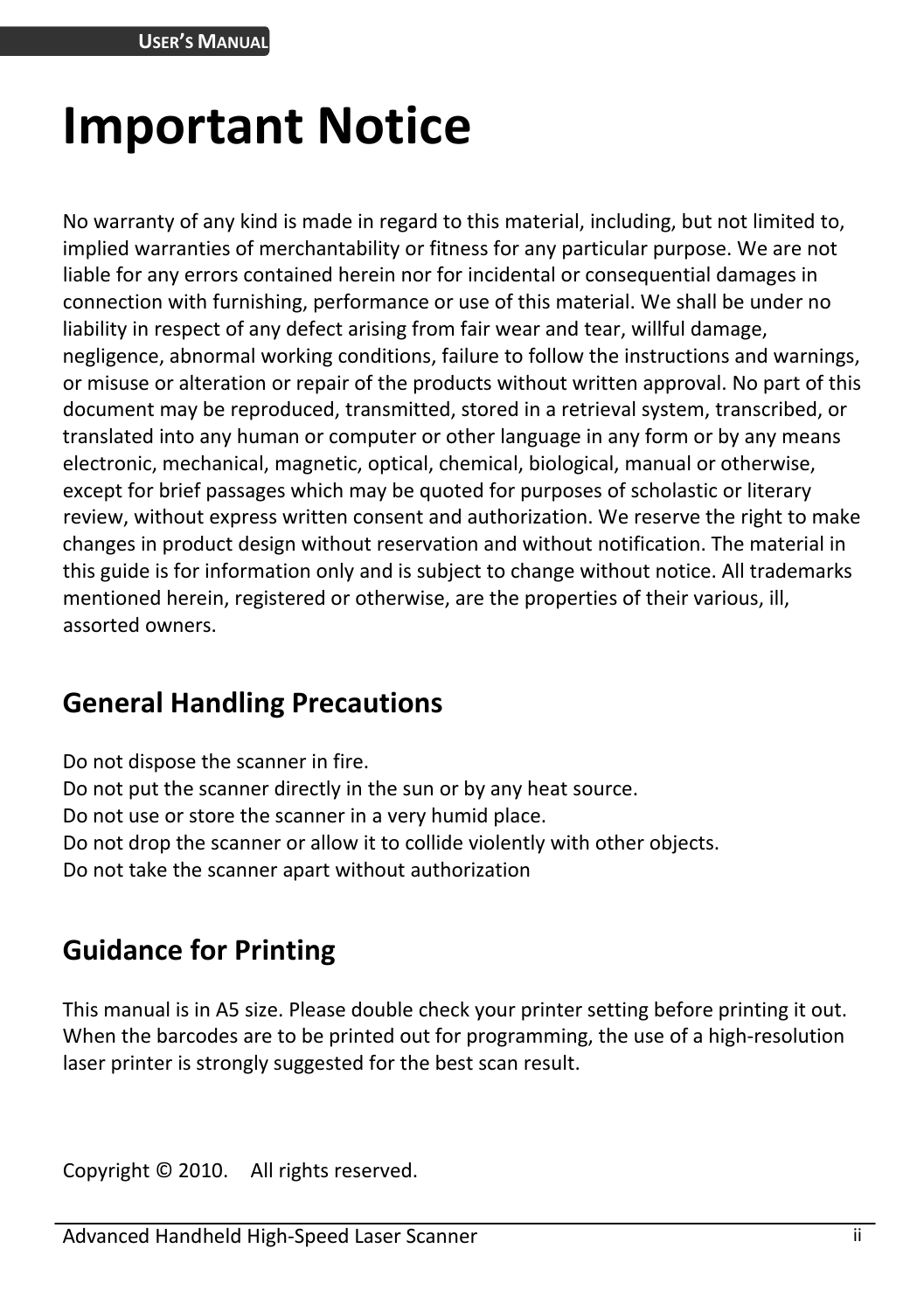#### **Laser Safety**

This equipment generates, uses, and can radiate radio frequency energy. If not installed and used in accordance with the instructions in this manual, it may cause interference to radio communications. The equipment has been tested and found to comply with the limits for a Class A computing device pursuant to EN55022 and 47 CFR, Part 2 and Part 15 of FCC Rules. These specifications are designed to provide reasonable protection against interference when operated in a commercial environment.

**Radiant Energy**: The laser scanner uses one low‐power visible laser diodes operating at 650nm in an opto‐mechanical scanner resulting in less than 3.9μW radiated power as observed through a 7mm aperture and averaged over 10 seconds. Do not attempt to remove the protective housing of the scanner, as unscanned laser light with a peak output up to 0.8mW would be accessible inside.

**Laser Light Viewing**: The scan window is the only aperture through which laser light may be observed from this product. A failure of the scanner engine, while the laser diode continues to emit a laser beam, may cause emission levels to exceed those for safe operation. The scanner has safeguards to prevent this occurrence. If, however, a stationary laser beam is emitted, the failing scanner should be disconnected from its power source immediately.

**Adjustments**: Do not attempt any adjustments or alteration of this product. Do not remove the protective housing of the scanner. There are no user‐serviceable parts inside.

**Optical**: The use of optical instruments with this product will increase the eye hazard. Optical instruments include binoculars, magnifying glasses, and microscopes but do not include normal eye glasses worn by the user.

**CAUTION**: Use of controls or adjustments or performance of procedures other than those specified herein may result in hazardous radiation exposure.

#### **For CE‐Countries**

This scanner is in conformity with CE standards. Please note that an approved, CE‐marked power supply unit should be used in order to maintain CE conformance.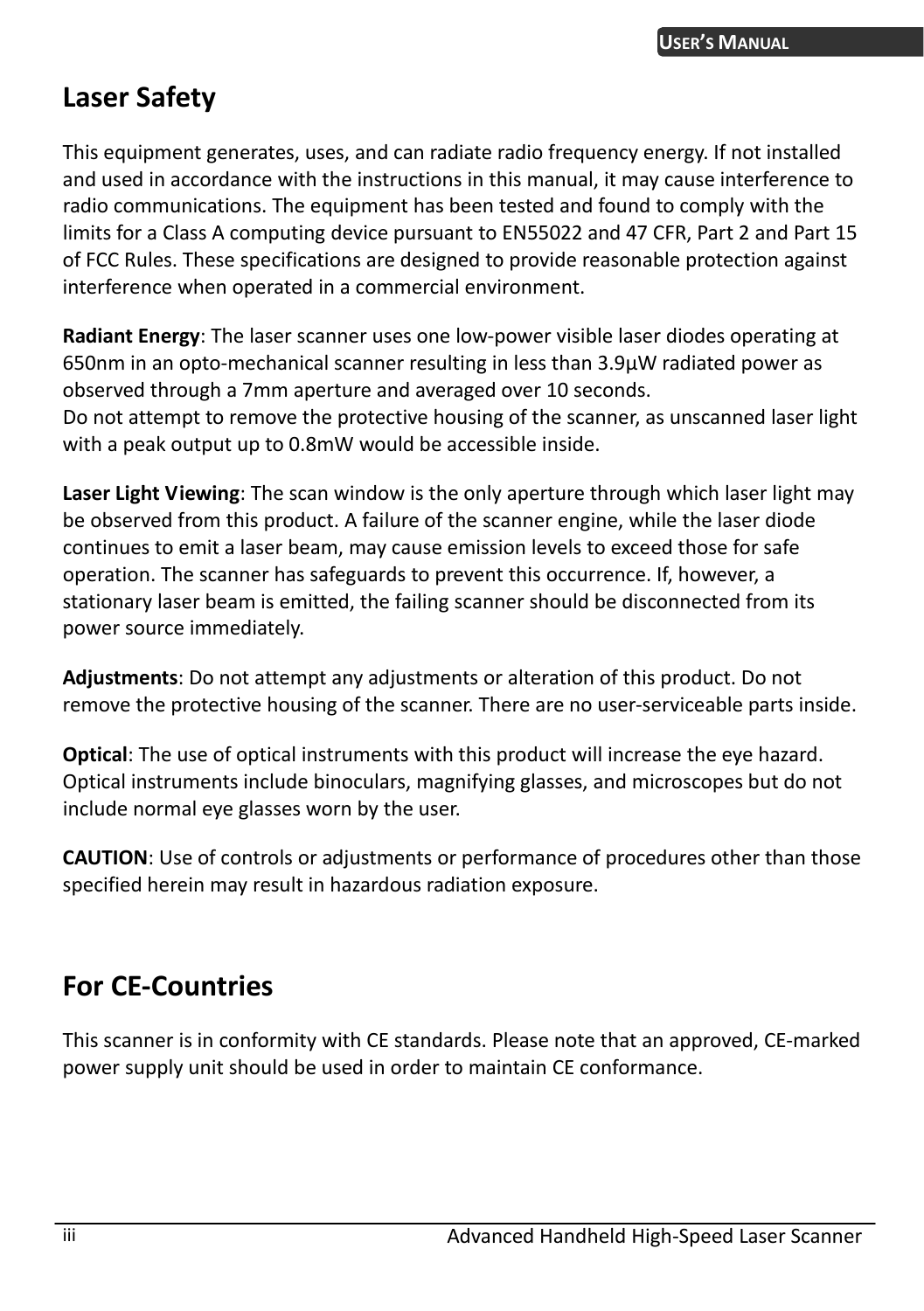#### **Table of Contents**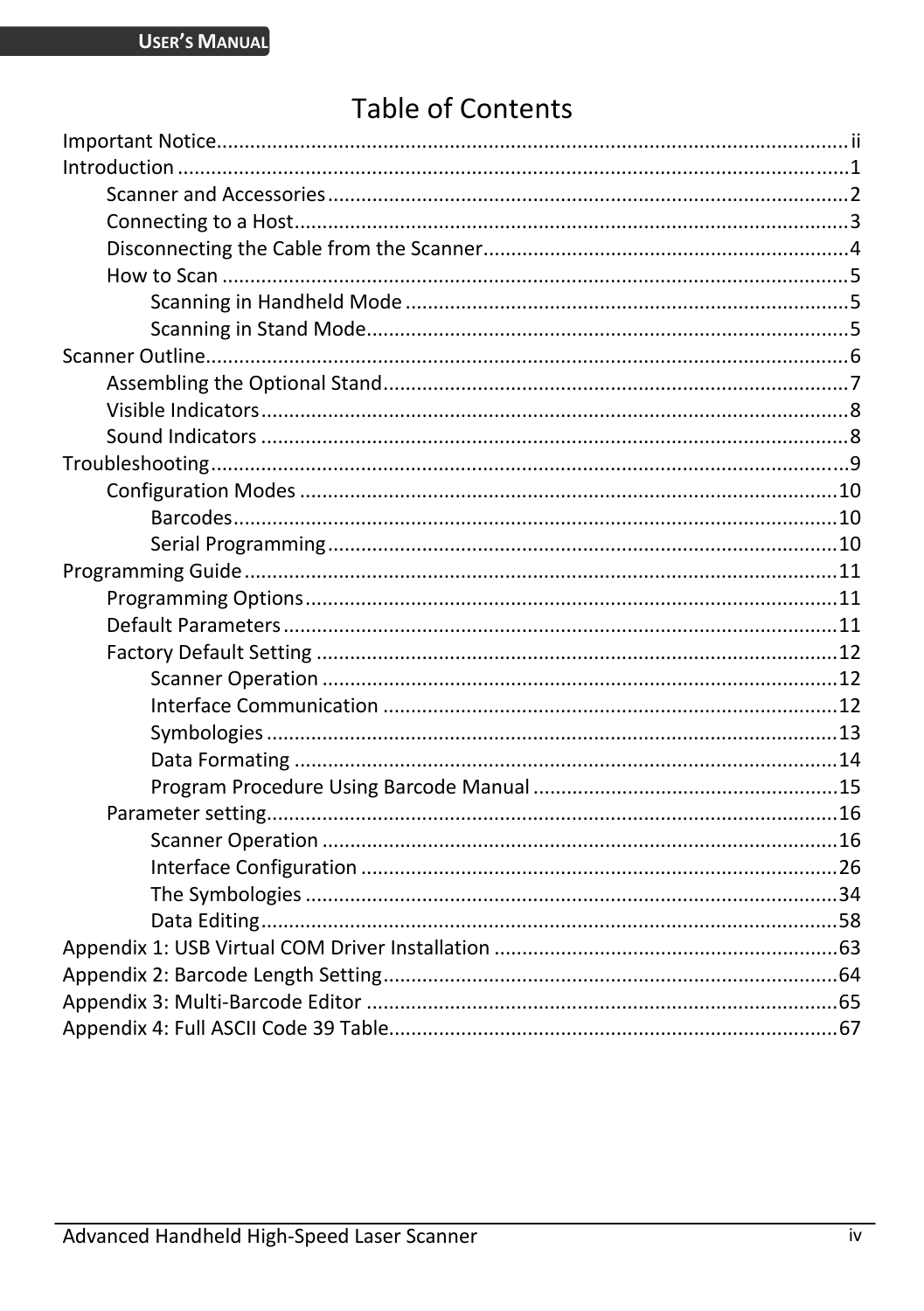# <span id="page-6-0"></span>**Introduction**

This scanner is a newly released handheld single‐line laser scanner with a cutting‐edge scan engine. It utilizes the omnidirectional technology to transform seven laser lines into one and performs a superb scanning speed at 500 scans per second. The built‐in hardware decoding technology and 32-bit MPU guarantees real-time scanning and accuracy, ensuring an unbeatable first read success rate.

The scanner comes with a stand of small footprint to save counter space. Its LED and beeper indicate scanning status and are programmable to cater to the users' own preference. Its replaceable communication cable further increases its convenience and flexibility in use.

Streamlined and light-weighed, this handy device reads most 1D barcode types, GS1 DataBar and PDF417. It is the reliable business tool to enhance work efficiency at a competitive cost, the best solution for retail, office or warehouse environments.

Key Features:

- Superb scanning ability
- Proprietary hardware decoding technology
- Able to read GS1 DataBar and PDF417
- Rugged and ergonomic form factor
- Flexible communications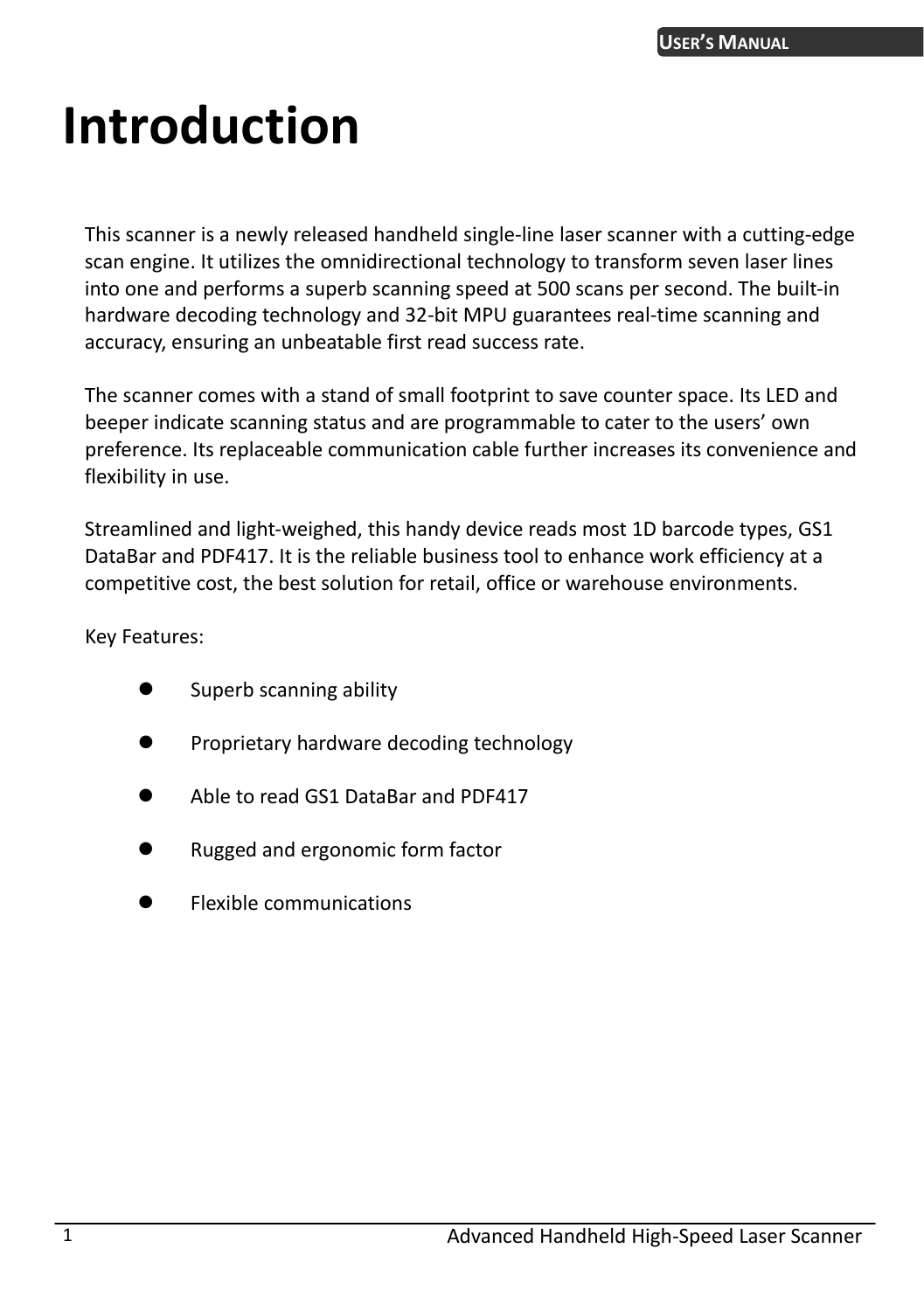## <span id="page-7-0"></span>**Scanner and Accessories**

The high-speed single line laser handheld scanner package contains:

- 1 ea. ‐ Single‐line laser handheld scanner
- 1 ea. ‐ Optional scanner stand





(with stand) (without stand)

1 ea. Communication cable (Model depends on customer needs.)



1 ea. 5V Power adapter

(Only for specific RS‐232 cables as optional accessory. Model depends on electrical requirements of your geographic location)

1 ea. CD‐ROM or handbook (Containing manual and programming guide)







If any contents are damaged or missing, please contact your dealer immediately.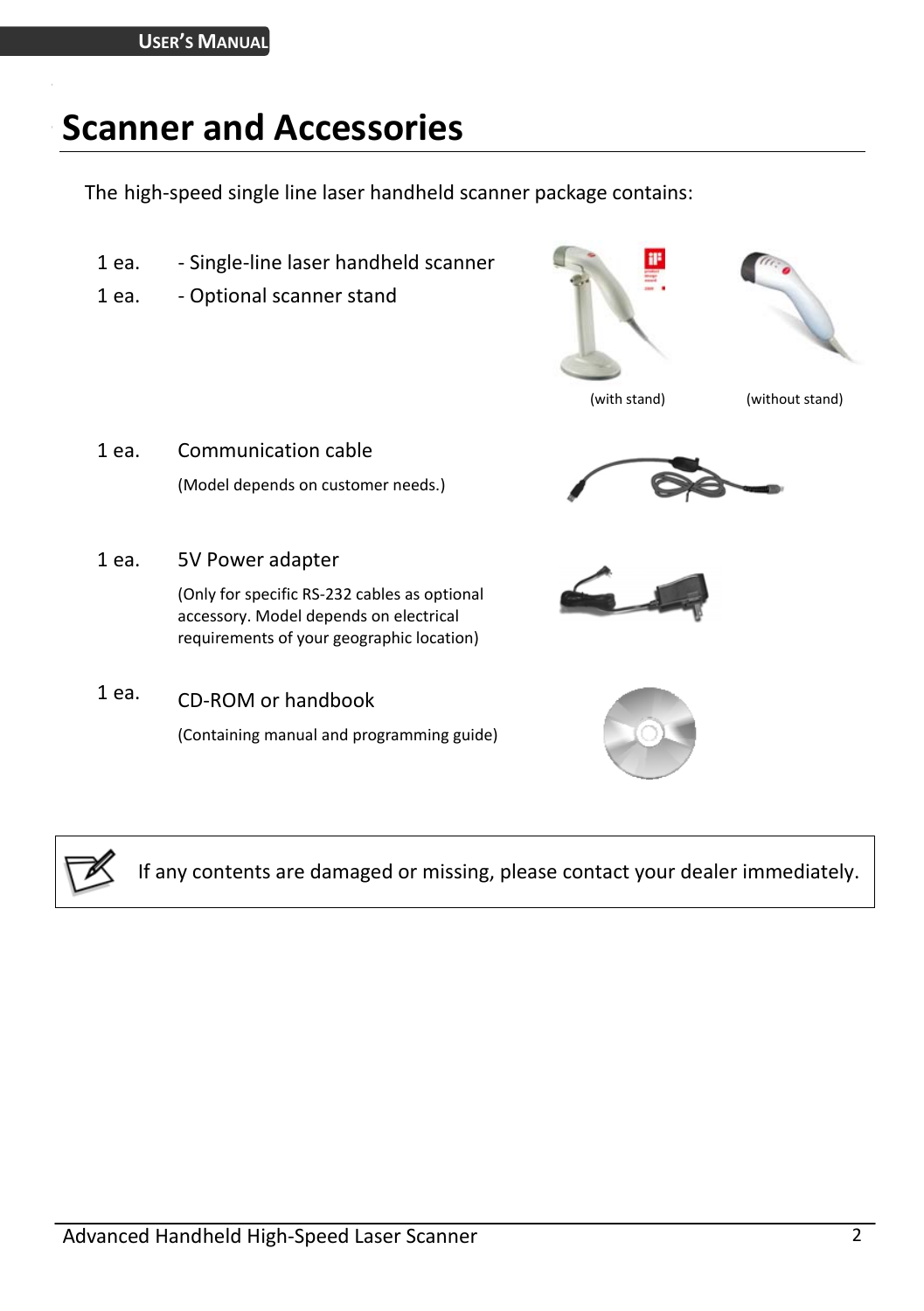## <span id="page-8-0"></span>**Connecting to a Host**

- 1. Turn off the host system.
- 2. Connect the 10-pin RJ45 male connector into the jack on the scanner until a "click" is heard. If the scanner is powered directly from the host supply, skip to step 5.
- 3. If necessary, plug the L‐shaped plug of the power supply into the power jack on the cable.
- 4. Connect the power supply into an AC outlet. (Double check that the AC input requirement of the power supply matches the AC outlet.)
- 5. Connect the cable to the proper port on the host system.
- 6. Turn on the host system.
- 7. If the scanner is properly installed, the red, green, blue LED will turn on once and 3 power‐up beeps will be heard.
- 8. Set the scanner to communicate with your particular POS terminal by scanning the appropriate barcodes. The programming procedure varies on different terminals. Please refer to the Programming section for more information.
- 9. Verify that the scanner is successfully reading barcodes and transmitting correct information to the terminal.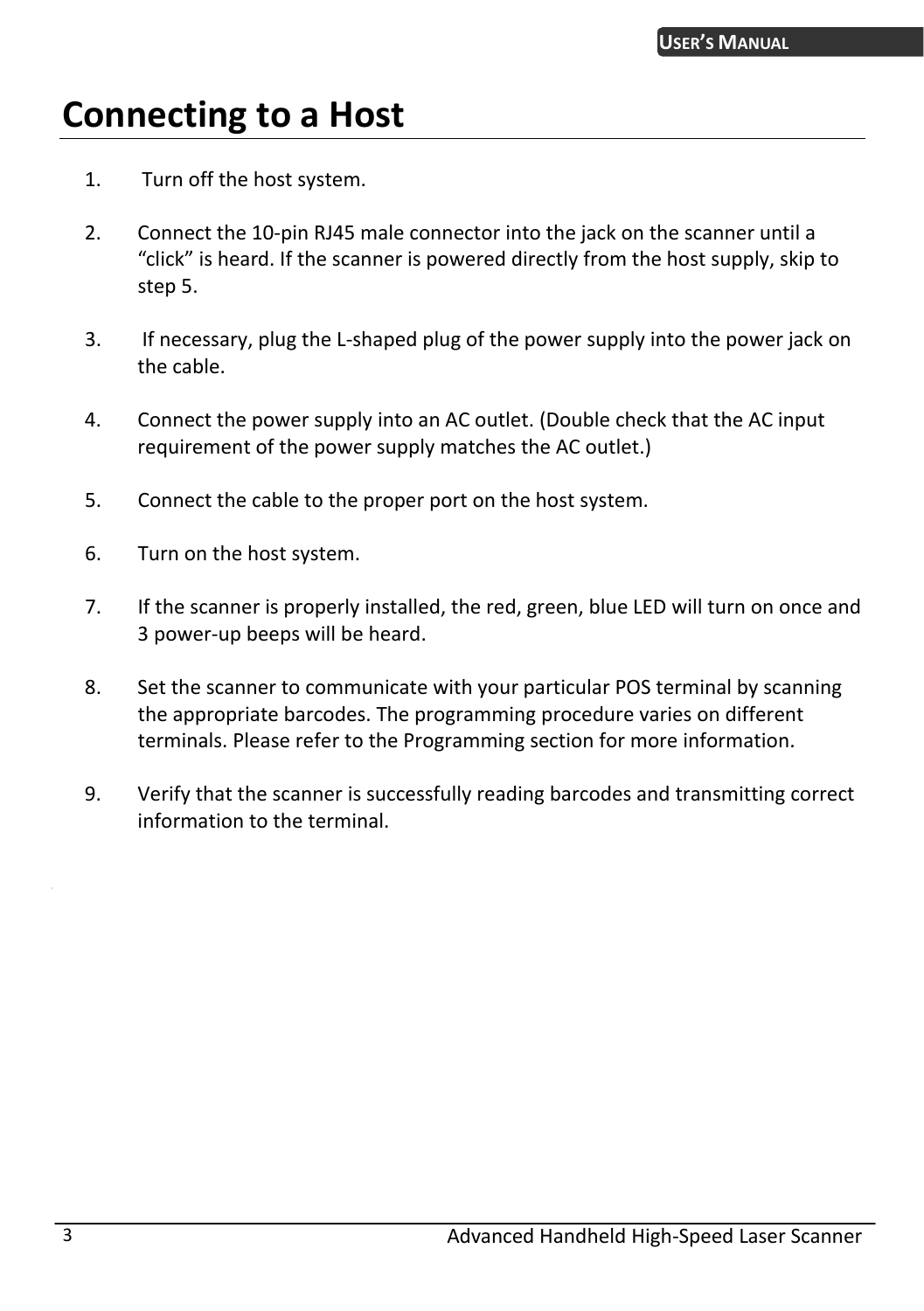## <span id="page-9-0"></span>**Disconnecting the Cable from the Scanner**

The communication cable is designed to be field‐replaceable. Prior to removing the cable from the scanner, it is highly advised to turn off the power of the host system and disconnect the power supply from the cable.

1. Locate the small hole at the bottom of the scanner.



- 2. Use a metallic pin and insert into the hole.
- 3. Gently pull the strain‐relief of the cable once a faint "click" is heard.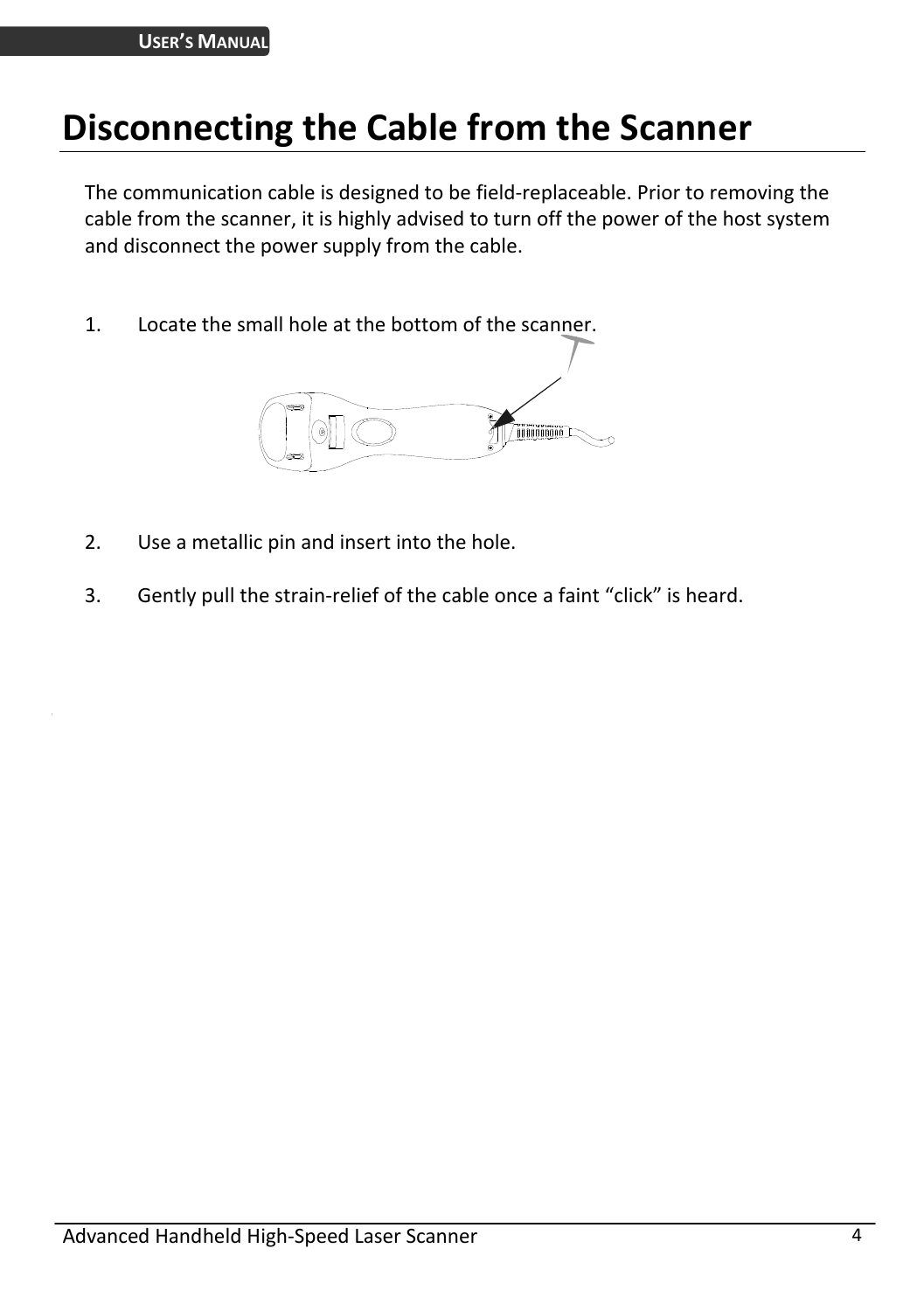## <span id="page-10-0"></span>**How to Scan**

The scanner can be operated in two different modes: "Handheld Mode" and "Stand Mode." The following explains how these can be achieved.

#### <span id="page-10-1"></span>**Scanning in Handheld Mode**

- 1. When the scanner is removed from the stand, the Handheld Mode is automatically activated.
- 2. Press the trigger and aim at the barcode.
- 3. When decoding is successful, the scanner beeps and the LED indicate blue/green.

#### <span id="page-10-2"></span>**Scanning in Stand Mode**

- 1. When the Stand Mode is activated, the blue LED would blink as the scanner is placed on the optional presentation stand.
- 2. Present a barcode in the scan field.
- 3. The barcode would be automatically decoded and transmitted.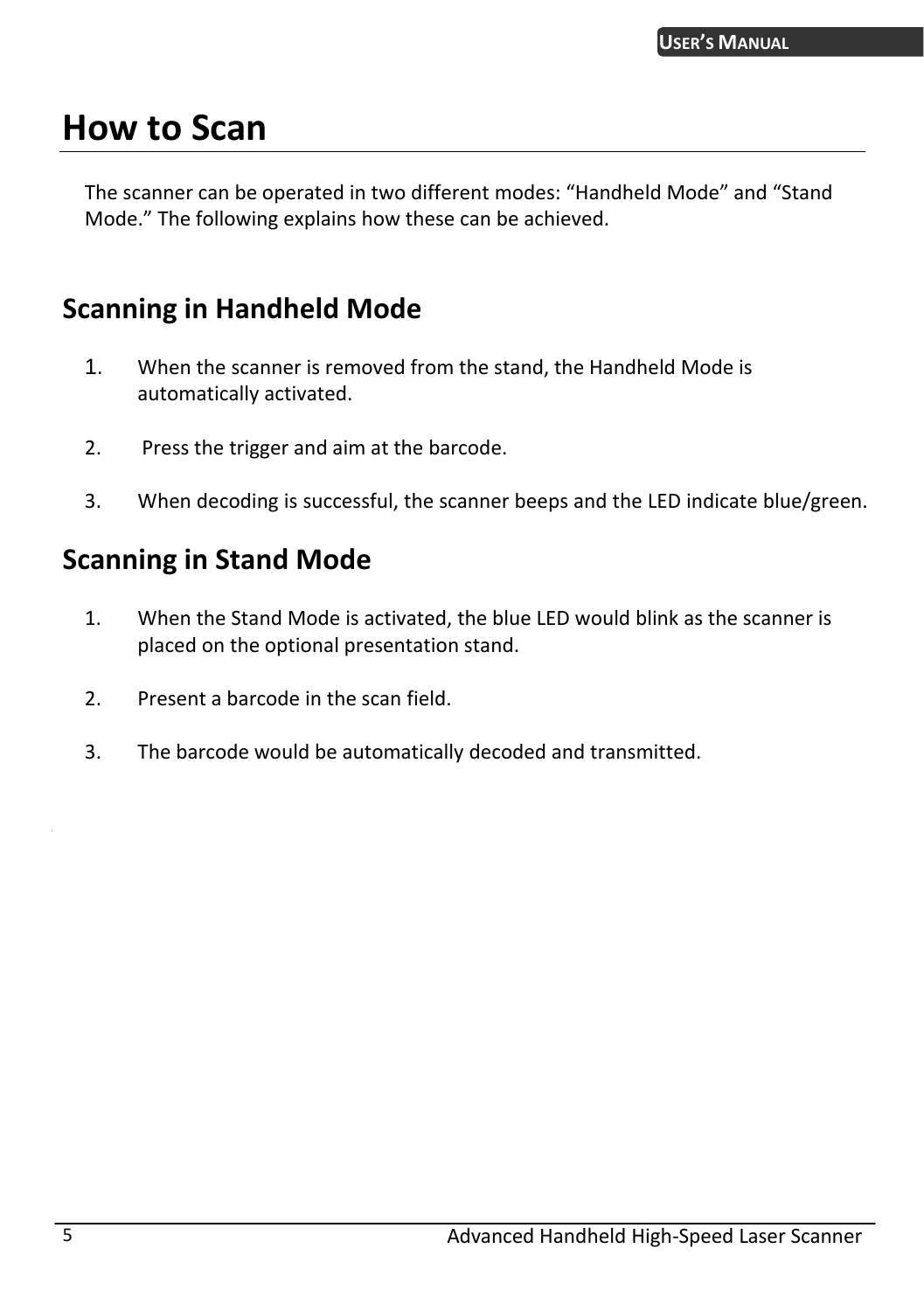## <span id="page-11-0"></span>**Scanner Outline**

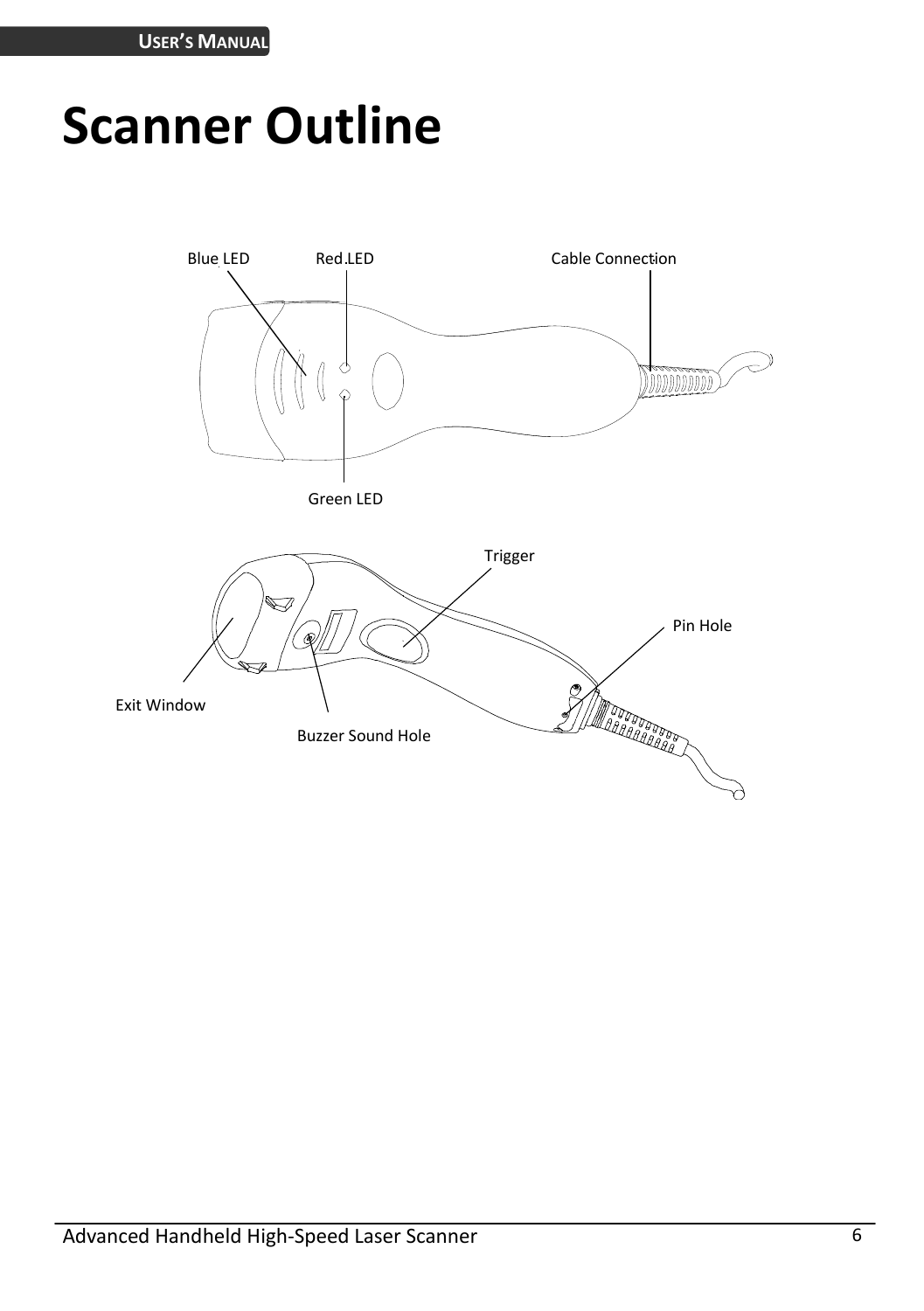## <span id="page-12-0"></span>**Assembling the Optional Stand**

The optional self-supporting stand is to facilitate the usage of your scanner. It moves freely and can be placed anywhere on countertops. It can be tilted to a maximum of 60 degrees.



To attach the scanner to the optional stand, hook the scanner on the two holes located at the front of the stand.

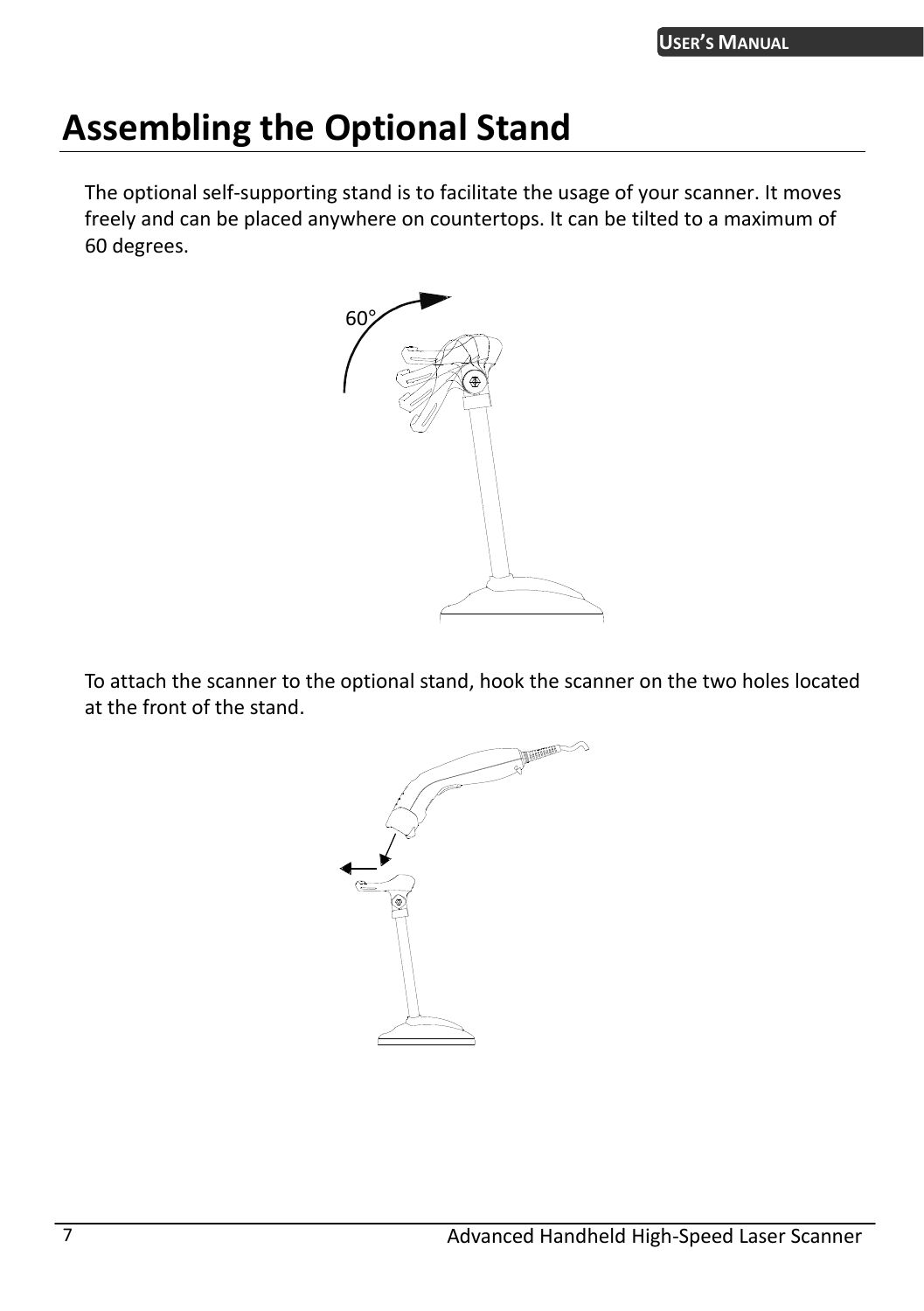## <span id="page-13-0"></span>**Visible Indicators**

There are three blue LED indicator bars and two green/red LED indicators on top of the scanner. These indicate the operational status of the scanner.

| <b>LED Status</b>                      | <b>LED Indication</b>                                                                                                                                                                                |  |
|----------------------------------------|------------------------------------------------------------------------------------------------------------------------------------------------------------------------------------------------------|--|
|                                        | *The scanner is not powered.                                                                                                                                                                         |  |
| Blue, red, and green<br>LEDs are off   | * When the scanner is in stand-by mode, the trigger button is<br>enabled. Present a barcode to the scanner and the red LED would<br>turn on when the laser is turned on.                             |  |
| Steady blue, red,<br>and green         | The scanner is in Bootload Mode (firmware upgrade status)                                                                                                                                            |  |
| Steady red                             | When the laser is active, the red LED is on. The red LED would remain<br>on until the laser is deactivated.                                                                                          |  |
| Green and blue LED<br>flash once       | A barcode has been successfully decoded.                                                                                                                                                             |  |
| Steady green                           | * A barcode has been successfully decoded, but the object is not<br>removed from the scan window.                                                                                                    |  |
|                                        | * The scanner is in programming mode.                                                                                                                                                                |  |
| Steady red/green                       | This indicates the scanner has a motor or laser failure. A beep is<br>heard when a motor failure occurs. Return the unit for repair.                                                                 |  |
| Constant blue LED<br>flashes           | While the scanner is on the stand, the laser would turn on (along with<br>the red LED) when a barcode is presented in the scan field. The<br>barcode would be automatically decoded and transmitted. |  |
| Alternate red and<br>green LED flashes | The scanner detects a power failure. Please check whether the power<br>is properly connected.                                                                                                        |  |

## <span id="page-13-1"></span>**Sound Indicators**

When the scanner is in operation, it provides audible feedback. The beeps indicate the status of the scanner.

| <b>Beep</b>               | <b>Indication</b>                                                |  |
|---------------------------|------------------------------------------------------------------|--|
| One beep                  | A barcode has been successfully decoded.                         |  |
| Three consequent<br>beeps | *The scanner has passed the self-test and is operating properly. |  |
|                           | * The scanner is powered up.                                     |  |
| Two consequent<br>beep    | This indicates that the scanner is in programming mode.          |  |

Advanced Handheld High‐Speed Laser Scanner 8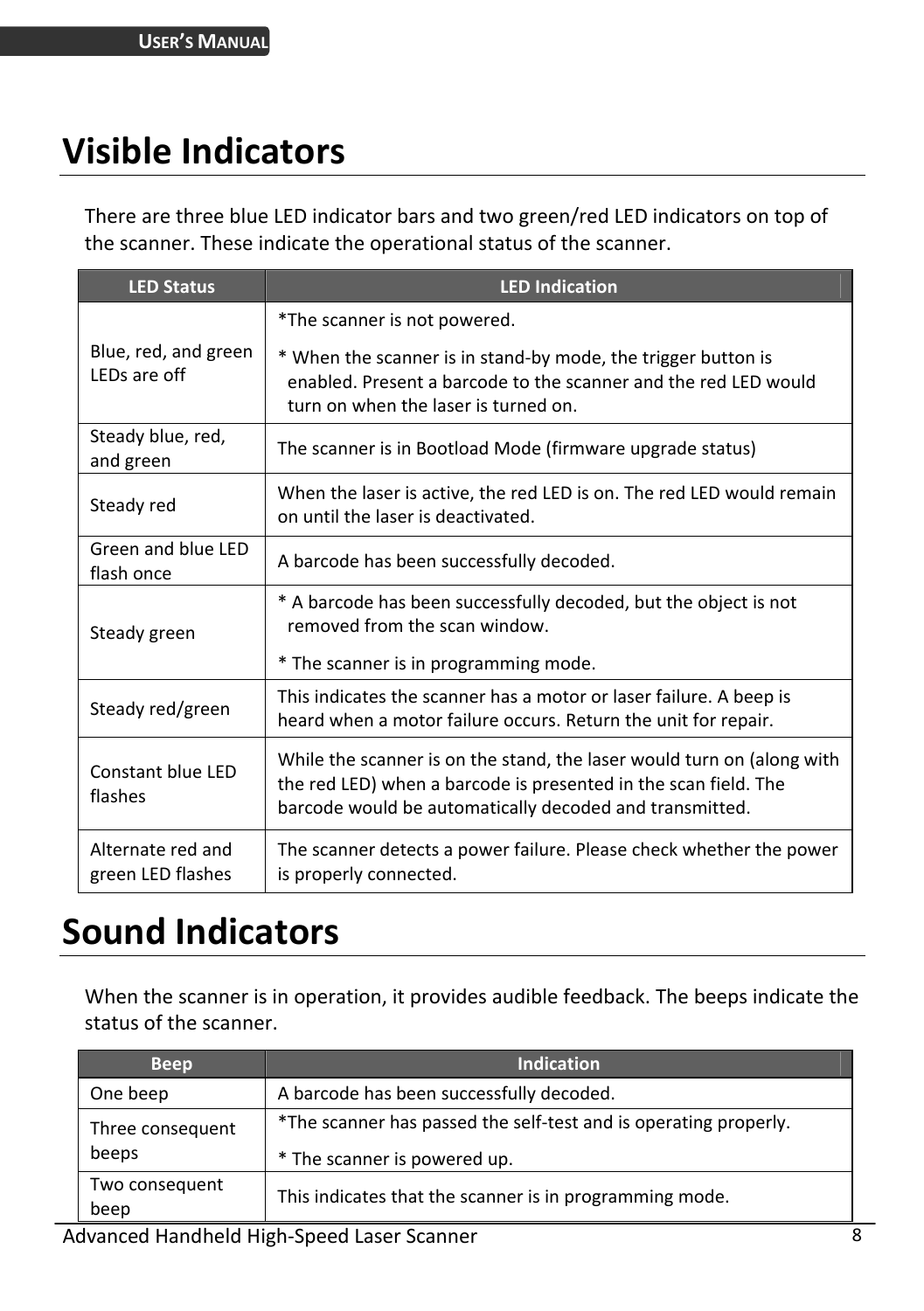Continuous beep tone

This is a failure indication. Return the unit for repair.

# <span id="page-14-0"></span>**Troubleshooting**

| Problem                                                                                          | <b>Possible Cause</b>                                                                                                                              | <b>Solution</b>                                                                                                           |
|--------------------------------------------------------------------------------------------------|----------------------------------------------------------------------------------------------------------------------------------------------------|---------------------------------------------------------------------------------------------------------------------------|
| The scanner has no<br>reaction; no LED,<br>beeps, or laser                                       | The power is not ON                                                                                                                                | Refer to the "Connecting to<br>a Host" section of the<br>manual                                                           |
| The scanner is<br>functioning but is not<br>decoding.                                            | *The symbology of the<br>barcode might be disabled.<br>*The number of characters<br>of the barcode label does<br>not match the initial<br>setting. | *Enable the barcode type<br>from the programming<br>guide.<br>*Adjust the label length<br>setting of the barcode<br>type. |
| When using the<br>keyboard wedge<br>interface, the data<br>transmission is<br>slower than usual. | The system is not<br>compatible with the<br>international ALT method.                                                                              | Under properties, select the<br>language property that is<br>suitable for your keyboard.                                  |
| A barcode is read but<br>not accepted by the<br>host device.                                     | Either a wrong interface is<br>selected or the interface is<br>incorrectly set.                                                                    | Check the interface cable<br>used and the interface<br>settings.                                                          |
| Alternating red and<br>green flashes                                                             | There is a power failure in<br>this scanner.                                                                                                       | Please check and see if the<br>power is properly<br>connected.                                                            |
| Steady red/green LED                                                                             | There is a laser failure in the<br>scanner.                                                                                                        | Immediately power off the<br>scanner and return the unit<br>for repair.                                                   |
| Characters are being<br>dropped.                                                                 | The delay time in the inter-<br>character needs to be<br>increased.                                                                                | Adjust the character delay<br>time.                                                                                       |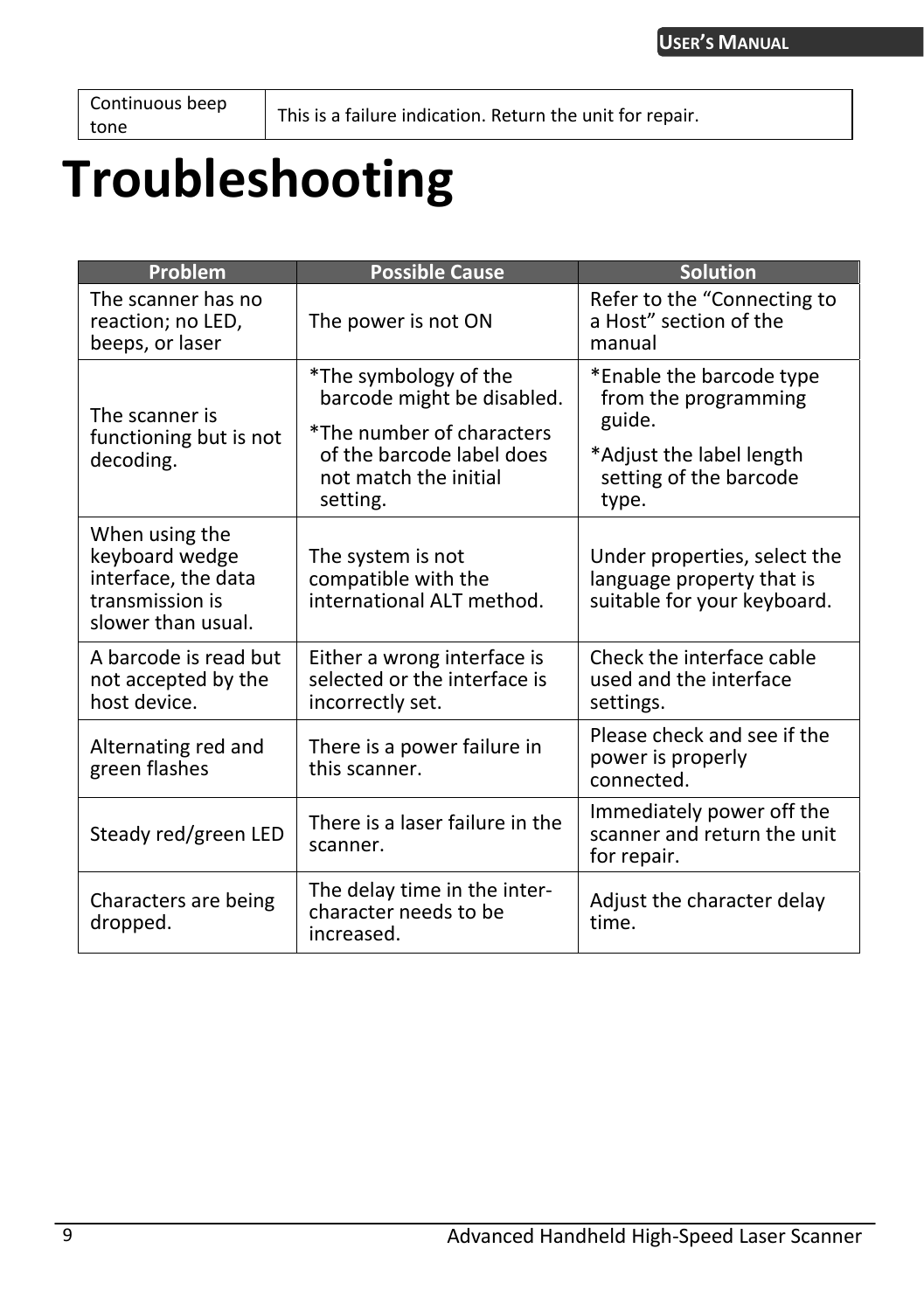## <span id="page-15-0"></span>**Configuration Modes**

This scanner has two programming modes.

#### <span id="page-15-1"></span>**Barcodes**

This scanner can be configured by scanning the barcodes located in the below "Programming Guide" section. Please refer to this guide for instructions.

#### <span id="page-15-2"></span>**Serial Programming**

This mode gives end‐users the ability to send a series of commands using the serial port of the host system. For more information, please contact your dealer.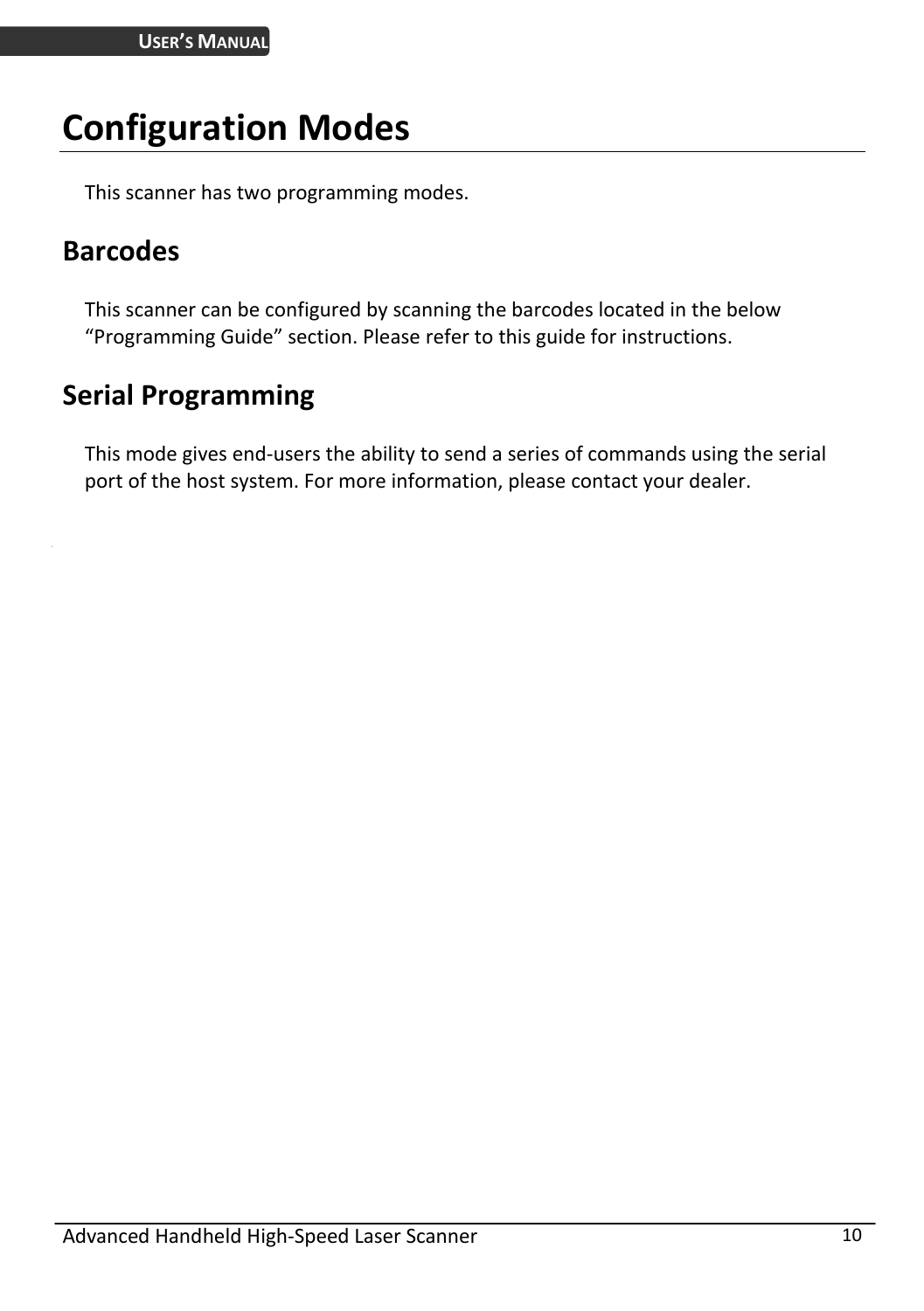# <span id="page-16-0"></span>**Programming Guide**

Scanning a series of programming barcode labels can configure the scanners. This allows decoding options and interface protocols to be tailored to a specific application. The configuration is stored in non‐volatile memory and will not be lost by removing power from the scanner.

The scanner must be properly powered before programming. For RS‐232C type scanners, an external power adapter must be used to supply DC power to the scanner. If a keyboard emulation type scanner is used with an IBM PC/XT/ AT, PS/2 or any fully compatible computers, power will be drawn from the keyboard port. No external power adapter is required. If keyboard emulation type scanner is used with any other non IBM PC compatible computers, an external power adapter may be needed.

During the programming mode, the laser scanner will acknowledge a good and valid reading with a short beep. It will give long beeps for either an invalid or bad reading.

## <span id="page-16-1"></span>**Programming Options**

Programmable options are divided into four groups. The first group includes the options that show the general behavior of the laser scanner. The second group governs the operation of different interfaces, RS‐232 serial ports, keyboard, and USB. The third group sets the decoding parameters for each barcode symbology. The last group is about more advanced data formatting.

## <span id="page-16-2"></span>**Default Parameters**

This table gives the default settings of all the programmable parameters. The default settings will be restored whenever the laser scanner is in programming mode and the "Reset" programming label is scanned.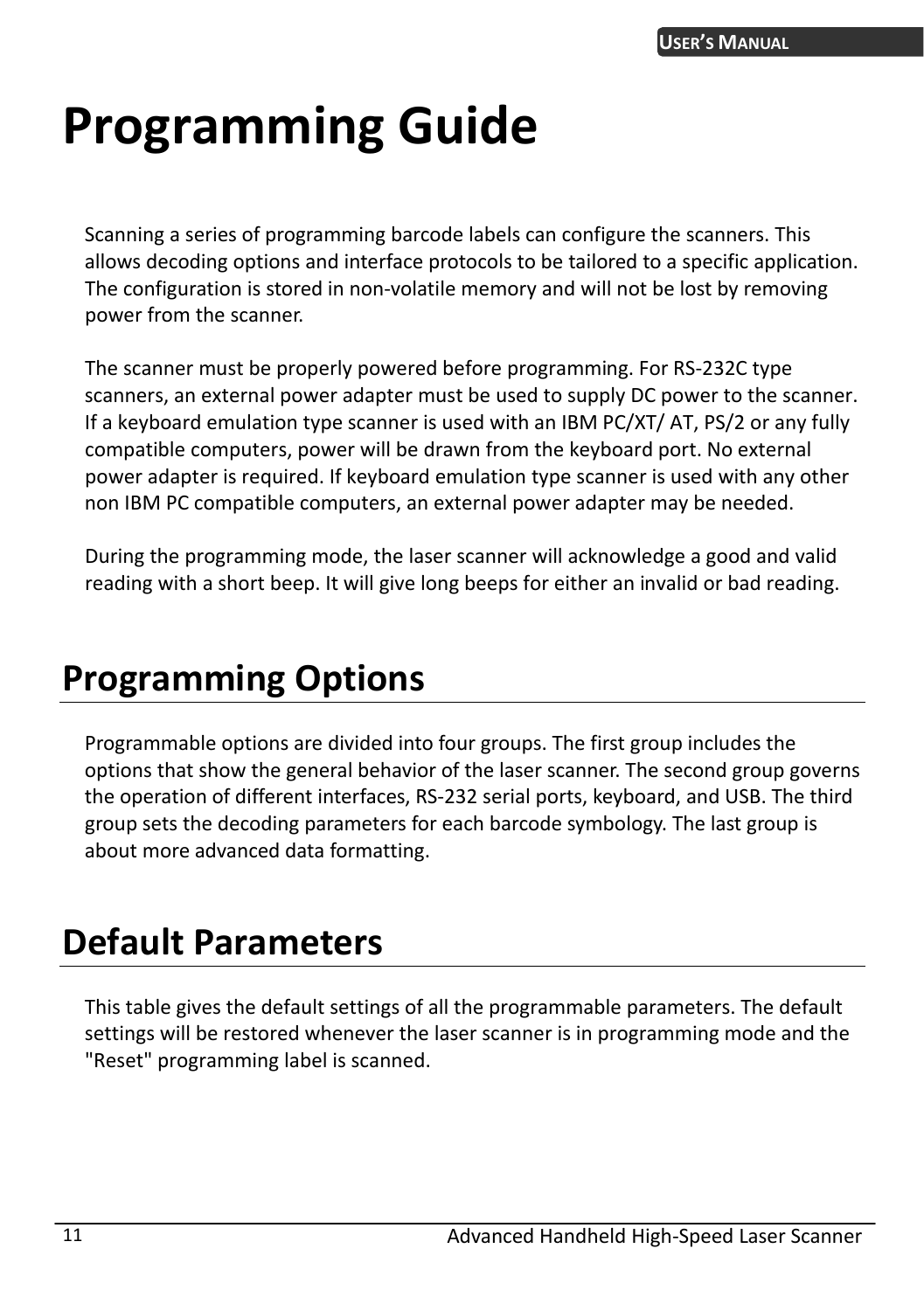## <span id="page-17-0"></span>**Factory Default Setting**

## <span id="page-17-1"></span>**Scanner Operation**

| <b>Parameter</b>                  | <b>Default</b>     |
|-----------------------------------|--------------------|
| Same code delay                   | 500msec            |
| Beeping frequency                 | Medium             |
| Beeping duration                  | 50 <sub>msec</sub> |
| LED/Beep before data transmission | On                 |
| Trigger mode (handheld mode)      | Enable             |
| Stand mode                        | Enable             |
| <b>Header and trailer</b>         | None               |
| Inter message delay               | None               |
| Inter character delay             | None               |

#### <span id="page-17-2"></span>**Interface Communication**

| <b>Parameter</b>                | <b>Default</b>        |
|---------------------------------|-----------------------|
| <b>RS-232 Interface</b>         |                       |
| Baud rate                       | 9600                  |
| Parity                          | none                  |
| Data Bits                       | 8                     |
| Stop Bit                        | 1                     |
| RTS/CTS                         | off                   |
| Terminator                      | $<$ CR $>$ $<$ LF $>$ |
| <b>Keyboard Wedge Interface</b> |                       |
| <b>Terminal Type</b>            | PC/AT                 |
| Keyboard                        | US keyboard           |
| Terminator                      | Enter                 |
| <b>USB Interface</b>            |                       |
| Terminator type                 | Enter                 |
| Code mode                       | Scan code             |
| Keyboard                        | US keyboard           |
| <b>Wand Emulation</b>           |                       |
| Wand emulation speed            | Normal                |
| Data output                     | Black=high            |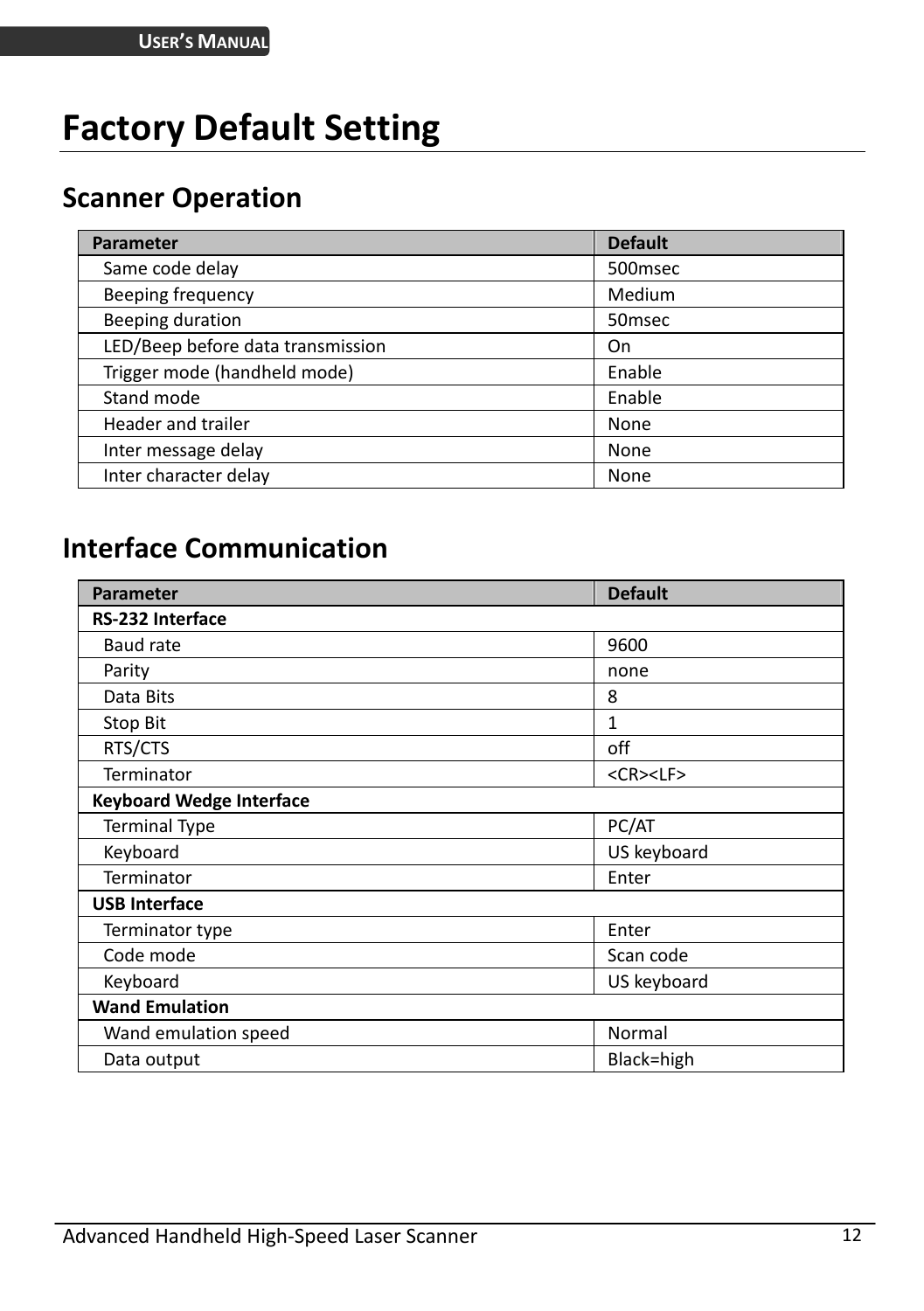## <span id="page-18-0"></span>**Symbologies**

| <b>Parameter</b>                    | <b>Default</b> |
|-------------------------------------|----------------|
| <b>Decoder Selection</b>            |                |
| EAN/UPC                             | Enable         |
| Code 39                             | Enable         |
| Code 32                             | Disable        |
| Codabar                             | Disable        |
| ITF 2 of 5                          | Enable         |
| <b>MSI</b>                          | Disable        |
| <b>Chinese Post Code</b>            | Disable        |
| Code 93                             | Enable         |
| Code 128                            | Enable         |
| <b>EAN-128</b>                      | Disable        |
| Telepen                             | Disable        |
| Code 11                             | Disable        |
| Standard 2 of 5                     | Disable        |
| Industrial 2 of 5                   | Disable        |
| Matrix 2 of 5                       | Disable        |
| GS1 DataBar                         | <b>Disable</b> |
| <b>PDF417</b>                       | <b>Disable</b> |
| <b>Code Identifiers</b>             |                |
| Identifier code as factory standard | <b>Disable</b> |
| Identifier code as AIM standard     | <b>Disable</b> |
| Code 39 identifier code             | M              |
| ITF 2 of 5 identifier code          | L              |
| Chinese post code identifier code   | н              |
| UPC-A identifier code               | А              |
| UPC-E identifier code               | E              |
| EAN-13 identifier code              | F              |
| EAN-8 identifier code               | FF             |
| Codabar identifier code             | Ν              |
| Code 128 identifier code            | К              |
| Code 93 identifier code             | L              |
| MSI identifier code                 | P              |
| Code 11 identifier code             | O              |
| Standard 2 of 5 identifier code     | S              |
| Industrial 2 of 5 identifier code   | D              |
| Matrix 2 of 5 identifier code       | G              |
| GS1 DataBar identifier code         | RS             |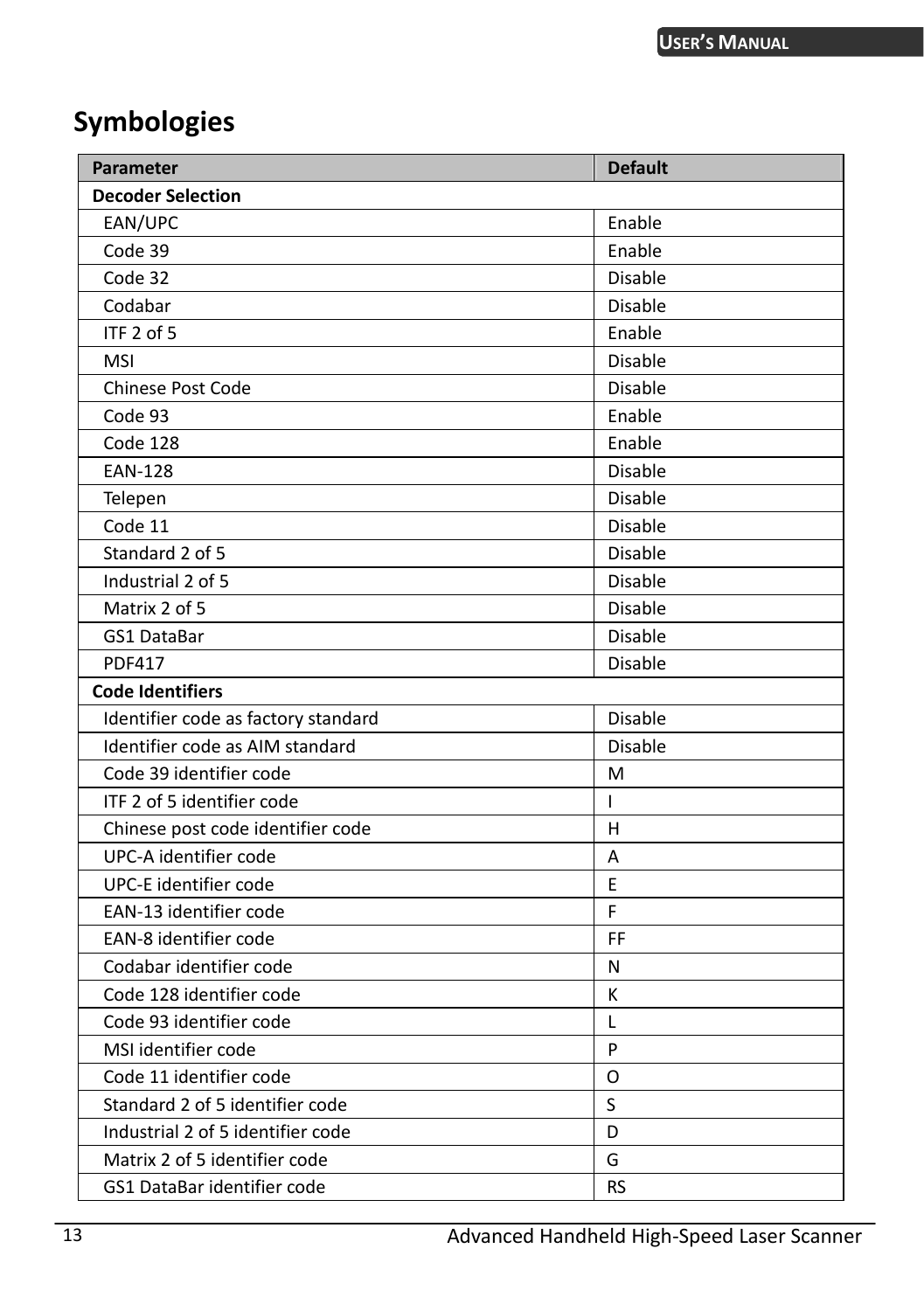| GS1 DataBar Limited identifier code  | RL      |           |
|--------------------------------------|---------|-----------|
| GS1 DataBar Expanded identifier code |         | <b>RX</b> |
| PDF417 identifier code               |         | X         |
| <b>Barcode Length</b>                |         |           |
| Codabar                              | maximum | 32        |
| Code 11                              |         |           |
| Standard 2 of 5                      | minimum | 6         |
| Industrial 2 of 5                    |         |           |
| Matrix 2 of 5                        |         |           |
| Code 39                              | maximum | 62        |
| Code 93<br>Code 128                  | minimum | 3         |
| <b>Chinese Post Code</b>             | maximum | 16        |
|                                      | minimum | 10        |
| <b>MSI</b>                           | maximum | 32        |
| ITF 2 of 5                           | minimum | 4         |
| GS1 DataBar                          | maximum | 14        |
| <b>GS1 DataBar Limited</b>           | minimum | 14        |
| GS1 DataBar Expanded                 | maximum | 48        |
|                                      | minimum | 6         |

### <span id="page-19-0"></span>**Data Formating**

| Code                     | <b>Message Format</b>                      |
|--------------------------|--------------------------------------------|
| <b>EAN-13</b>            | D1 D2 D3 D4 D5 D6 D7 D8 D9 D10 D11 D12 D13 |
| EAN-8                    | D1 D2 D3 D4 D5 D6 D7 D8                    |
| UPC-A                    | D1 D2 D3 D4 D5 D6 D7 D8 D9 D10 D11 D12     |
| UPC-E                    | D1 D2 D3 D4 D5 D6 D7 D8                    |
| Code 128                 | (default 3~62)<br>$D1-Dx$                  |
| EAN-128                  | C1 D1-Dx (default $3^{\sim}62$ )           |
| Code 39                  | (default 3~62)<br>$D1-Dx$                  |
| Codabar                  | (default 6~32)<br>$D1-Dx$                  |
| ITF $2$ of $5$           | (default 6~32)<br>$D1-Dx$                  |
| <b>Chinese Post Code</b> | (default 8~32)<br>$D1-Dx$                  |
| Code 93                  | (default 3~32)<br>$D1-Dx$                  |
| <b>MSI</b>               | (default 6~32)<br>$D1-Dx$                  |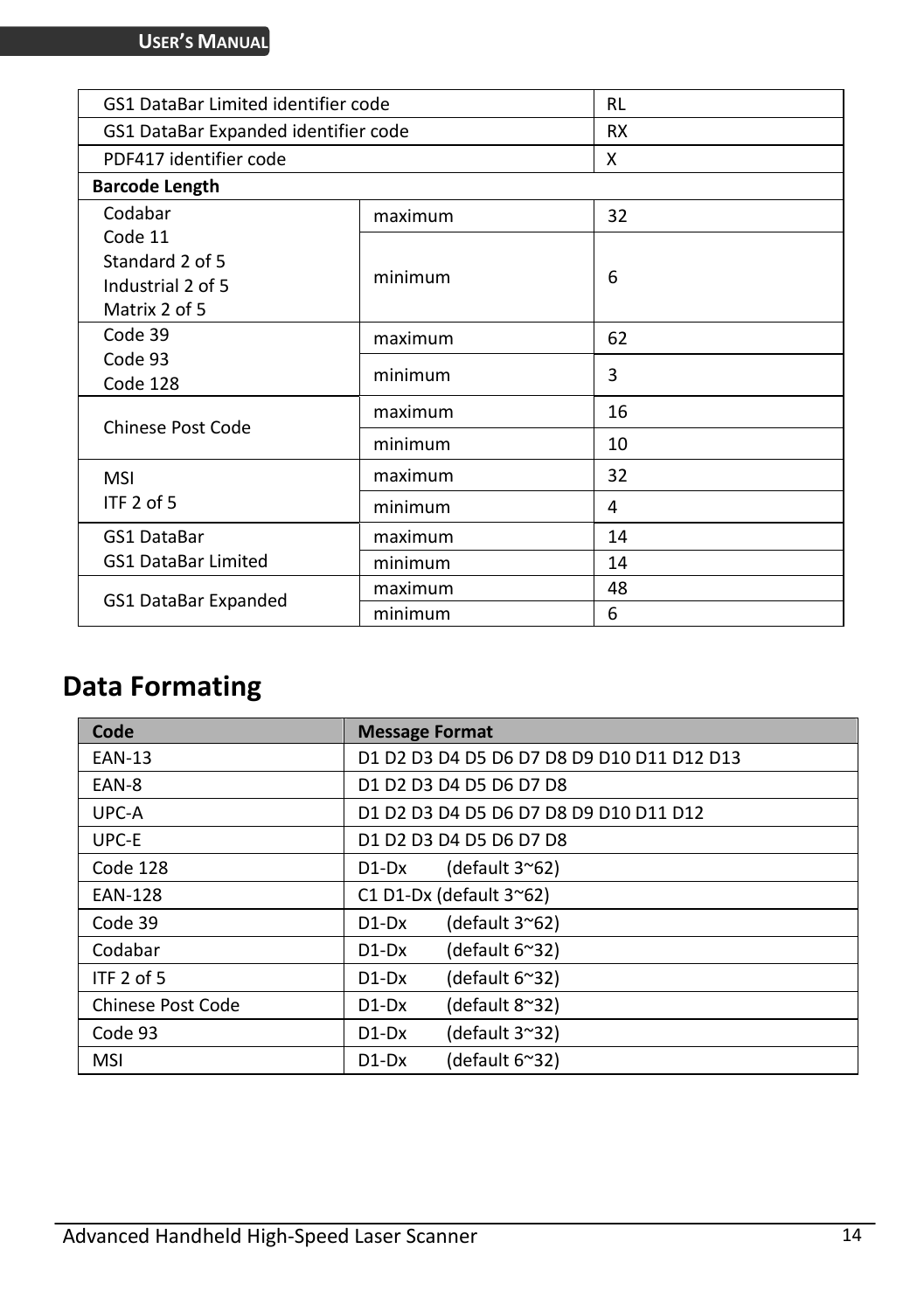#### <span id="page-20-0"></span>**Program Procedure Using Barcode Manual**

- 1. Power up the scanner.
- 2. Scan the Start of Configuration barcode.
- 3. Scan the barcode for the desired feature. Multiple features can be enabled/disabled before scanning the End of Configuration barcode.
- 4. Scan the End of Configuration barcode and save the new configuration.
- 5. To give up a configuration change, power off the scanner before scanning the End of Configuration barcode or scan the Abort barcode.
- 6. For some parameter setting, such as barcode length and identifier code, it is required to scan the Set barcode to save the configuration.

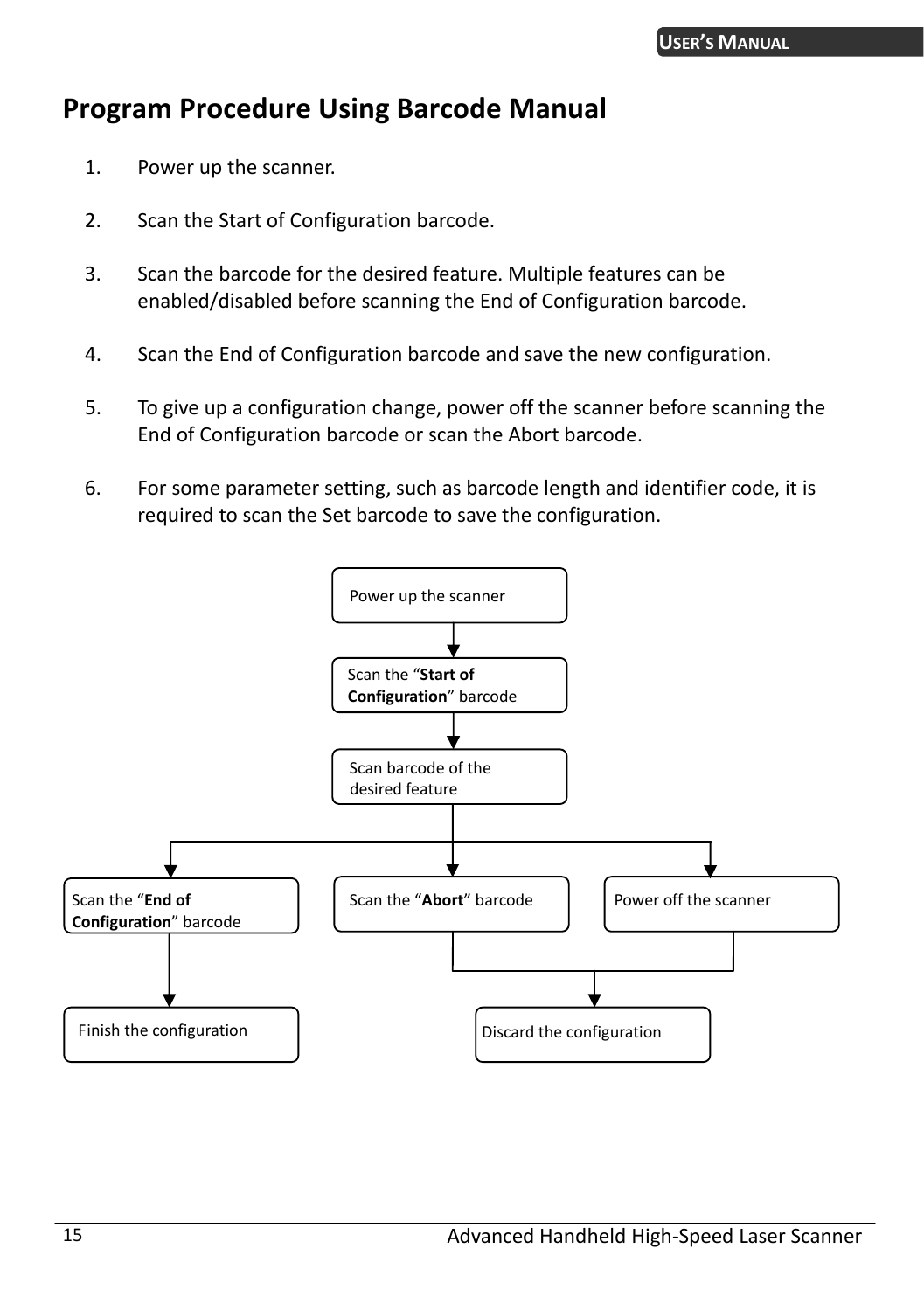## <span id="page-21-0"></span>**Parameter setting**

Start Of Configuration

### <span id="page-21-1"></span>**Scanner Operation**

1. System Function Setting

| <b>Barcode</b><br><b>Value</b><br>-- | <b>Barcode Label</b>                                                                                                  | <b>Description</b><br>Reset (return to factory default) |
|--------------------------------------|-----------------------------------------------------------------------------------------------------------------------|---------------------------------------------------------|
| %/                                   |                                                                                                                       | Display firmware version                                |
| $^{++}$                              | <u> HIII II II II I</u>                                                                                               | Abort : exit programming mode with no update            |
| <b>KE94</b>                          | <u> I i boli ili boli ili boli boli ili boli ili boli ili boli ili boli ili boli ili boli ili boli ili boli ili b</u> | Return to customer default                              |
| <b>KE95</b>                          |                                                                                                                       | Save as customer default                                |

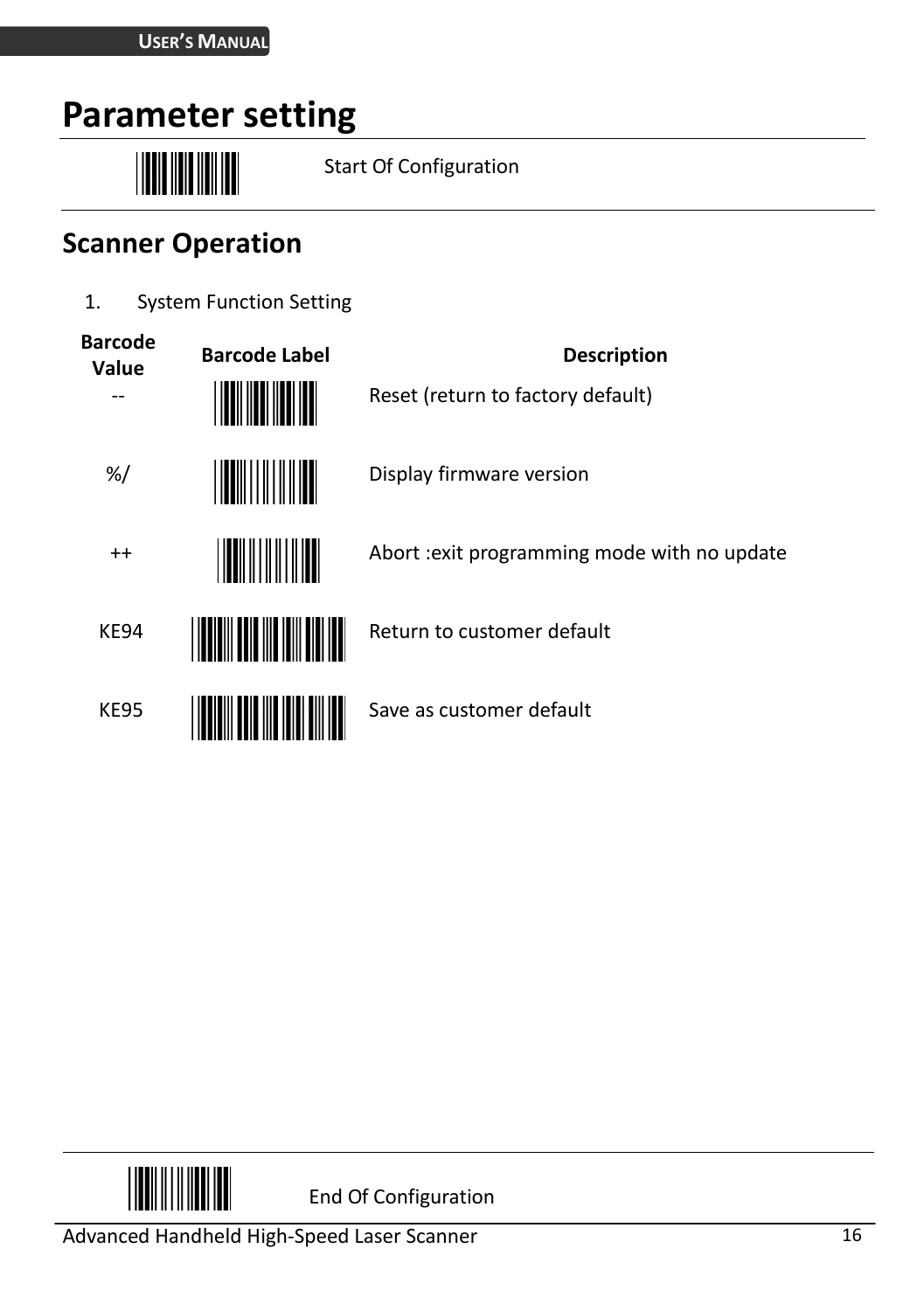

2. Interface Setting

| <b>Barcode</b><br>Value | <b>Barcode Label</b>               | <b>Description</b>                                                                                                                                                     |
|-------------------------|------------------------------------|------------------------------------------------------------------------------------------------------------------------------------------------------------------------|
| <b>KE97</b>             |                                    | Return to USB default                                                                                                                                                  |
| <b>KE99</b>             | <u> IIIIIIIIIIIIIIIIIIII</u>       | Return to RS-232 default                                                                                                                                               |
| KE87                    | <u> Hilli Hilli Hilli</u>          | Enable USB virtual COM<br>(Virtual COM driver required. For installation steps refer to<br>Appendix 1.)                                                                |
| KF <sub>01</sub>        |                                    | Enable IBM PC/AT/PS/2 Keyboard emulation                                                                                                                               |
| KF <sub>05</sub>        | <b>TITLE IN THE THEFT OF STATE</b> | Enable stand-alone keyboard<br>(Required no keyboard or key simulator. Only available for special<br>firmware version.)                                                |
| <b>KE98</b>             | <u> III III III III III II</u>     | Enable wand emulation<br>(Only available for special firmware version.)                                                                                                |
| <b>KF77</b>             |                                    | Enable OPOS/JPOS<br>(Available for USB interface only and requires driver. For RS-232<br>interface, the scanner needs reset and identifier code has to be<br>enabled.) |

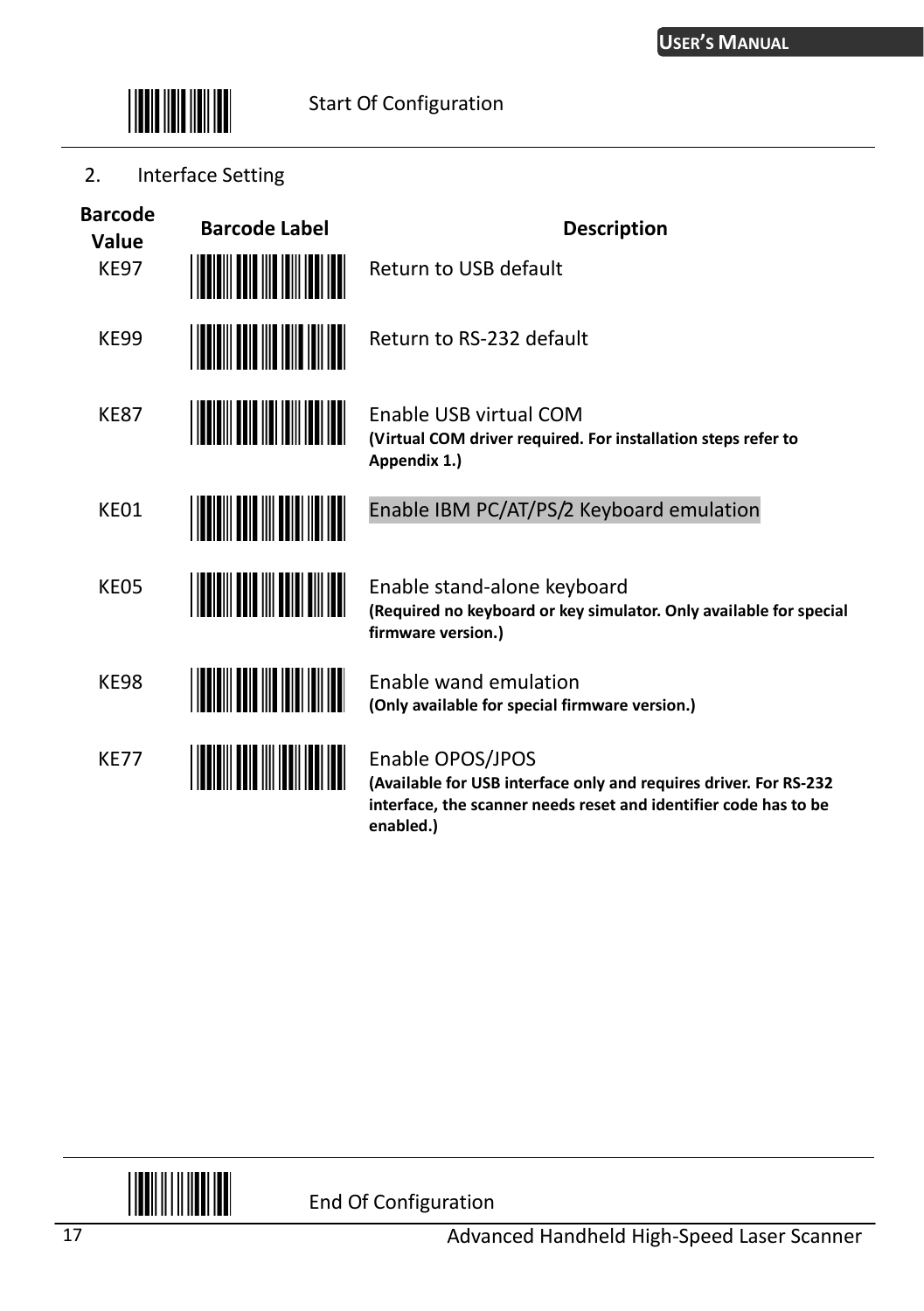

3. General Scan Mode Setting

| <b>Handheld Operation</b> |                                |                                                                                                                                                                                                                                                  |  |
|---------------------------|--------------------------------|--------------------------------------------------------------------------------------------------------------------------------------------------------------------------------------------------------------------------------------------------|--|
| Barcode<br>Value          | <b>Barcode Label</b>           | <b>Description</b>                                                                                                                                                                                                                               |  |
| SM01                      | <b>                     </b>   | <b>Trigger Mode</b><br>The scanner becomes inactive as soon as the data<br>is transmitted. It must be triggered to become<br>active again.                                                                                                       |  |
| SM <sub>02</sub>          | <u>                       </u> | Auto Scan Mode<br>The scanner is still active after the data is<br>transmitted but the successive transmission of<br>the same barcode is not allowed when the trigger<br>switch is pressed again.                                                |  |
| <b>SM04</b>               |                                | Pulse Mode<br>The scanner will light up and blink when press the<br>scanner trigger switch once and the scanner will<br>turn off after next pressing. The laser remains on<br>for approximately 3 to 10 seconds after the pulse<br>light is on.  |  |
| <b>SM07</b>               |                                | Auto Trigger Mode<br>The scanner will automatically detect object and<br>activate laser lighting. Barcode data is<br>transmitted when the trigger is pressed.                                                                                    |  |
| <b>SM08</b>               |                                | Aim Mode<br>When the trigger is pressed once, the scanner<br>will light up, blink and decode automatically. But<br>the data is transmitted only when the trigger is<br>released. The scanner will turn off when the<br>trigger is pressed again. |  |
| SM09                      | <u>HIINI HIINI HIINI III</u>   | Momentary mode<br>The scanner will light up only when the trigger<br>switch is pressed the scanner will turn off when<br>the trigger switch is release.                                                                                          |  |
|                           | <b>End Of Configuration</b>    |                                                                                                                                                                                                                                                  |  |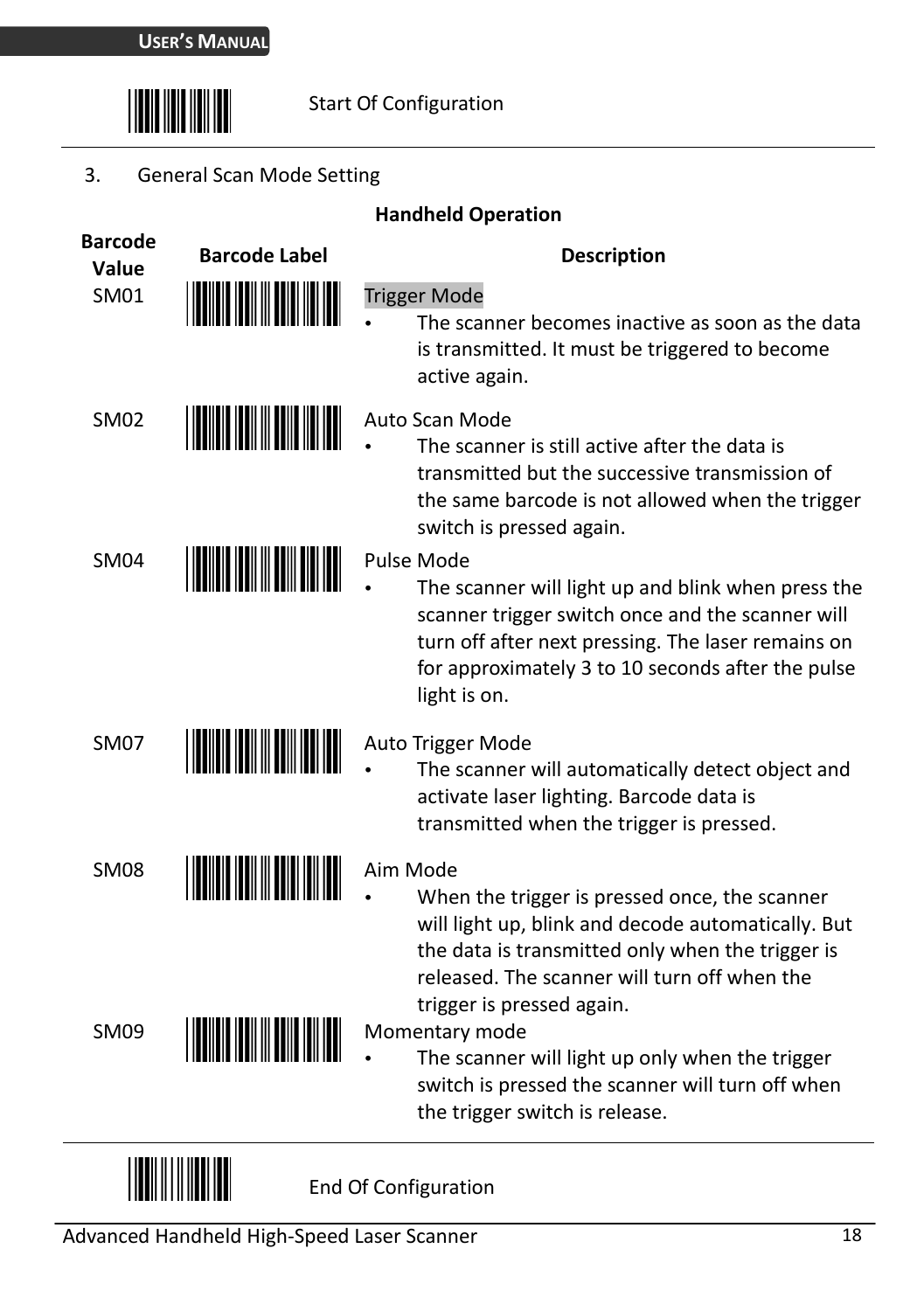

#### **Stand Operation**



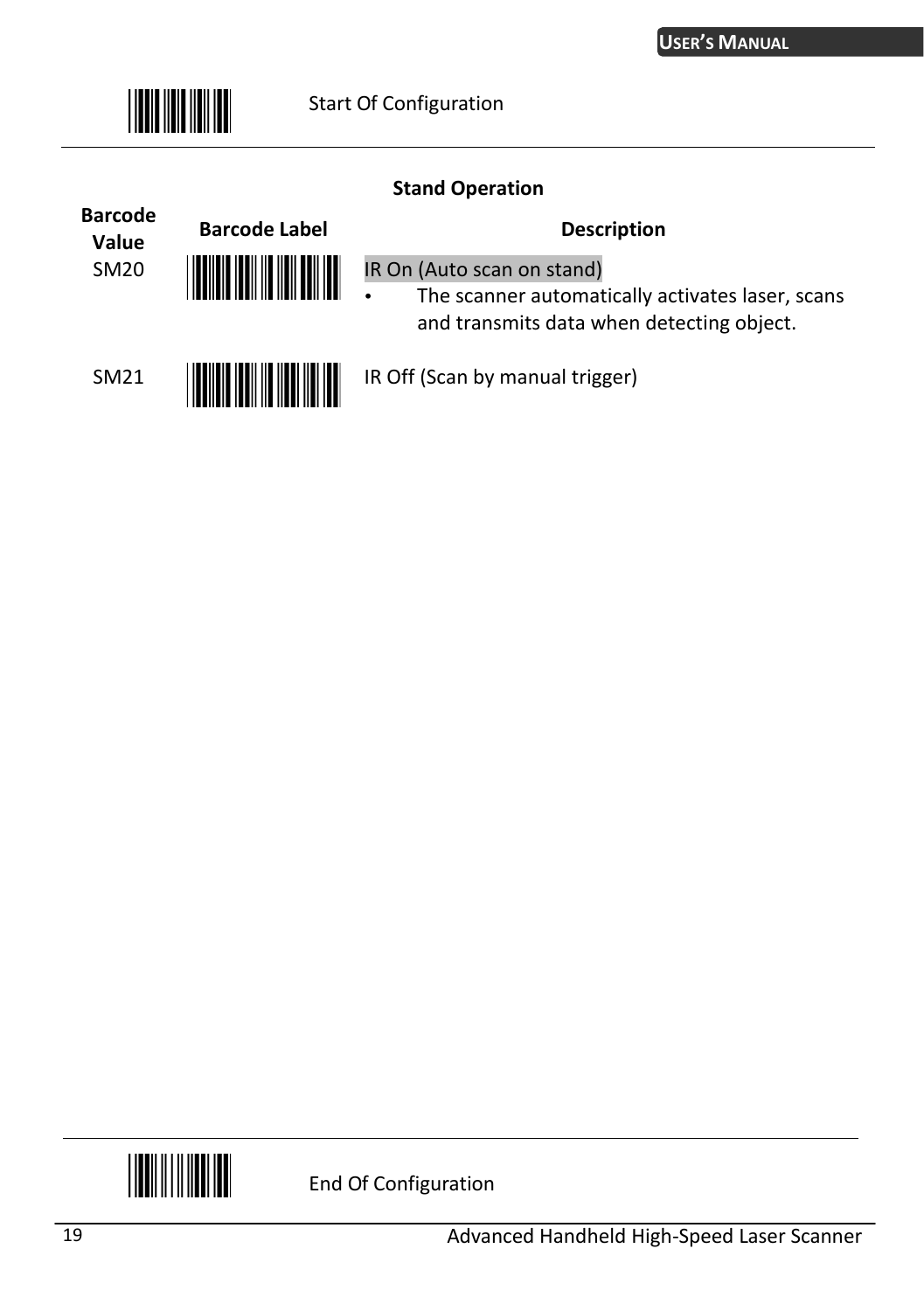

4. Operation Function Setting

#### **Good Read Beeper Tone Selection**



#### **Beeper Sound Selection**



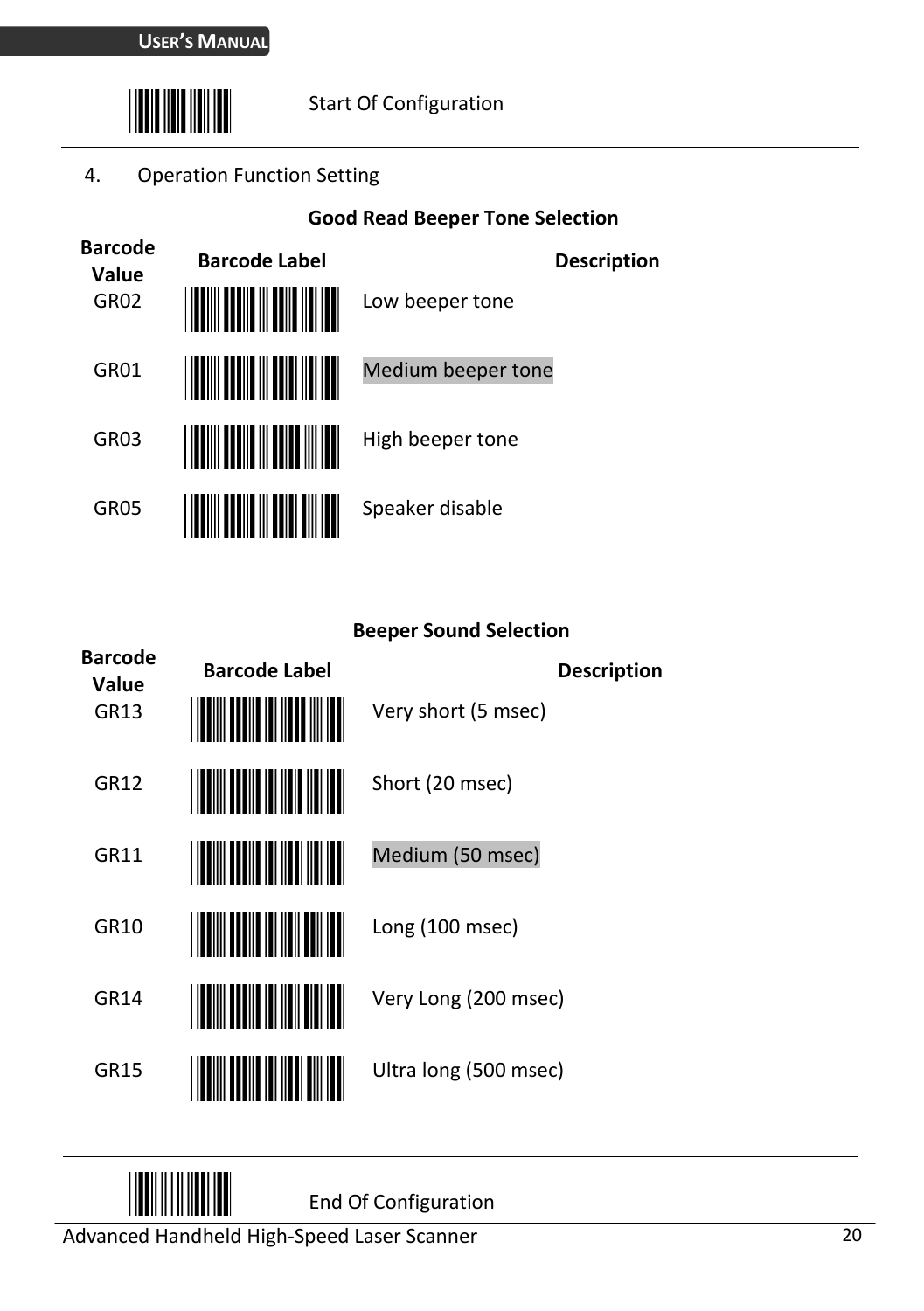

| <b>Beeper Volume Selection</b>              |                                            |                                                                                                                                                 |
|---------------------------------------------|--------------------------------------------|-------------------------------------------------------------------------------------------------------------------------------------------------|
| <b>Barcode</b><br>Value<br>GR <sub>20</sub> | <b>Barcode Label</b>                       | <b>Description</b>                                                                                                                              |
|                                             |                                            | Loud                                                                                                                                            |
| GR21                                        |                                            | Medium                                                                                                                                          |
| <b>GR22</b>                                 |                                            | Slight                                                                                                                                          |
|                                             |                                            |                                                                                                                                                 |
| <b>Barcode</b>                              |                                            | <b>Beeper Timing Selection</b>                                                                                                                  |
| Value                                       | <b>Barcode Label</b>                       | <b>Description</b>                                                                                                                              |
| LB <sub>00</sub>                            |                                            | LED/Beep after transmission<br>Use this barcode to indicate a "good read"<br>after a barcode has been successfully decoded.                     |
| LB01                                        |                                            | LED/Beep before transmission<br>Use this barcode to indicate a "good read"<br>before successfully transmitting the barcode<br>data to the host. |
| LB <sub>03</sub>                            | <u>                                   </u> | Power-on tone enable                                                                                                                            |
| LB <sub>04</sub>                            |                                            | Power-on tone disable                                                                                                                           |

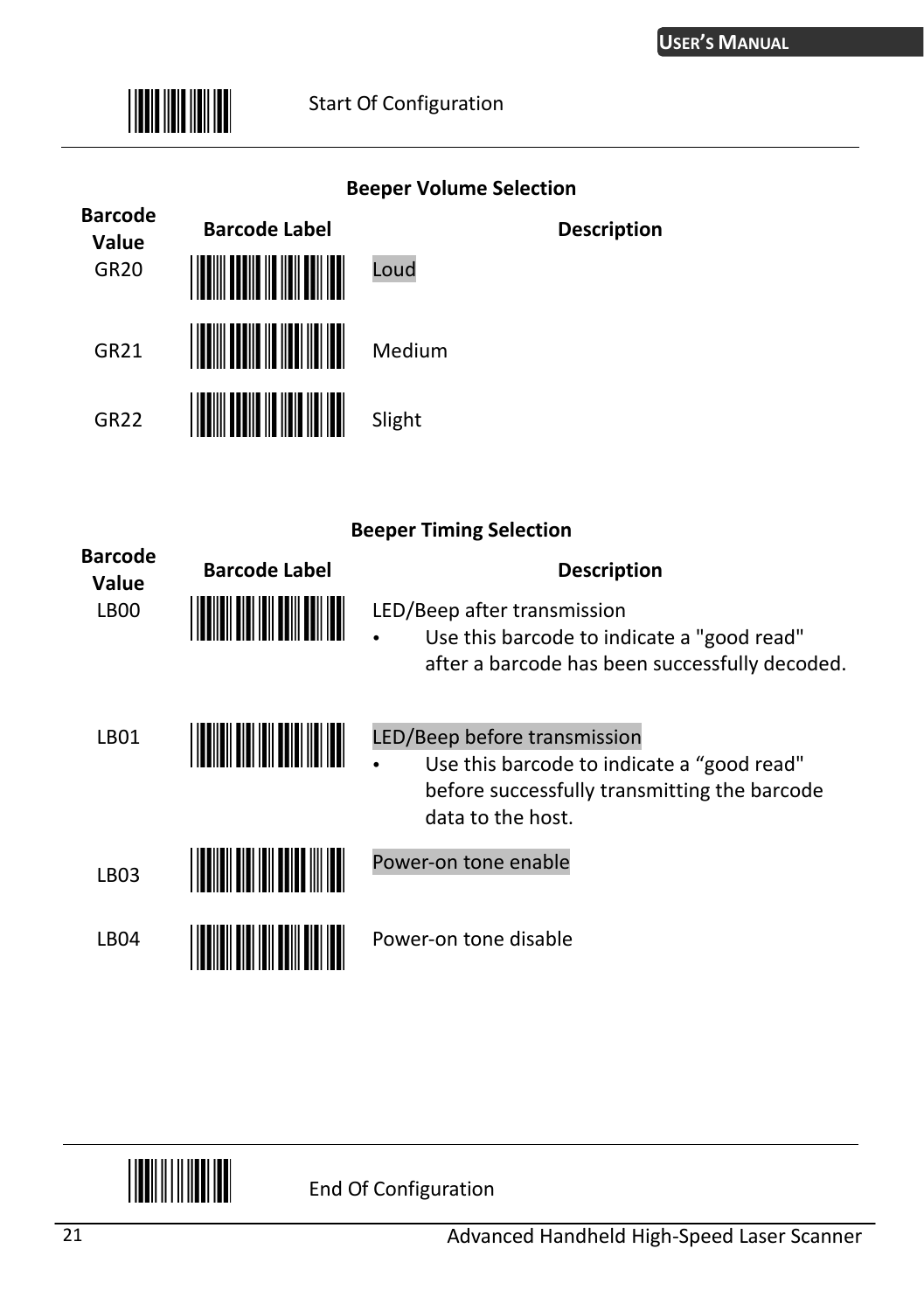

#### **Inter Message Delay**



#### **Inter Character Delay**

| <b>Barcode</b><br><b>Value</b> | <b>Barcode Label</b>          |                  | <b>Description</b> |
|--------------------------------|-------------------------------|------------------|--------------------|
| IC <sub>01</sub>               | <b>TILITI ILI MATTA TULLU</b> | <b>Oms</b>       |                    |
| IC <sub>00</sub>               | <b>THE REAL PROPERTY</b>      | 5 <sub>ms</sub>  |                    |
| IC <sub>02</sub>               |                               | 10 <sub>ms</sub> |                    |
| IC <sub>03</sub>               | <b>TENT TENT TENTENT</b>      | 20ms             |                    |
| IC <sub>04</sub>               |                               | 50 <sub>ms</sub> |                    |
| <b>IC05</b>                    |                               | 2 <sub>ms</sub>  |                    |

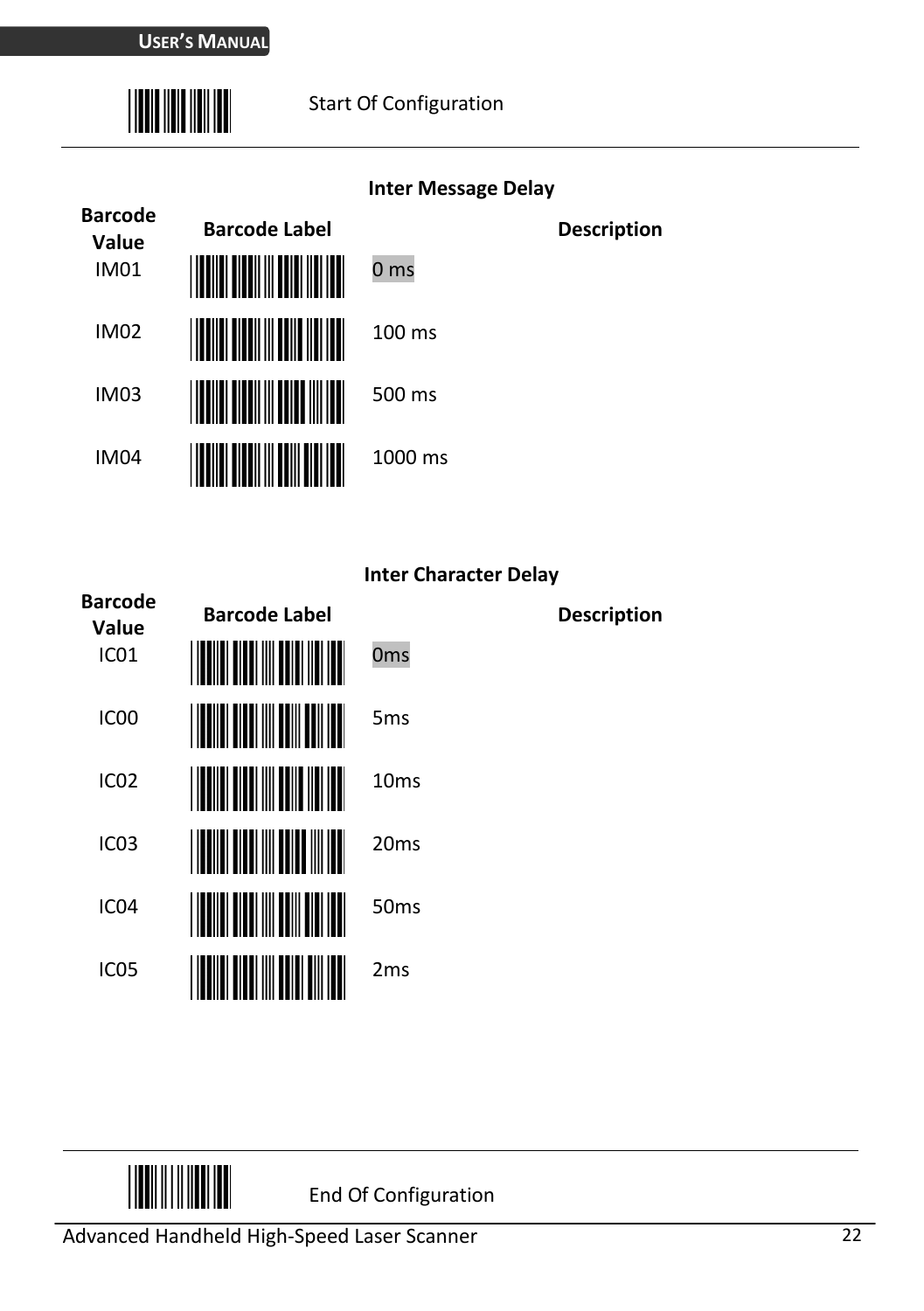

#### **Same Code Delay**

| <b>Barcode</b><br>Value | <b>Barcode Label</b>                | <b>Description</b>            |
|-------------------------|-------------------------------------|-------------------------------|
| SD01                    |                                     | Same code delay time 50msec   |
| SD02                    | <u>                         </u>    | Same code delay time 100msec  |
| SD <sub>03</sub>        | <u>                            </u> | Same code delay time 200msec  |
| SD <sub>04</sub>        |                                     | Same code delay time 300msec  |
| <b>SD05</b>             | <u>                          </u>   | Same code delay time 400msec  |
| SD <sub>06</sub>        |                                     | Same code delay time 500msec  |
| <b>SD07</b>             | <u>                           </u>  | Same code delay time 600msec  |
| <b>SD08</b>             |                                     | Same code delay time 700msec  |
| SD09                    |                                     | Same code delay time 800msec  |
| SD <sub>10</sub>        |                                     | Same code delay time 900msec  |
| <b>SD11</b>             |                                     | Same code delay time 1000msec |
| SD12                    |                                     | Same code delay time Infinite |

End Of Configuration

<u>|| || || || || || || ||</u>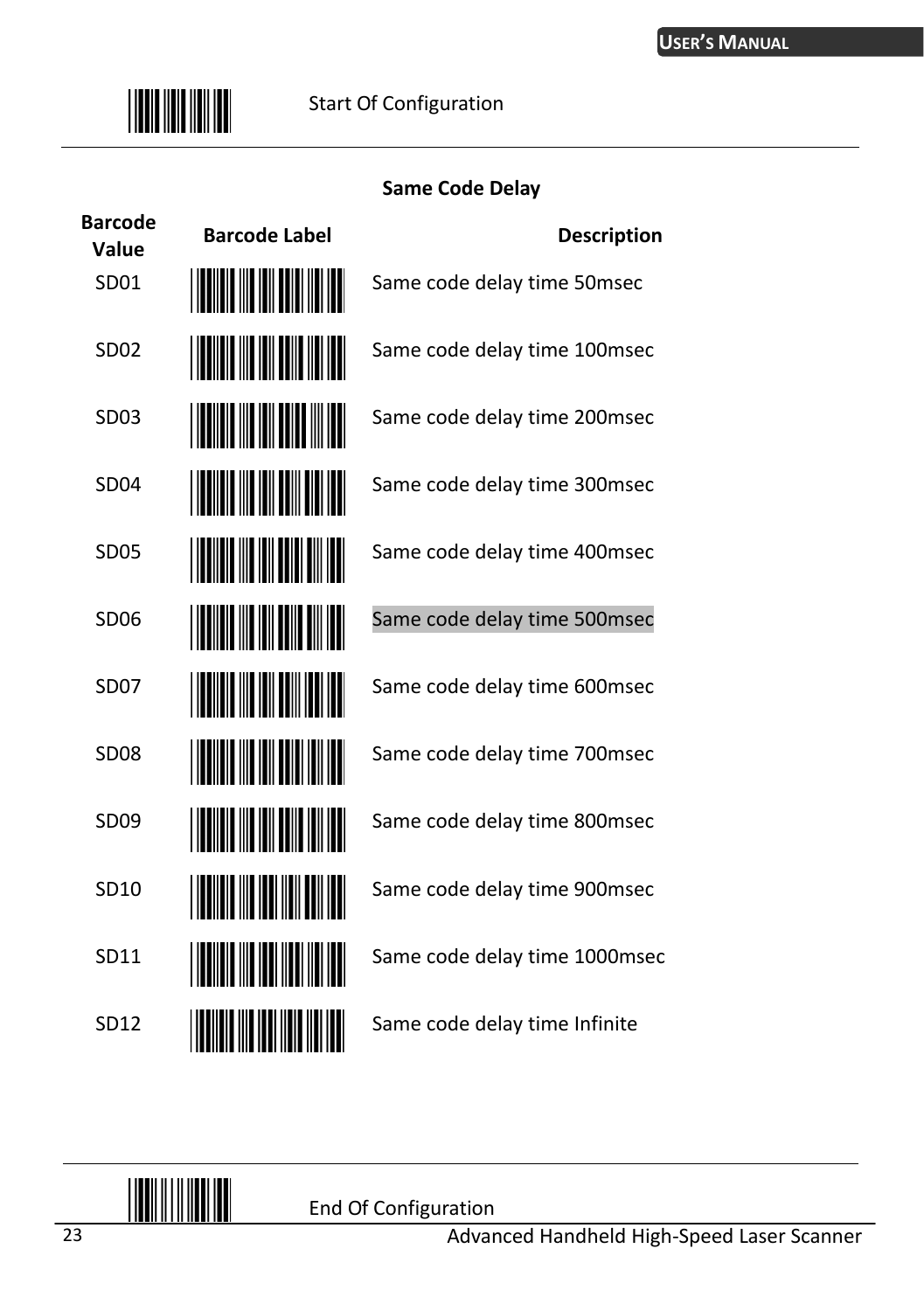**USER'S MANUAL**



Start Of Configuration

#### **Connection to an Omnidirectional Scanner**

Instead of connecting to a host, sometimes the handheld scanner is to be connected to the AUX port of an omnidirectional scanner and transmit data to the host system via this omnidirectional scanner. Such application is not uncommon in places like hypermarkets and home improvement shops where there are products too heavy or bulky to be put on the counter and need a handheld scanner to read their barcodes.

In most cases, the auxiliary input port's data transmission format would follow the main output format of the omnidirectional scanner, including barcode symbologies and related parameters. For example, if the handheld scanner can read Codabar while the omnidirectional scanner can not, the handheld scanner would decode a Codabar barcode without transmitting the data. To complete the data transmission process, you have to re‐program the omnidirectional scanner and enable Codabar decoding capability.

The following barcode allows you to enable and disable the AUX port. For more application and connection instructions, refer to the manual of the omnidirectional scanner.

**Barcode**



**Value Barcode Label Description**

AUXS Enable AUX function



Not all firmware versions support the AUX function. Please contact your distributor if you have any questions.

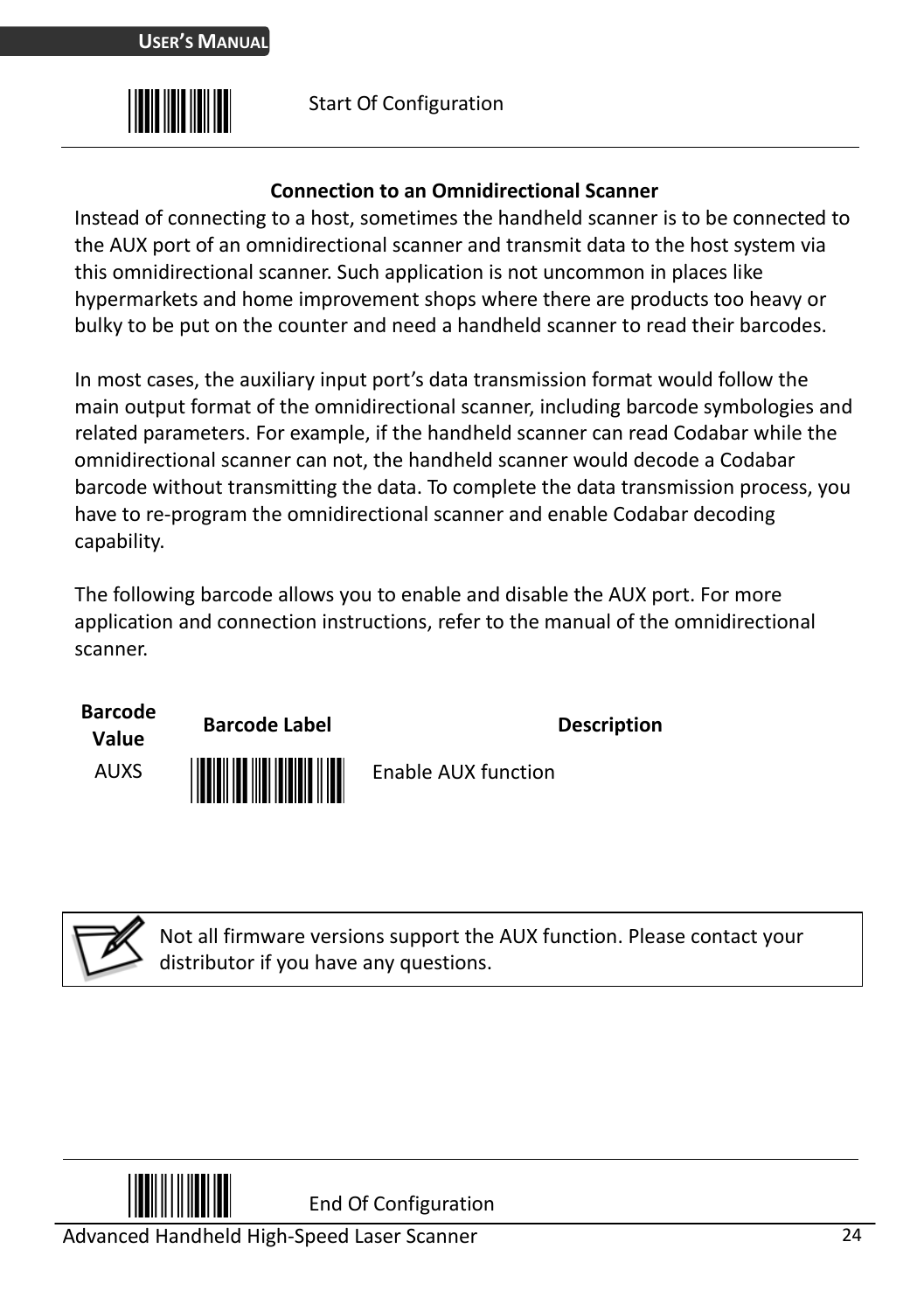

#### **Pulse Light Flash On/Off Timeout Duration**



#### **Blue LED**

| <b>Barcode</b><br>Value | <b>Barcode Label</b>                | <b>Description</b>                                           |
|-------------------------|-------------------------------------|--------------------------------------------------------------|
| LE <sub>00</sub>        |                                     | When scanner on stand, blue LED remains off when<br>decoding |
| LE <sub>01</sub>        | <u> IIIIIIIIIIIIIIIIIIIIIIIIIII</u> | When scanner on stand, blue LED lights on when<br>decoding   |
| LF <sub>04</sub>        | , ITONIANI ODILE INI ODINI OND      | When handheld, blue LED remains off when<br>decoding         |
| LE <sub>05</sub>        |                                     | When handheld, blue LED lights on when decoding              |

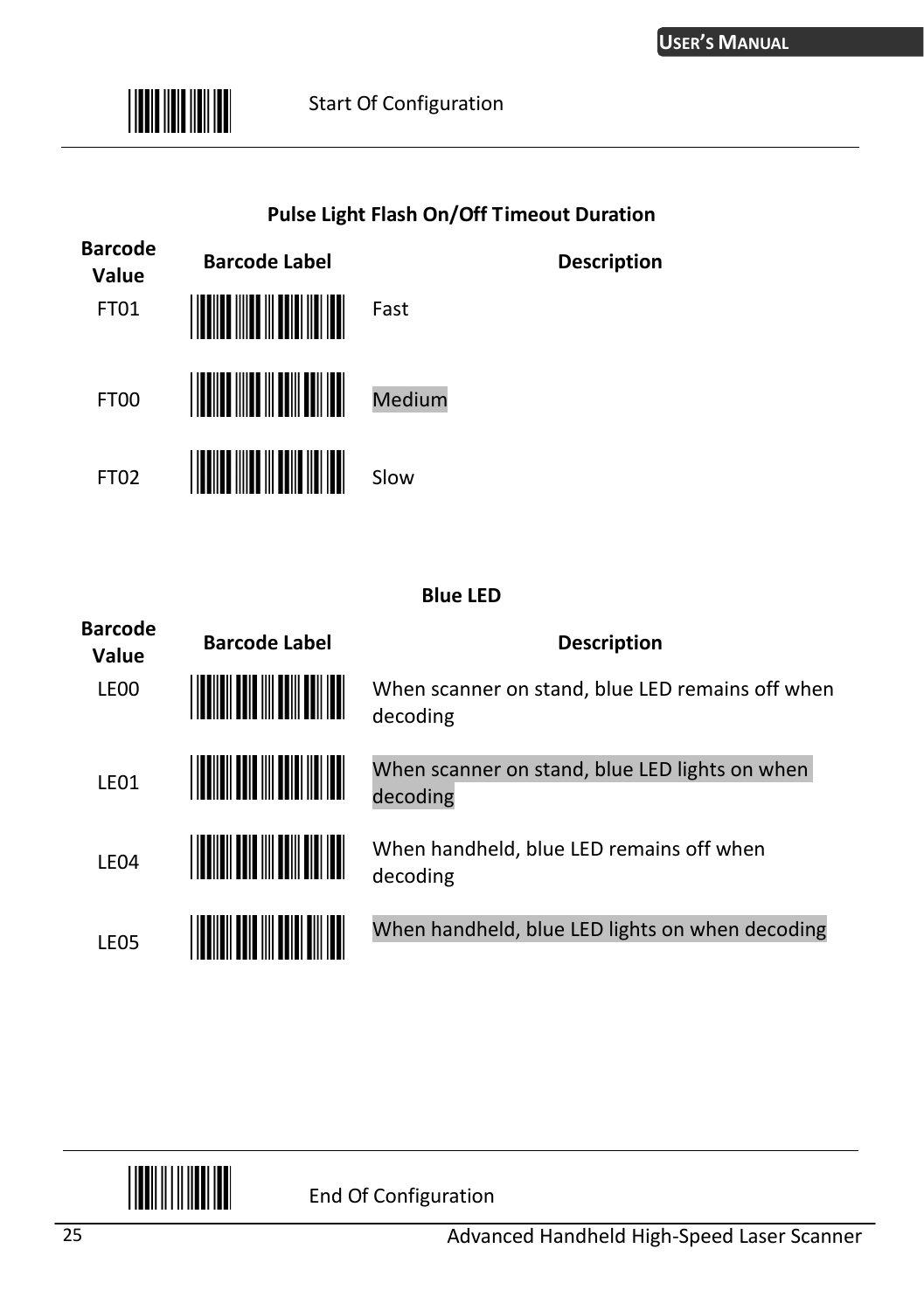

#### <span id="page-31-0"></span>**Interface Configuration**

1. RS‐232C Interface Setting

**Description** 

| Barcode<br>Value | <b>Barcode Label</b>                                                                                                 |        |
|------------------|----------------------------------------------------------------------------------------------------------------------|--------|
| <b>BR09</b>      | <b>THE REAL PROPERTY OF A SET OF A SET OF A SET OF A SET OF A SET OF A SET OF A SET OF A SET OF A SET OF A SET O</b> | 115200 |
| BR08             |                                                                                                                      | 57600  |
| BR <sub>00</sub> |                                                                                                                      | 38400  |
| BR01             | <u>                          </u>                                                                                    | 19200  |
| <b>BR02</b>      |                                                                                                                      | 9600   |
| BR <sub>03</sub> | <b>THE TELEVISION</b>                                                                                                | 4800   |
| BR04             | <b>THE REAL PROPERTY OF A SET OF A SET OF A SET OF A SET OF A SET OF A SET OF A SET OF A SET OF A SET OF A SET O</b> | 2400   |
| <b>BR05</b>      |                                                                                                                      | 1200   |

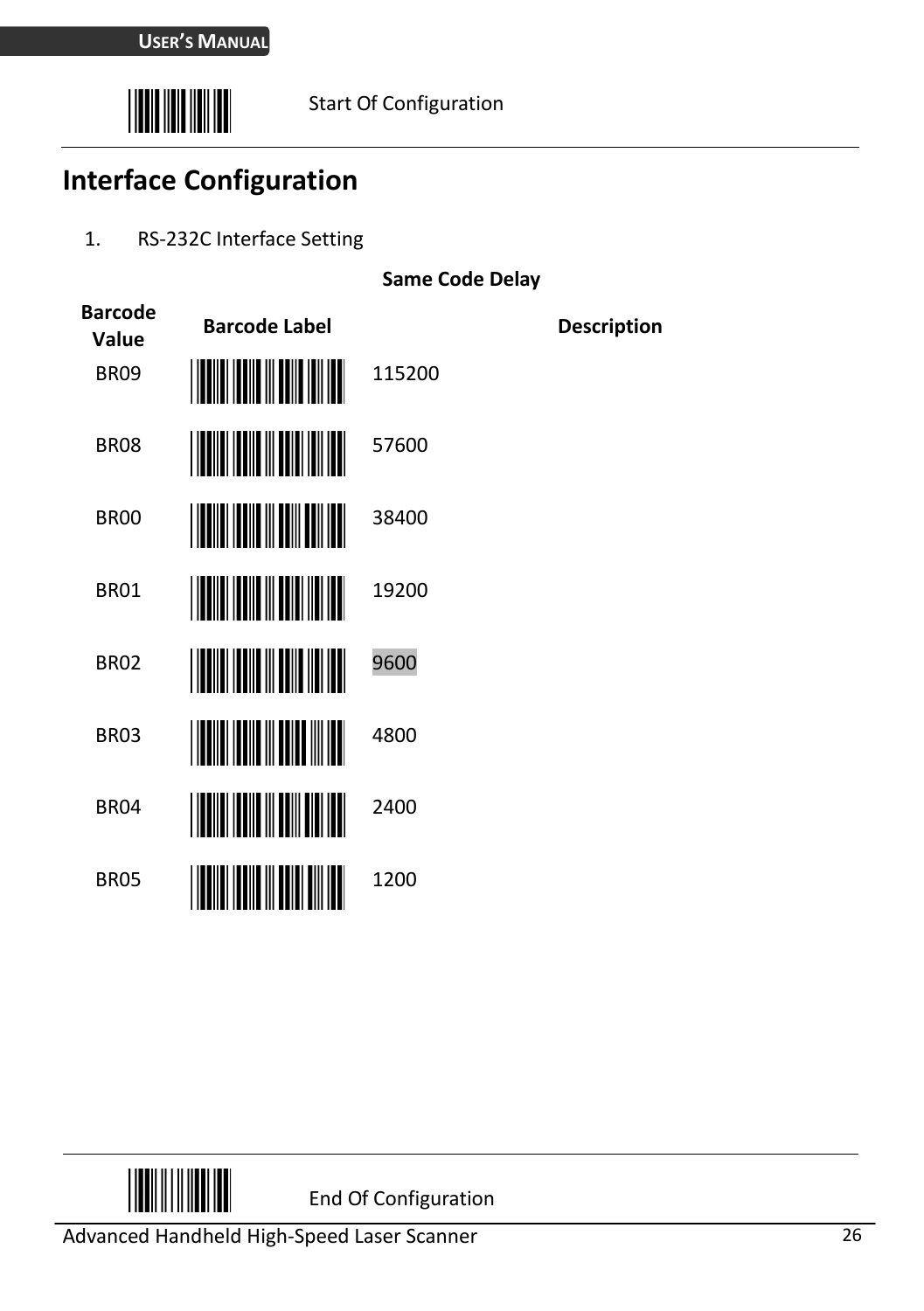

|                                                                  |                                               | <b>Parity Bit</b> |                    |
|------------------------------------------------------------------|-----------------------------------------------|-------------------|--------------------|
| <b>Barcode</b><br>Value                                          | <b>Barcode Label</b>                          |                   | <b>Description</b> |
| PB01                                                             |                                               | Even parity       |                    |
| PB <sub>02</sub>                                                 | <u>                          </u>             | Odd parity        |                    |
| <b>PB03</b>                                                      | <u>                                      </u> | Mark parity       |                    |
| PB <sub>04</sub>                                                 |                                               | Space parity      |                    |
| <b>PB05</b>                                                      | <u>                             </u>          | None parity       |                    |
|                                                                  |                                               | <b>Stop Bit</b>   |                    |
| <b>Barcode</b><br>Value                                          | <b>Barcode Label</b>                          |                   | <b>Description</b> |
| SB01                                                             |                                               | 1 stop bit        |                    |
| <b>SB02</b>                                                      |                                               | 2 stop bit        |                    |
|                                                                  |                                               | Data Bit          |                    |
| <b>Barcode</b>                                                   | <b>Barcode Label</b>                          |                   | <b>Description</b> |
| Value<br>DB <sub>07</sub>                                        |                                               | 7 data bit        |                    |
| DB08                                                             |                                               | 8 data bit        |                    |
| <u>, ITIN II I II II II II II</u><br><b>End Of Configuration</b> |                                               |                   |                    |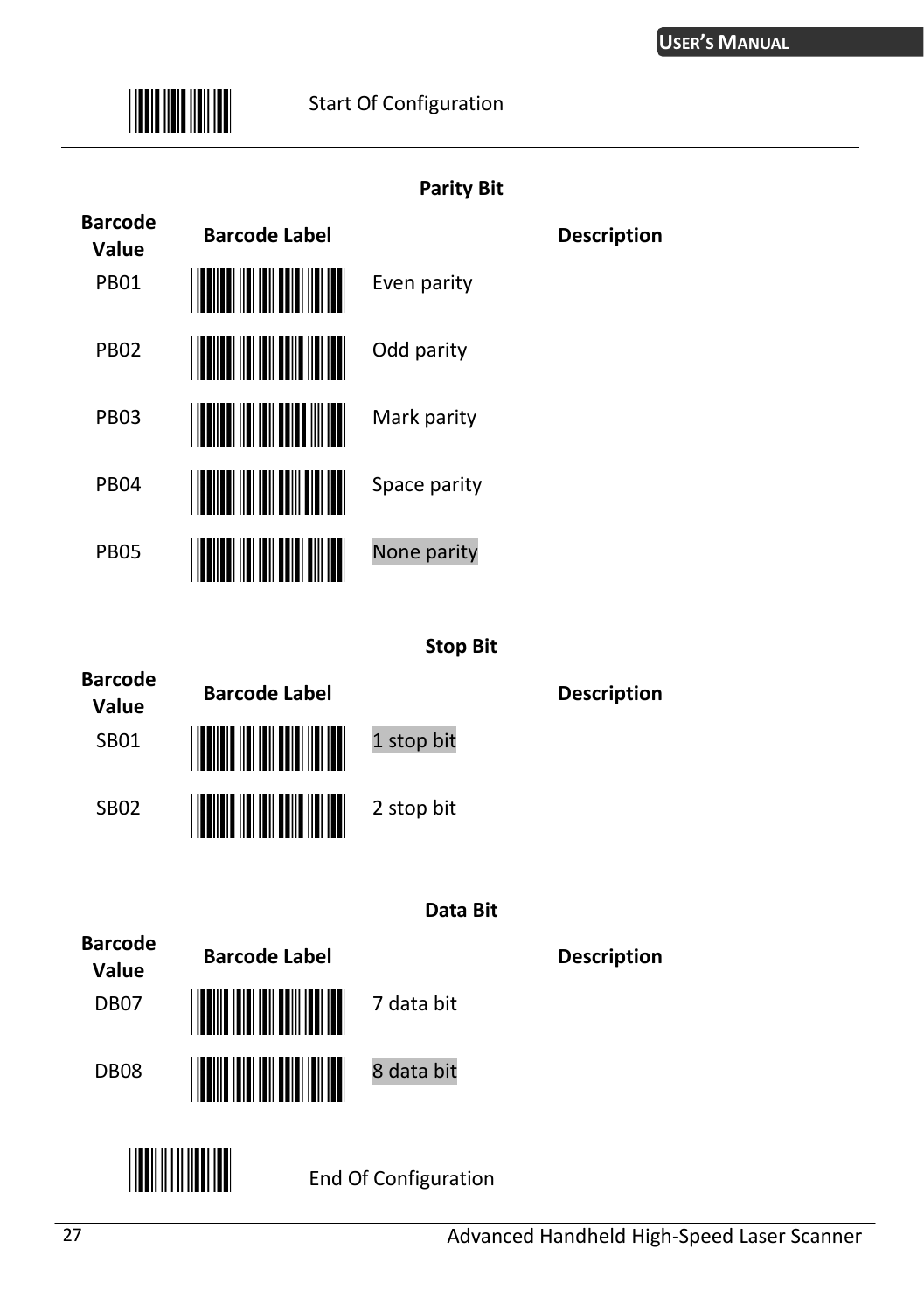

#### **Handshaking Protocol**

| <b>Barcode</b><br>Value | <b>Barcode Label</b>                  | <b>Description</b>                                                                                    |
|-------------------------|---------------------------------------|-------------------------------------------------------------------------------------------------------|
| <b>HP01</b>             | <b>TILITI DILINI ILI DILINI ILI</b>   | None handshaking                                                                                      |
| HP02                    |                                       | ACK/NAK                                                                                               |
| HP03                    | <b>                             </b>  | Xon/Xoff                                                                                              |
| HP04                    | <u>HIII HIII HIII HII</u>             | RTS/CTS                                                                                               |
| LB07                    |                                       | Enable BEEPER ON <bel> CHARACTER</bel>                                                                |
| LB08                    | <b>TERRITORIA DE LA PERSONA DEL</b>   | Ignore BEEP ON <bel> CHARACTER</bel>                                                                  |
| LB09                    |                                       | Disable ACK/NAK timeout beeper                                                                        |
| LB10                    |                                       | Enable ACK/NAK timeout beeper (three beeps)<br>(Only available for Handheld High-Speed Laser Scanner) |
| <b>RT01</b>             |                                       | ACK/NAK response time 300ms                                                                           |
| <b>RT03</b>             |                                       | ACK/NAK response time 500ms                                                                           |
| <b>RT05</b>             |                                       | ACK/NAK response time 1 sec                                                                           |
| <b>RT02</b>             | <u> III III III II III III III II</u> | ACK/NAK response time 2 sec                                                                           |
| <b>RT04</b>             | <u> III III IIII III III III III</u>  | ACK/NAK response time 3 sec                                                                           |
| <b>RT06</b>             | <u> III III III III III III III </u>  | ACK/NAK response time 5 sec                                                                           |
| <b>RT07</b>             |                                       | ACK/NAK response time infinity                                                                        |
|                         |                                       | <b>End Of Configuration</b>                                                                           |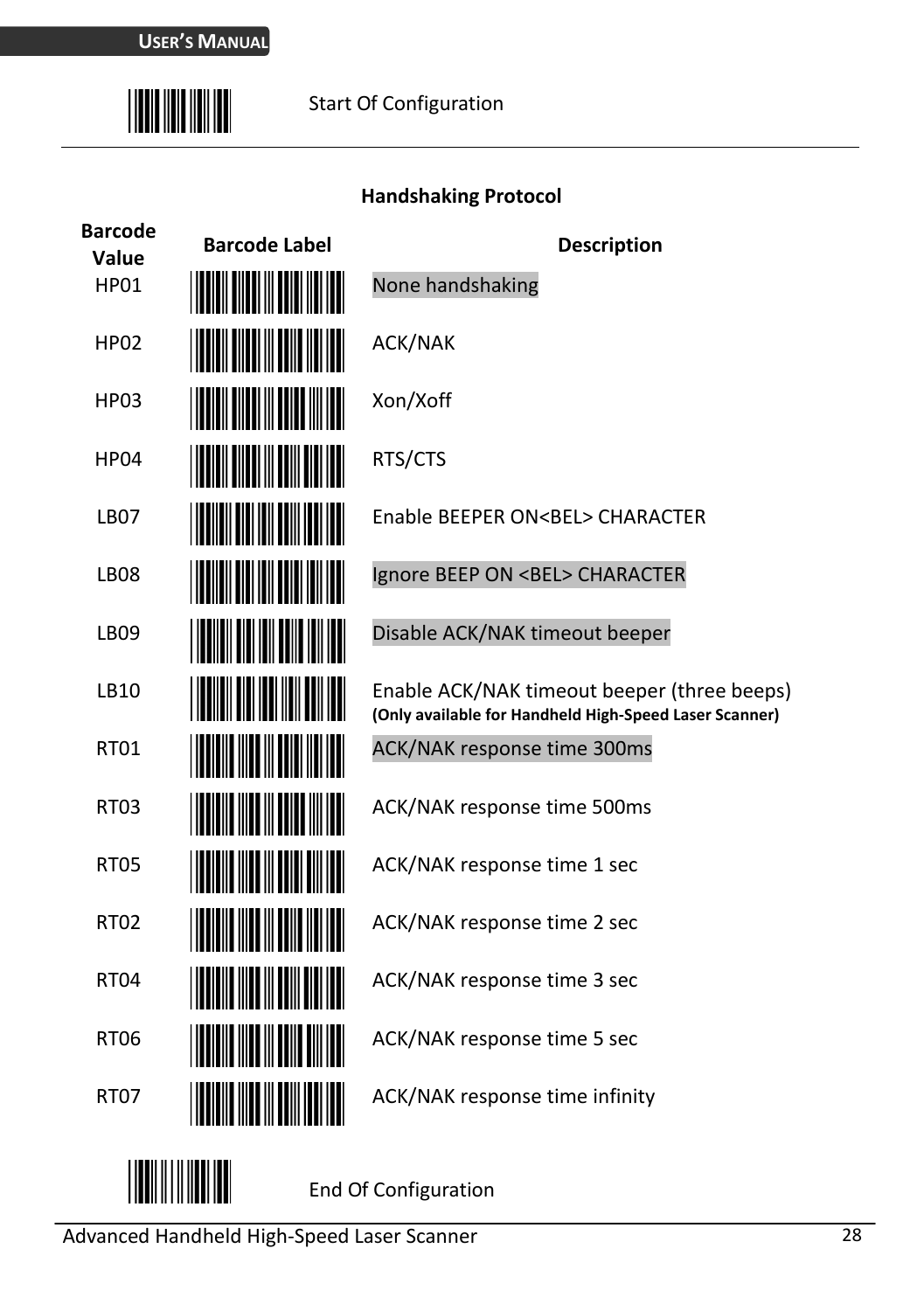

#### **Message Terminator**

| <b>Barcode</b><br>Value | <b>Barcode Label</b> | <b>Description</b>                |
|-------------------------|----------------------|-----------------------------------|
| DT11                    |                      | RS-232 message terminator-none    |
| DT12                    |                      | RS-232 message terminator-CR/LF   |
| DT13                    |                      | RS-232 message terminator–CR      |
| DT14                    |                      | RS-232 message terminator-LF      |
| DT15                    |                      | RS-232 message terminator-H-tab   |
| DT16                    |                      | RS-232 message terminator-STX/ETX |
| DT17                    |                      | RS-232 message terminator-EOT     |

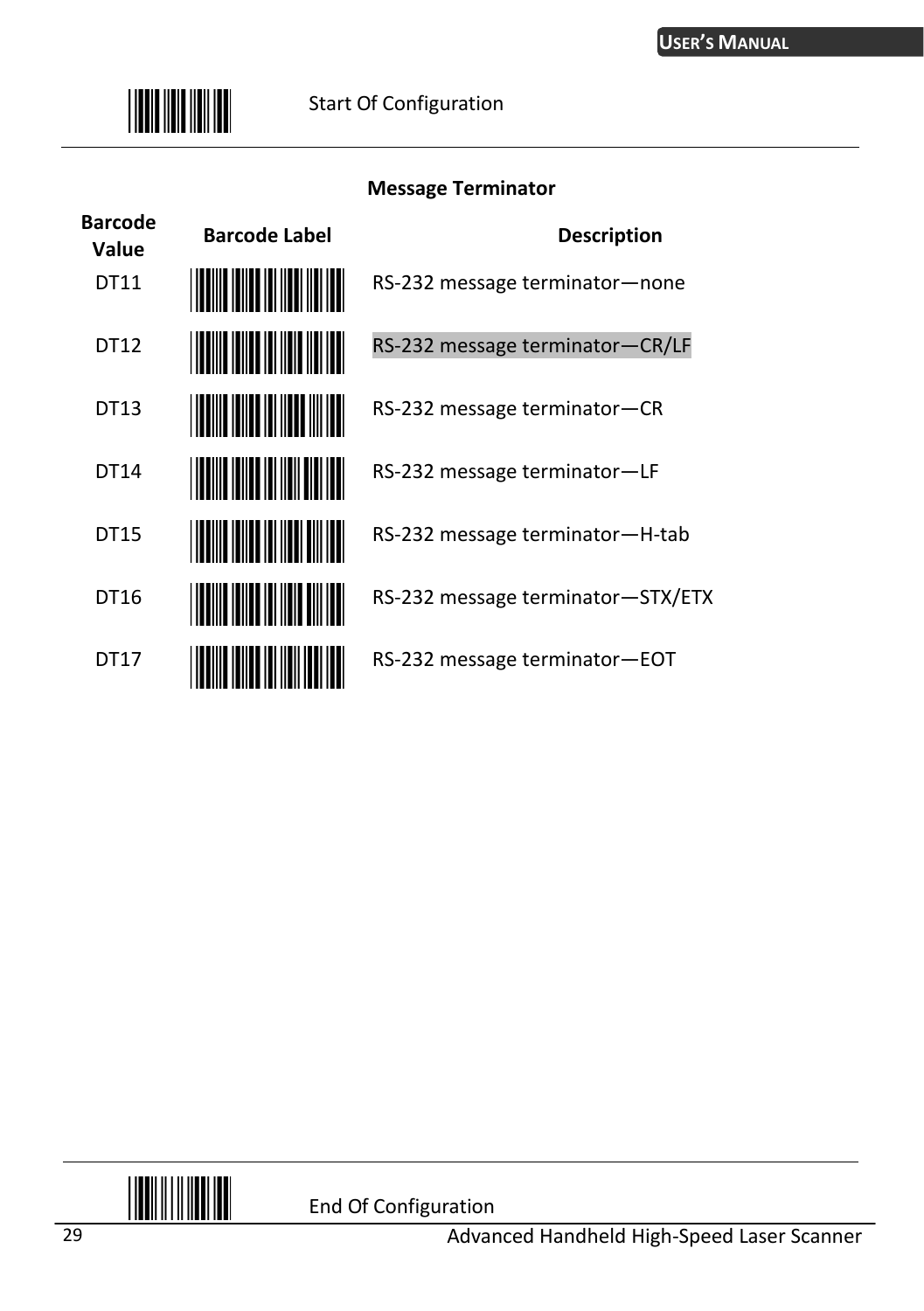

2. Keyboard Wedge and USB Interface Setting

#### **Language Support**

| <b>Barcode</b><br>Value | <b>Barcode Label</b>           | <b>Description</b>                      |
|-------------------------|--------------------------------|-----------------------------------------|
| KL <sub>00</sub>        |                                | International Keyboard mode (ALT mode)  |
| KLO1                    |                                | Keyboard language support-USA           |
| KL <sub>02</sub>        | <u>                       </u> | Keyboard language support-UK            |
| KL <sub>03</sub>        |                                | Keyboard language support – Germany     |
| KL <sub>04</sub>        |                                | Keyboard language support - French      |
| KL <sub>05</sub>        |                                | Keyboard language support - Spanish     |
| KL <sub>06</sub>        | <u>                       </u> | Keyboard language support - Italian     |
| KL <sub>07</sub>        |                                | Keyboard language support - Switzerland |
| <b>KL08</b>             |                                | Keyboard language support-Sweden        |
| KL <sub>09</sub>        |                                | Keyboard language support - Belgium     |
| <b>KL10</b>             |                                | Keyboard language support - Portugal    |
| <b>KL11</b>             |                                | Keyboard language support - Turkish     |
| <b>KL15</b>             |                                | Keyboard language support - Japanese    |

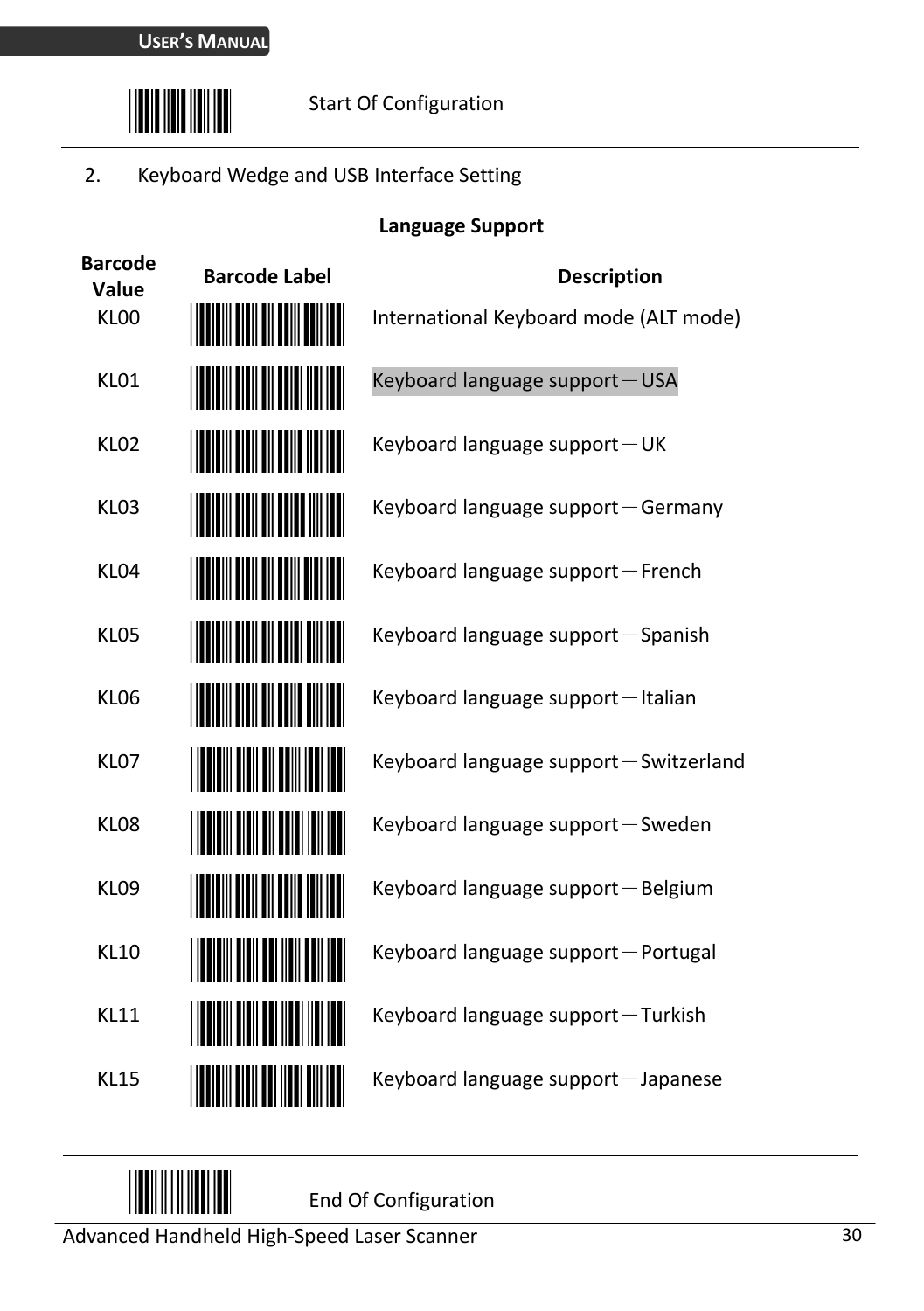

|                  |                                       | <b>Keyboard Setting</b>        |
|------------------|---------------------------------------|--------------------------------|
| Barcode<br>Value | <b>Barcode Label</b>                  | <b>Description</b>             |
| CP <sub>00</sub> |                                       | Capital lock on                |
| CP <sub>01</sub> |                                       | Capital lock off               |
| CP <sub>05</sub> |                                       | Function key emulation enable  |
| CP06             |                                       | Function key emulation disable |
| CP <sub>18</sub> |                                       | Send number as normal data     |
| CP19             |                                       | Send number as keypad data     |
| CP20             | <u> HIII NI NI NI HII III </u>        | Alphabet follow as keyboard    |
| CP21             | <b>THE REAL PROPERTY OF A PARTIES</b> | Alphabet always upper case     |
| CP22             |                                       | Alphabet always Lower case     |

### **Message Terminator**

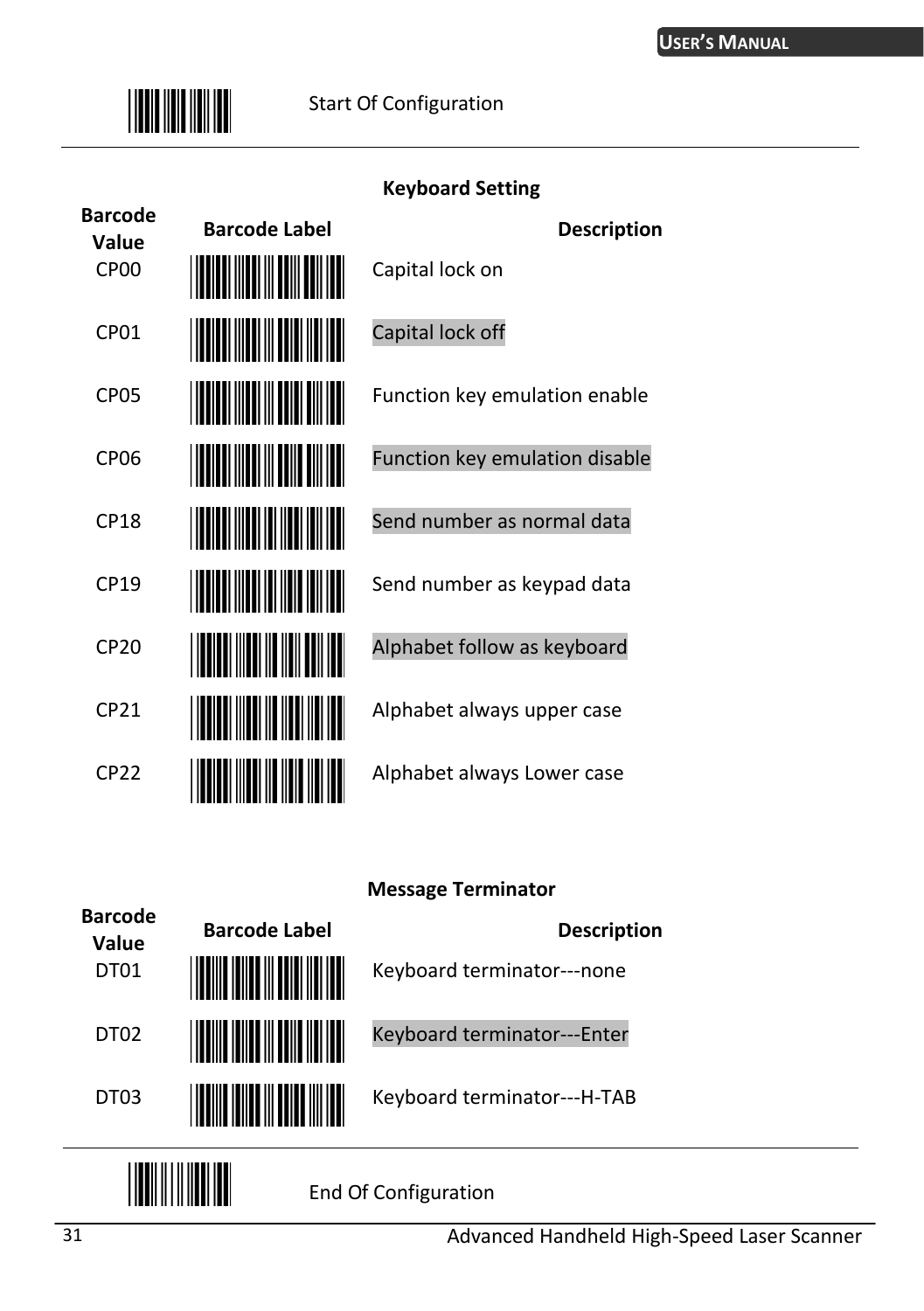

3. Want Emulation Setting

Wand emulation is a standard interface but requires special firmware. If needed, please contact your distributor.

| <b>Barcode</b><br>Value | <b>Barcode Label</b>            | <b>Description</b>                                                                                                      |
|-------------------------|---------------------------------|-------------------------------------------------------------------------------------------------------------------------|
| <b>WD01</b>             | <u> Harristan (</u>             | All barcode will be decoded and transmitted in that<br>symbology                                                        |
| <b>WD02</b>             |                                 | Enable Wand output data format as Code 39                                                                               |
| WO01                    | <u>                        </u> | Wand emulation data output black = high<br>Scan this barcode to set quiet zones and spaces<br>low and bars = high.      |
| WO02                    |                                 | Wand emulation data output black=low<br>Scan this barcode to set quiet zones and spaces<br>high and bars=low            |
| WO03                    |                                 | $Idle = high$<br>Idle state refers to the TTL logic level of the<br>Wand Emulation signal when not in use               |
| WO04                    |                                 | $Idle = low$<br>Idle state refers to the TTL logic level of the<br>Wand Emulation signal when not in use                |
| <b>WS01</b>             | <u>HIII IIII IIIIIIIIII</u>     | Wand emulation speed---Low<br>This option allows the transmission of wand<br>emulation at 1ms narrow element width      |
| <b>WS02</b>             |                                 | Wand emulation speed---medium<br>This option allows the transmission of wand<br>emulation at 600us narrow element width |

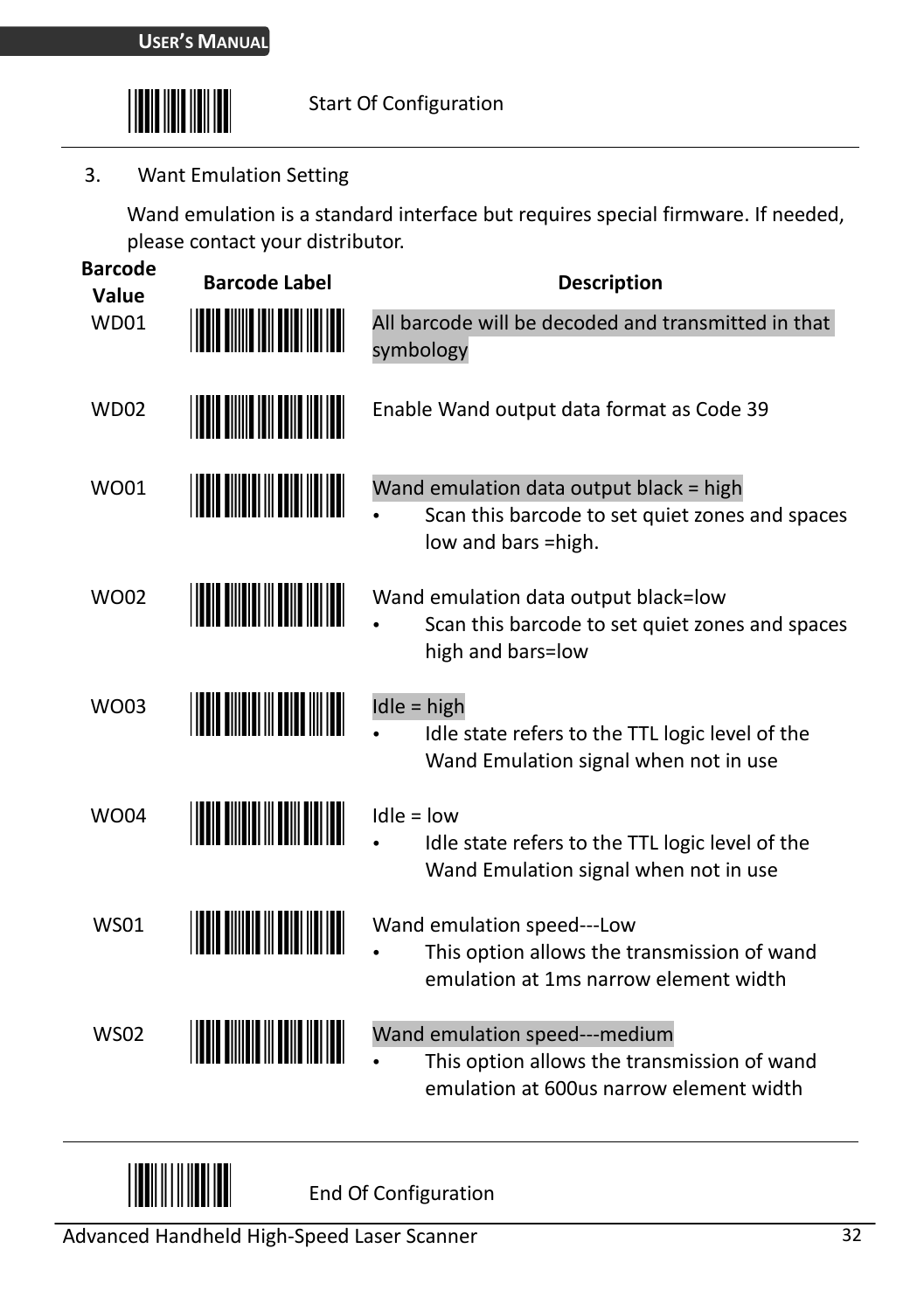

| <b>Wand Emulation Speed</b> |                      |                                                                                         |
|-----------------------------|----------------------|-----------------------------------------------------------------------------------------|
| <b>Barcode</b><br>Value     | <b>Barcode Label</b> | <b>Description</b>                                                                      |
| <b>WS03</b>                 |                      | Wand emulation speed---normal                                                           |
| <b>WS04</b>                 |                      | Wand emulation speed---high                                                             |
|                             |                      | This option allows the transmission of wand<br>emulation at 300us narrow element width  |
| <b>WS05</b>                 |                      | Wand emulation speed---higher                                                           |
|                             |                      | This option allows the transmission of wand<br>emulation at 100 us narrow element width |
| <b>WS00</b>                 |                      | Wand emulation narrow/wide ratio 1:2                                                    |
| <b>WS08</b>                 |                      | Wand emulation narrow/wide ratio 1:3                                                    |

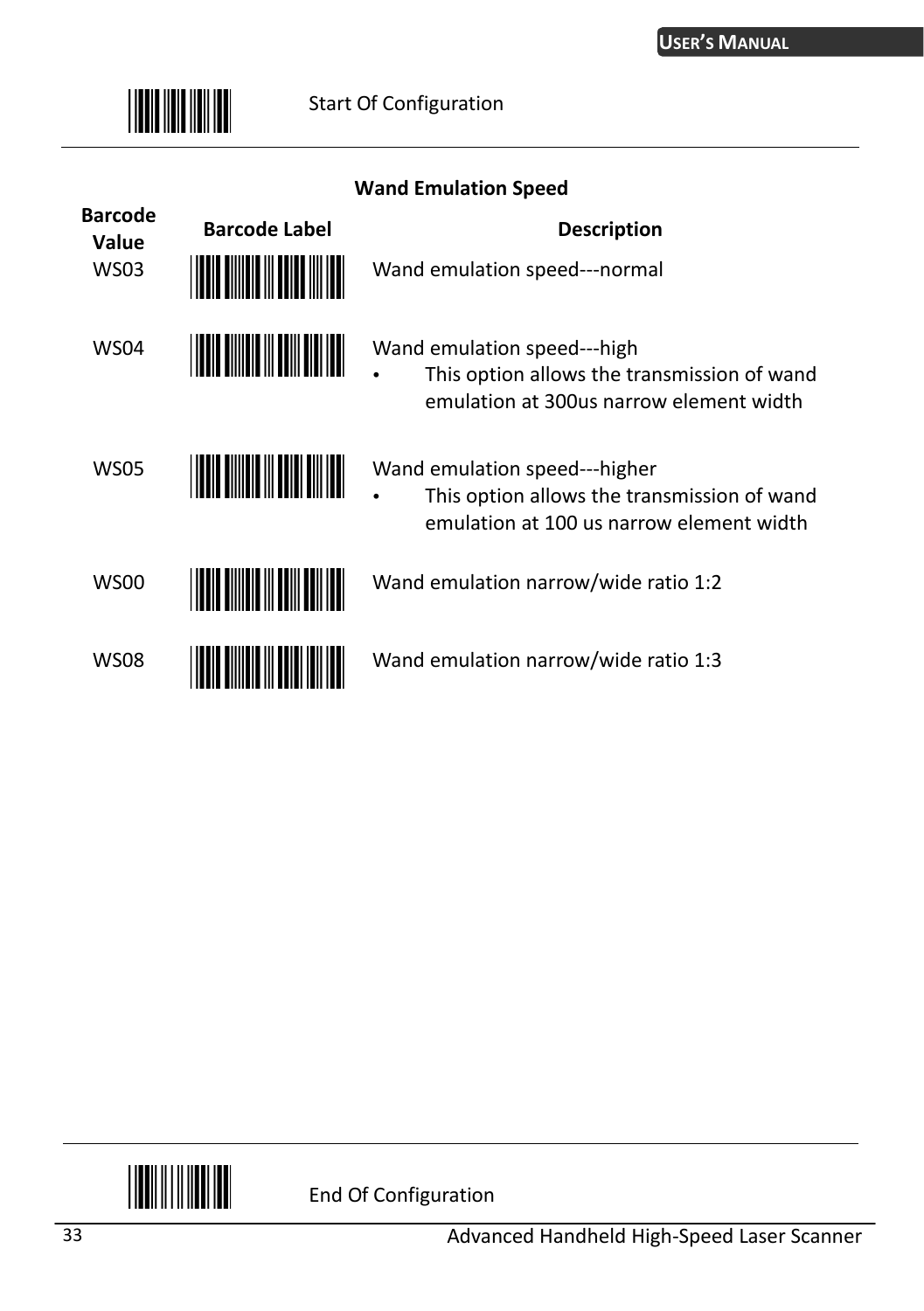

# **The Symbologies**

1. **Codabar Parameter Setting**



Advanced Handheld High-Speed Laser Scanner 34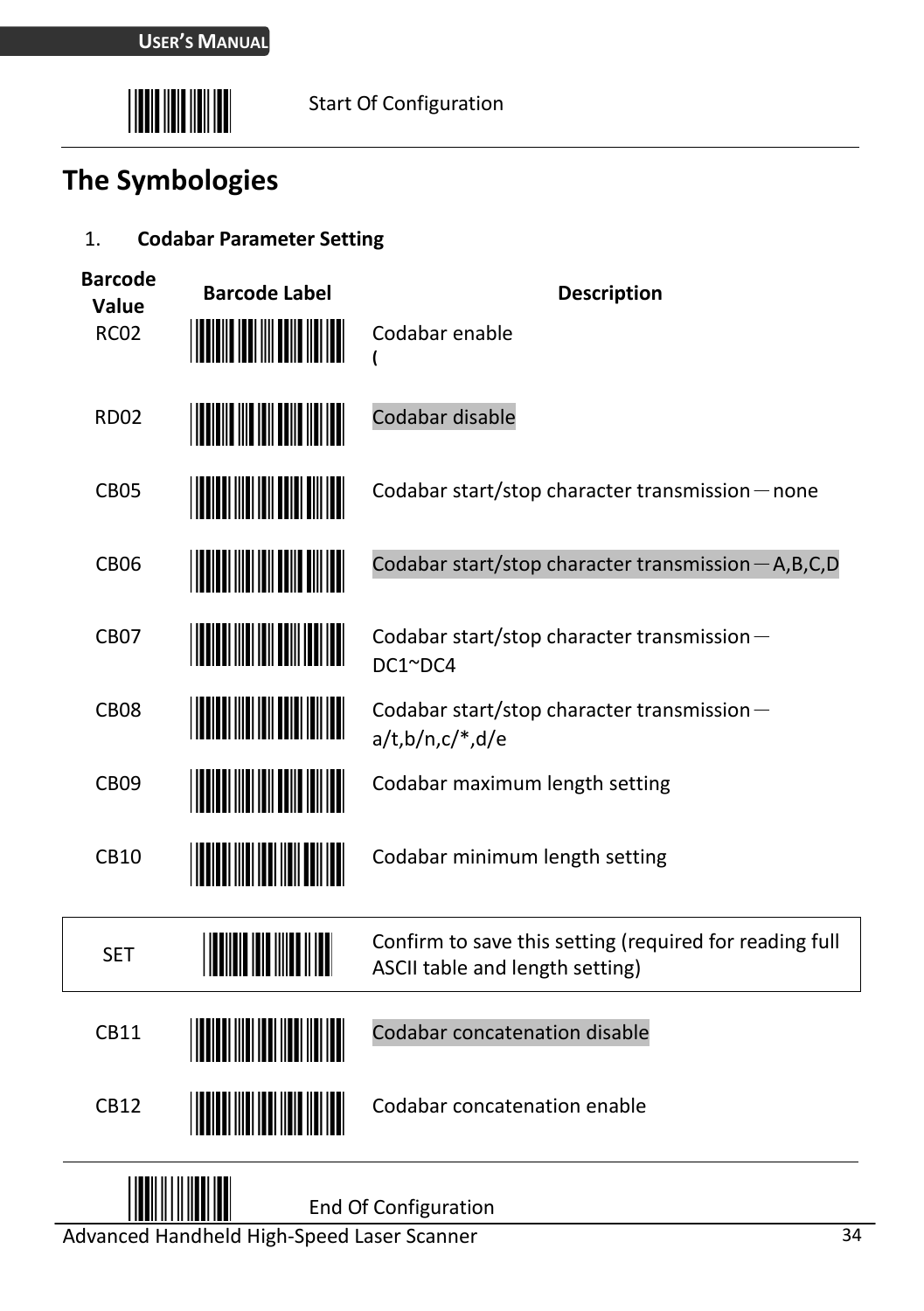

| <b>Barcode</b><br>Value<br>CB13 | <b>Barcode Label</b><br><u> Hillingan k</u> | <b>Description</b><br>No check character |
|---------------------------------|---------------------------------------------|------------------------------------------|
| CB14                            |                                             | Validate modulo 16, but don't transmit   |
| CB15                            | <b>ININ INI NI MANJIBI</b>                  | Validate modulo 16 and transmit          |
| <b>DC50</b>                     |                                             | Codabar data redundant check=off         |
| <b>DC51</b>                     | <u> Hilli Hill Hill</u>                     | Codabar data redundant check=1           |
| <b>DC52</b>                     | <u> Hillingan ka</u>                        | Codabar data redundant check=2           |
| DC53                            |                                             | Codabar data redundant check=3           |

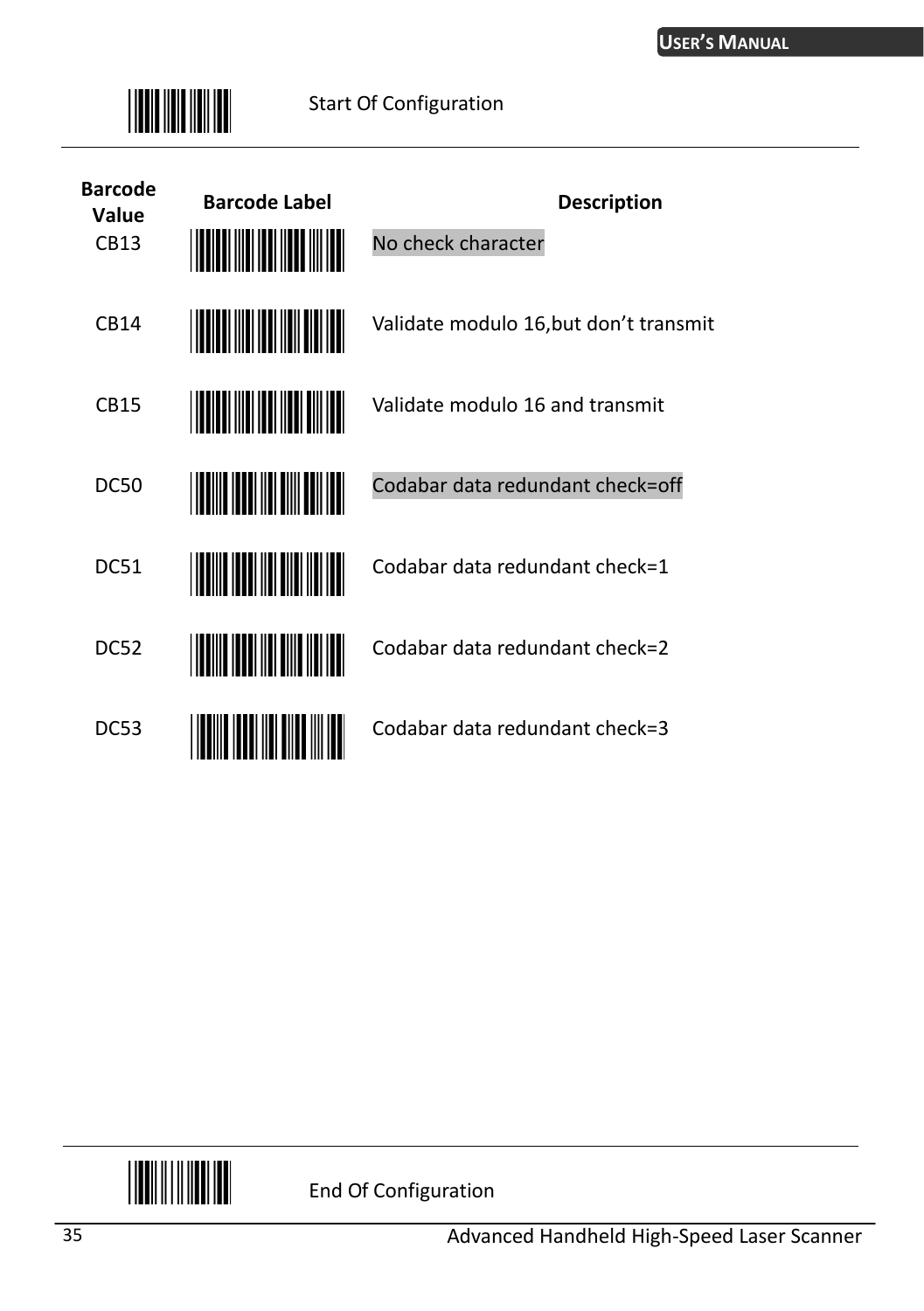

2. **Code 39 Parameter Setting**

| <b>Barcode</b><br>Value | <b>Barcode Label</b>                                                                                                 | <b>Description</b>                                |
|-------------------------|----------------------------------------------------------------------------------------------------------------------|---------------------------------------------------|
| <b>RC01</b>             |                                                                                                                      | Code 39 enable                                    |
| <b>RD01</b>             | <u>                                   </u>                                                                           | Code 39 disable                                   |
| <b>RC13</b>             | <b>THE REAL PROPERTY OF A STATE</b>                                                                                  | Code 32 enable                                    |
| <b>RD13</b>             | <u>                                   </u>                                                                           | Code 32 disable                                   |
| DC <sub>00</sub>        | <b>                             </b>                                                                                 | Code 39 data redundant check=off                  |
| DC01                    | <u>                                   </u>                                                                           | Code 39 data redundant check=1                    |
| DC <sub>02</sub>        | <u>                                   </u>                                                                           | Code 39 data redundant check=2                    |
| DC <sub>03</sub>        | <u>                                   </u>                                                                           | Code 39 data redundant check=3                    |
| 3901                    | <b>THE REAL PROPERTY OF A SET OF A SET OF A SET OF A SET OF A SET OF A SET OF A SET OF A SET OF A SET OF A SET O</b> | Standard code 39                                  |
| 3902                    |                                                                                                                      | Full ASCII code 39                                |
| 3903                    |                                                                                                                      | Code 39 start/stop character transmission         |
| 3904                    | <u> IIII IIII IIII IIII IIII</u>                                                                                     | Code 39 start/stop character without transmission |
|                         |                                                                                                                      |                                                   |

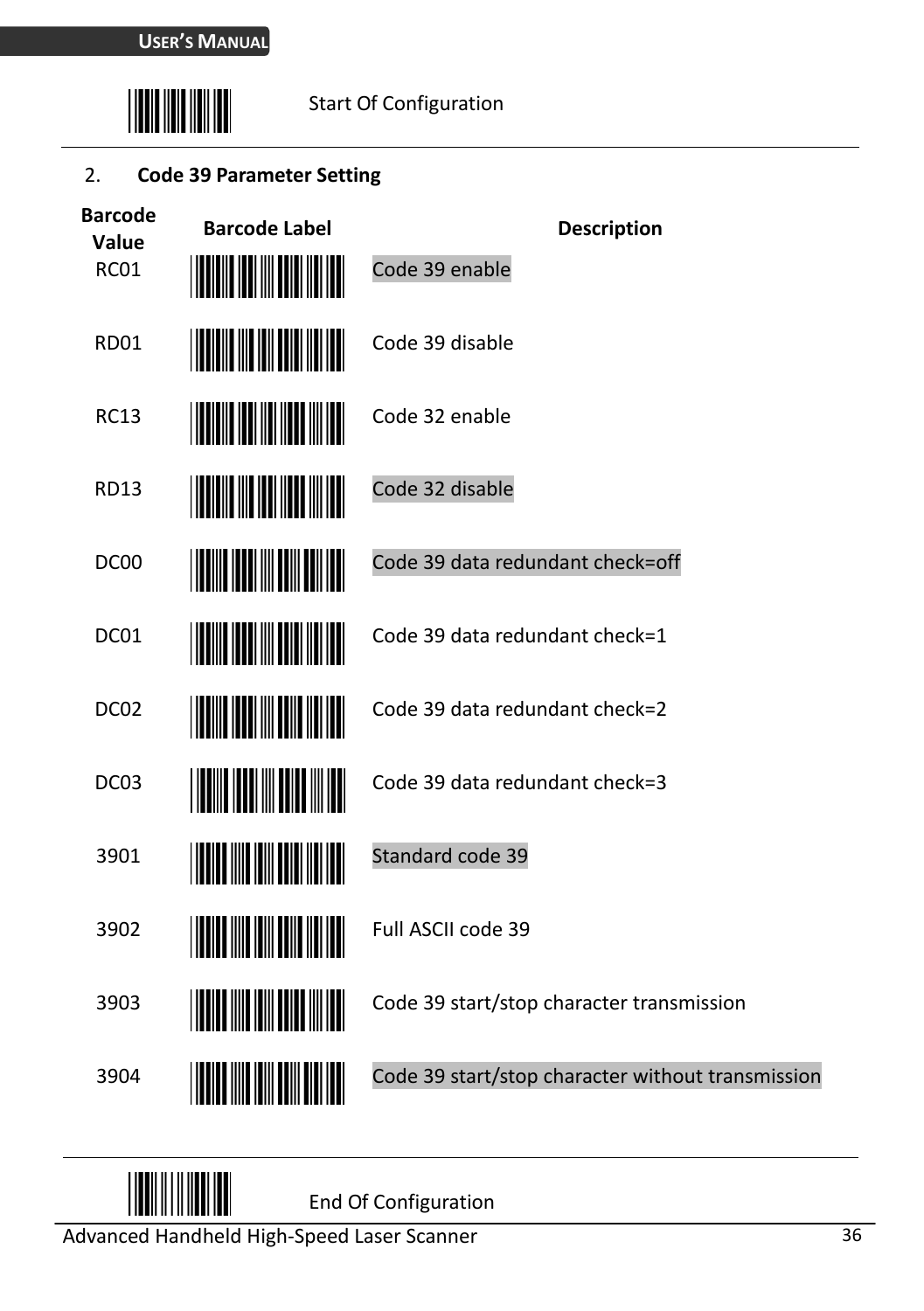

| <b>Barcode</b><br>Value<br>3905 | <b>Barcode Label</b><br><u>                                      </u> | <b>Description</b><br>Code 39 check digit calculate and transmit                           |
|---------------------------------|-----------------------------------------------------------------------|--------------------------------------------------------------------------------------------|
| 3906                            |                                                                       | Code 39 check digit calculate but without transmit                                         |
| 3907                            |                                                                       | No check character                                                                         |
| 3908                            |                                                                       | Code 39 maximum length setting                                                             |
| 3909                            |                                                                       | Code 39 minimum length setting                                                             |
| <b>SET</b>                      |                                                                       | Confirm to save this setting (required for reading full<br>ASCII table and length setting) |
| 3910                            |                                                                       | Code 39 concatenation enable                                                               |
| 3911                            |                                                                       | Code 39 concatenation disable                                                              |
| 3912                            |                                                                       | Code 32 (Italian pharmacy) transmit "A" character                                          |
| 3913                            |                                                                       | Code 32 (Italian pharmacy) without transmit "A"<br>character                               |

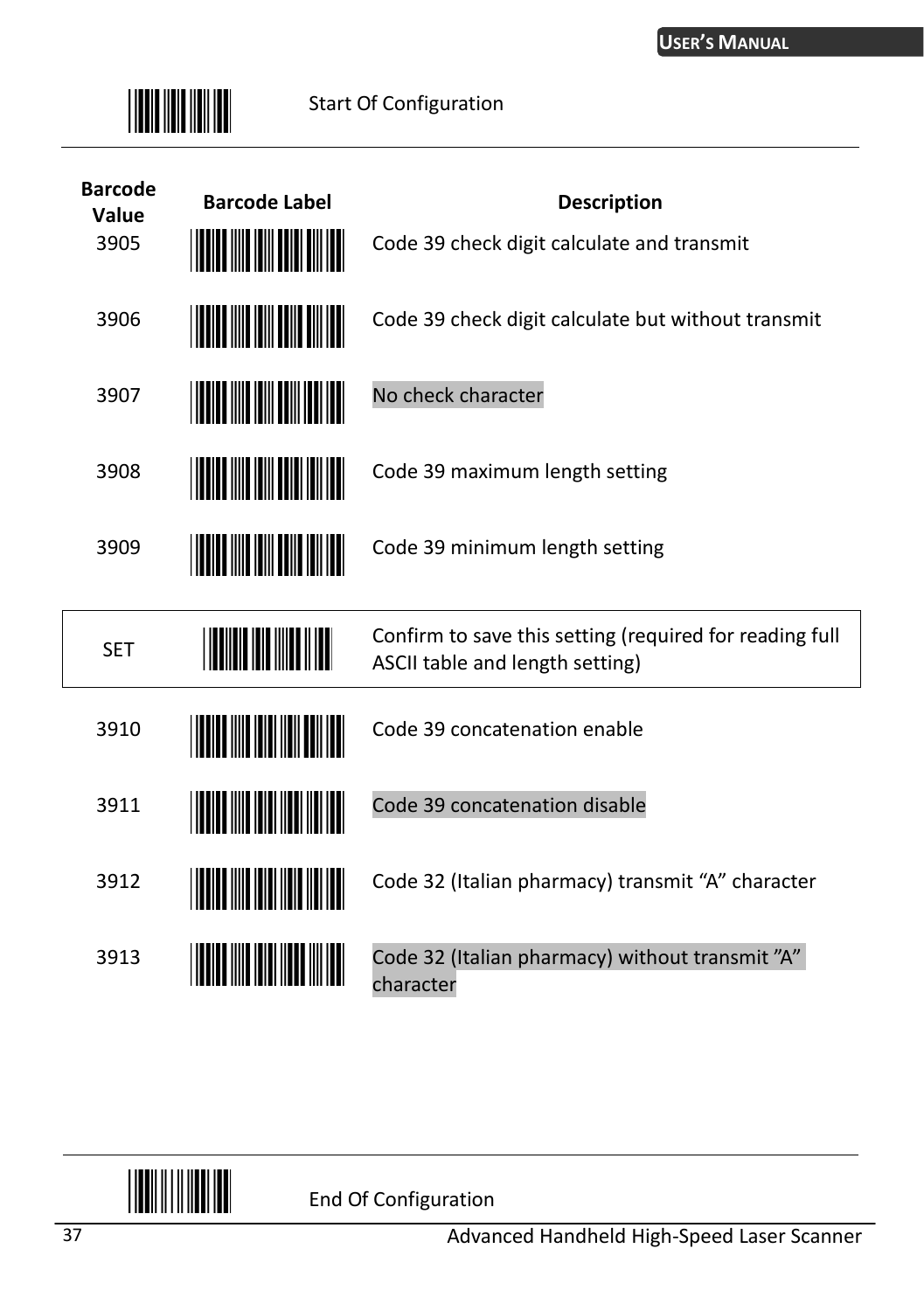

3. **Code 93 Parameter Setting**

| <b>Barcode</b><br>Value | <b>Barcode Label</b> | <b>Description</b>                                                                         |
|-------------------------|----------------------|--------------------------------------------------------------------------------------------|
| <b>RC08</b>             |                      | Code 93 enable                                                                             |
| <b>RD08</b>             |                      | Code 93 disable                                                                            |
| <b>DC30</b>             |                      | Code 93 data redundant check=off                                                           |
| <b>DC31</b>             |                      | Code 93 data redundant check=1                                                             |
| <b>DC32</b>             |                      | Code 93 data redundant check=2                                                             |
| <b>DC33</b>             |                      | Code 93 data redundant check=3                                                             |
| 9301                    |                      | Code 93 maximum length setting                                                             |
| 9302                    |                      | Code 93 minimum length setting                                                             |
| <b>SET</b>              |                      | Confirm to save this setting (required for reading full<br>ASCII table and length setting) |
| 9303                    |                      | Code 93 check digit calculate but without transmit                                         |
| 9304                    |                      | Code 93 check digit not calculate and without<br>transmit                                  |
| 9305                    |                      | Code 93 check digit calculate and transmit                                                 |
|                         |                      |                                                                                            |

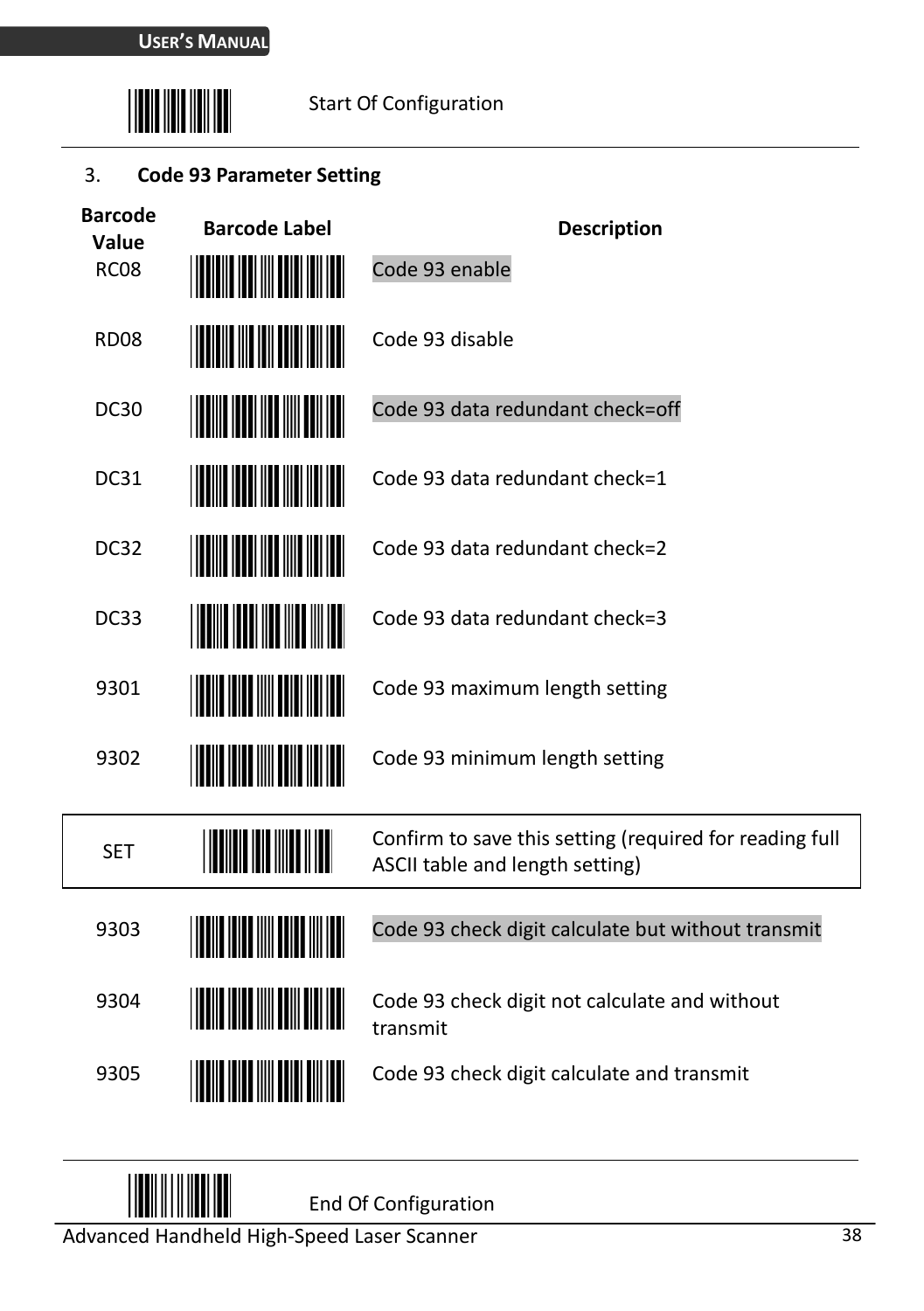

4. Code 128 Parameter Setting

| <b>Barcode</b><br>Value | <b>Barcode Label</b>                 | <b>Description</b>                                                                         |
|-------------------------|--------------------------------------|--------------------------------------------------------------------------------------------|
| <b>RC06</b>             | <u> Harristan Sa</u>                 | Code 128 enable                                                                            |
| RD <sub>06</sub>        | <u>                        </u>      | Code 128 disable                                                                           |
| RC10                    |                                      | EAN-128 enable                                                                             |
| RD10                    | <u> III III III III III III III </u> | EAN-128 disable                                                                            |
| DC40                    |                                      | Code 128 data redundant check=off                                                          |
| DC41                    |                                      | Code 128 data redundant check=1                                                            |
| DC42                    |                                      | Code 128 data redundant check=2                                                            |
| DC43                    |                                      | Code 128 data redundant check=3                                                            |
| 1801                    | <u>                         </u>     | Code128 FNC2 concatenation enable                                                          |
| 1802                    |                                      | Code128 FNC2 concatenation disable                                                         |
| 1803                    | <u> III Milliam III M</u>            | No check character                                                                         |
| 1804                    | <u> III III III III III III III </u> | Calculate but not transmitted                                                              |
| 1805                    |                                      | Calculate and transmit                                                                     |
| 1806                    |                                      | Code 128 maximum length setting                                                            |
| 1807                    |                                      | Code 128 minimum length setting                                                            |
| <b>SET</b>              | <u>                   </u>           | Confirm to save this setting (required for reading full<br>ASCII table and length setting) |
|                         |                                      | <b>End Of Configuration</b>                                                                |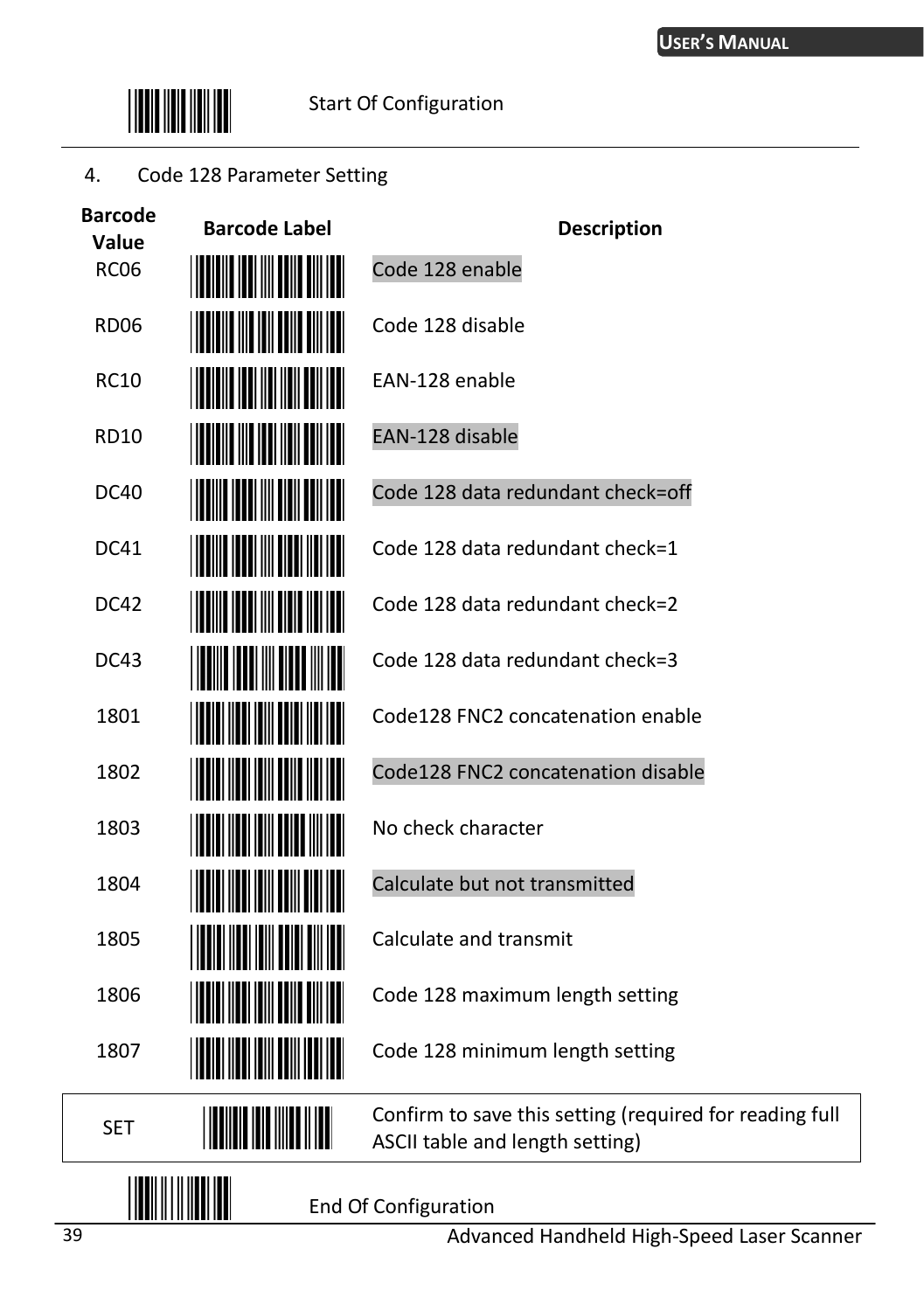

5. Chinese Post Code Parameter Setting

| <b>Barcode</b><br>Value<br><b>RC05</b> | <b>Barcode Label</b>                          | <b>Description</b><br>Chinese post code enable                                             |
|----------------------------------------|-----------------------------------------------|--------------------------------------------------------------------------------------------|
| <b>RD05</b>                            | <u>                             </u>          | Chinese post code disable                                                                  |
| <b>DC60</b>                            | <u>                              </u>         | Chinese post code data redundant check=off                                                 |
| DC61                                   | <u>                          </u>             | Chinese post code data redundant check=1                                                   |
| <b>DC62</b>                            |                                               | Chinese post code data redundant check=2                                                   |
| DC63                                   | <u>                                      </u> | Chinese post code data redundant check=3                                                   |
| SZ01                                   |                                               | Chinese post code maximum length setting                                                   |
| SZ02                                   |                                               | Chinese post code minimum length setting                                                   |
| <b>SET</b>                             |                                               | Confirm to save this setting (required for reading full<br>ASCII table and length setting) |

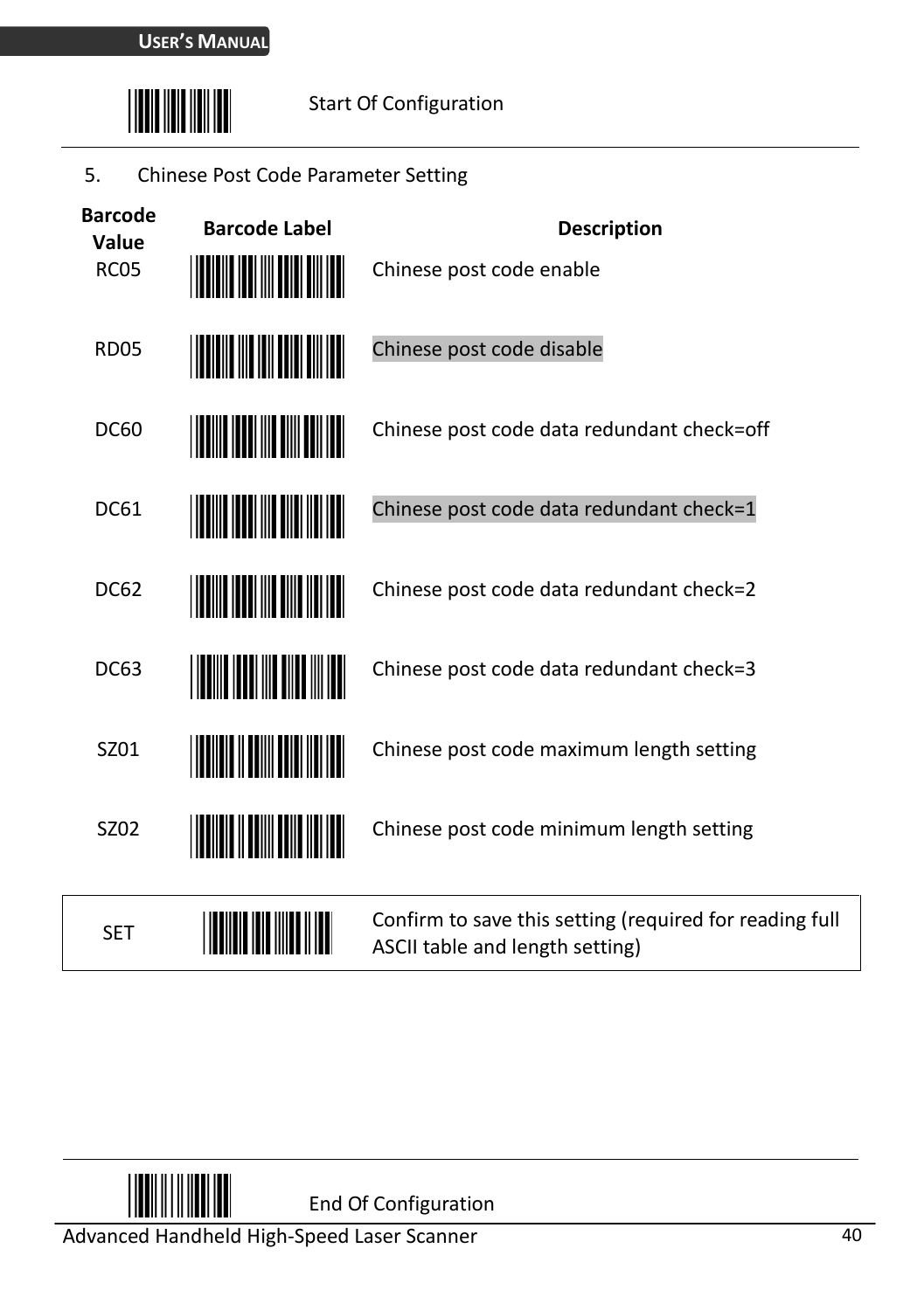

6. MSI/Plessy Parameter Setting

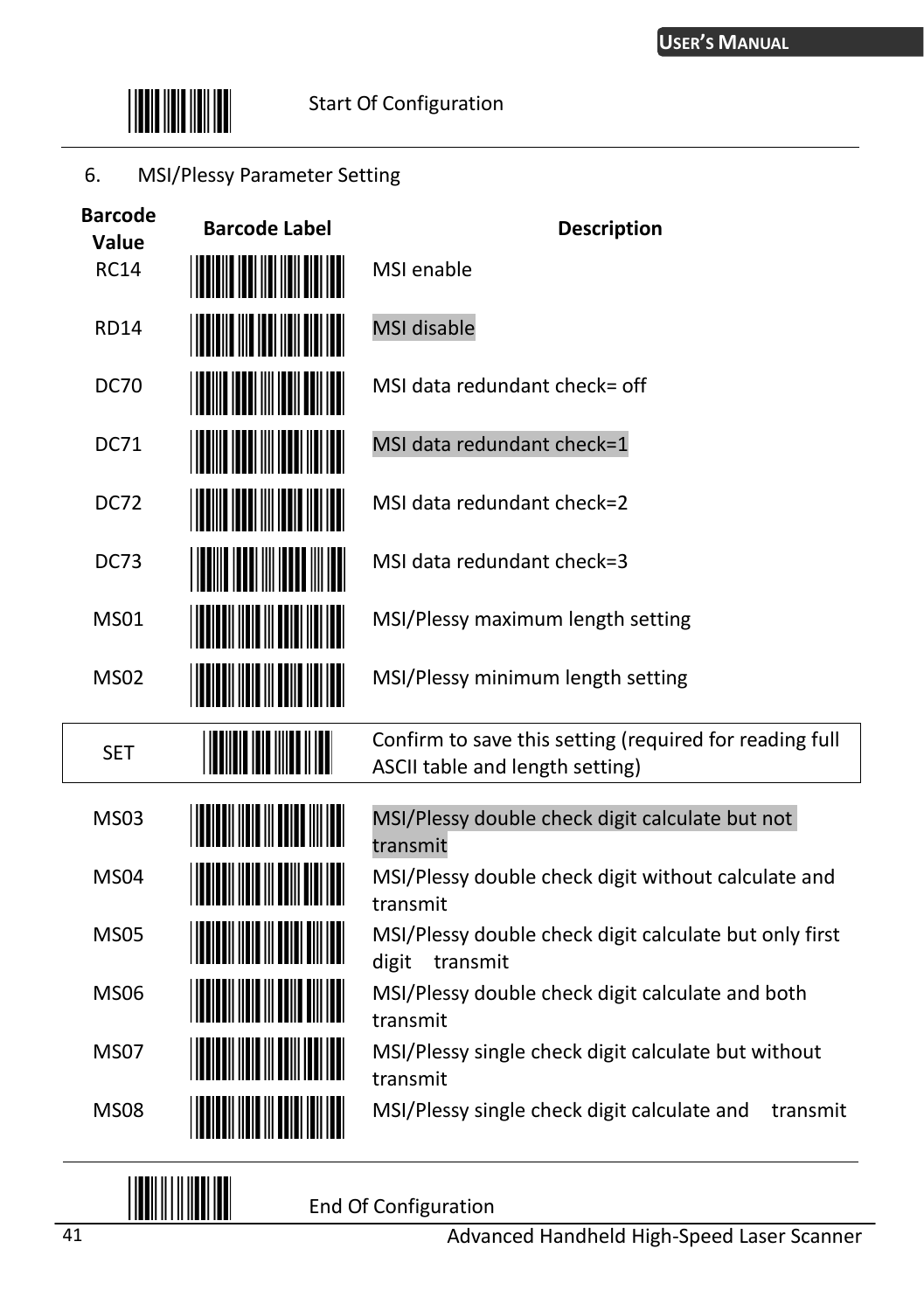

7. Code 11 Interface Setting

| <b>Barcode</b><br>Value | <b>Barcode Label</b>                          | <b>Description</b>                                                                         |
|-------------------------|-----------------------------------------------|--------------------------------------------------------------------------------------------|
| <b>RC07</b>             |                                               | Code 11 enable                                                                             |
| <b>RD07</b>             | <u>                       </u>                | Code 11 disable                                                                            |
| 1101                    |                                               | Code 11 maximum length setting                                                             |
| 1102                    | <u>                                      </u> | Code 11 minimum length setting                                                             |
| <b>SET</b>              |                                               | Confirm to save this setting (required for reading full<br>ASCII table and length setting) |
| 1103                    |                                               | Code 11 one check digit verification                                                       |
| 1104                    |                                               | Code 11 two check digit verification                                                       |
| 1105                    | <u>                          </u>             | Two Check for Code 11 check digit if code length is<br>longer than 10 characters           |
| 1106                    |                                               | Disable verification                                                                       |
| 1107                    |                                               | Code 11 check digit transmitted                                                            |
| 1108                    |                                               | Code 11 check digit not transmitted                                                        |

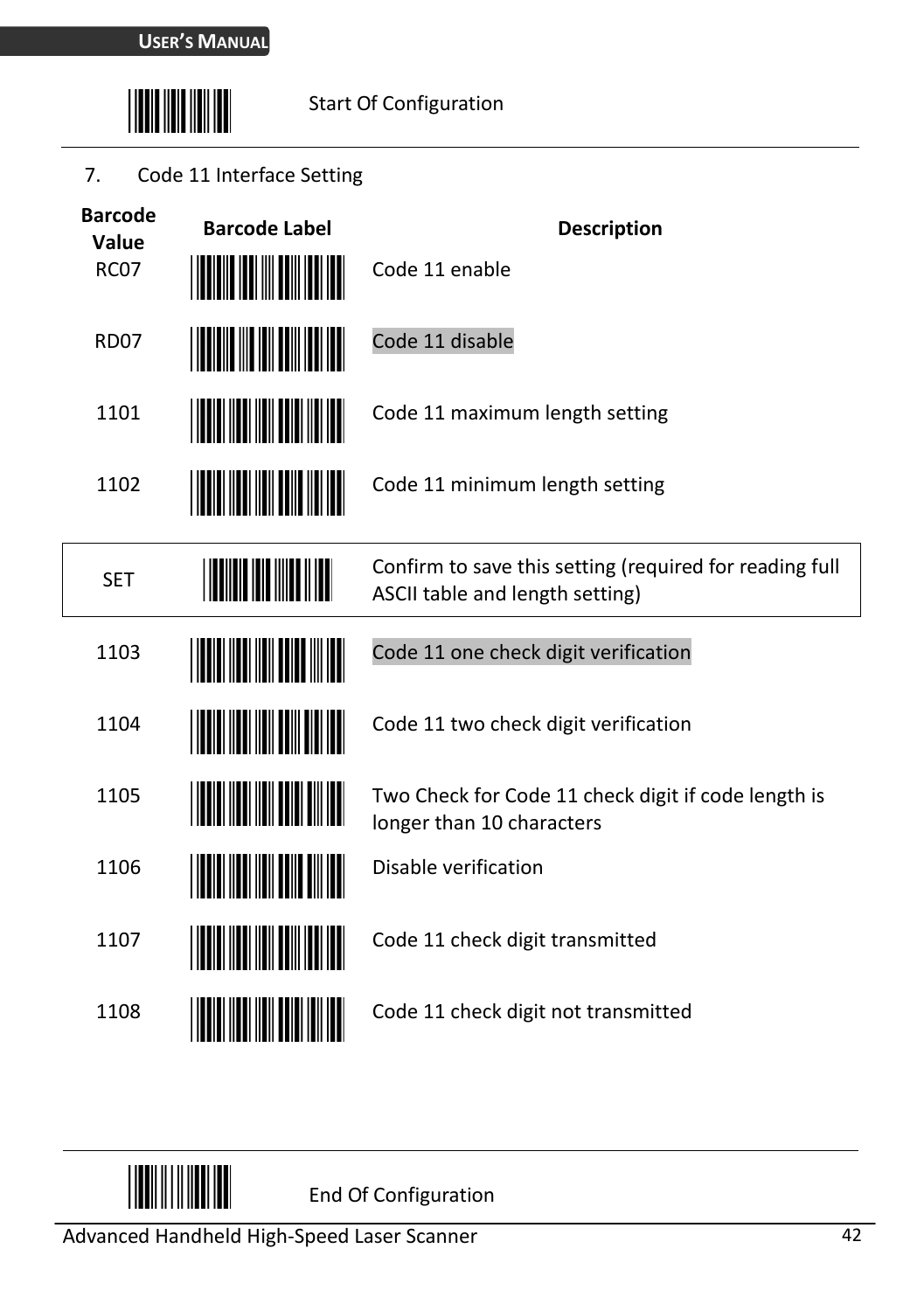

| 8.                              | <b>ITF 2 of 5 Parameter Setting</b>    |                                                       |
|---------------------------------|----------------------------------------|-------------------------------------------------------|
| <b>Barcode</b><br>Value<br>RC04 | <b>Barcode Label</b>                   | <b>Description</b><br>ITF 2 of 5 enable               |
| RD <sub>04</sub>                |                                        | ITF 2 of 5 disable                                    |
| <b>RC09</b>                     |                                        | <b>IATA code enable</b>                               |
| <b>RD09</b>                     | <u>HIII HIII HIII HII</u>              | <b>IATA disable</b>                                   |
| <b>DC80</b>                     | <u>HIINI ITI III III III III</u>       | ITF 25 data redundant check=off                       |
| <b>DC81</b>                     |                                        | ITF25 data redundant check=1                          |
| <b>DC82</b>                     | <u>                             </u>   | ITF25 data redundant check=2                          |
| <b>DC83</b>                     | <u>                               </u> | ITF25 data redundant check=3                          |
| IT <sub>03</sub>                | <u>HIII HII HII HII HII</u>            | ITF 2 of 5 no check character                         |
| <b>IT04</b>                     |                                        | ITF 2 of 5 check digit calculate and transmit         |
| <b>IT05</b>                     |                                        | ITF 2 of 5 check digit calculate but without transmit |



End Of Configuration

43 Advanced Handheld High‐Speed Laser Scanner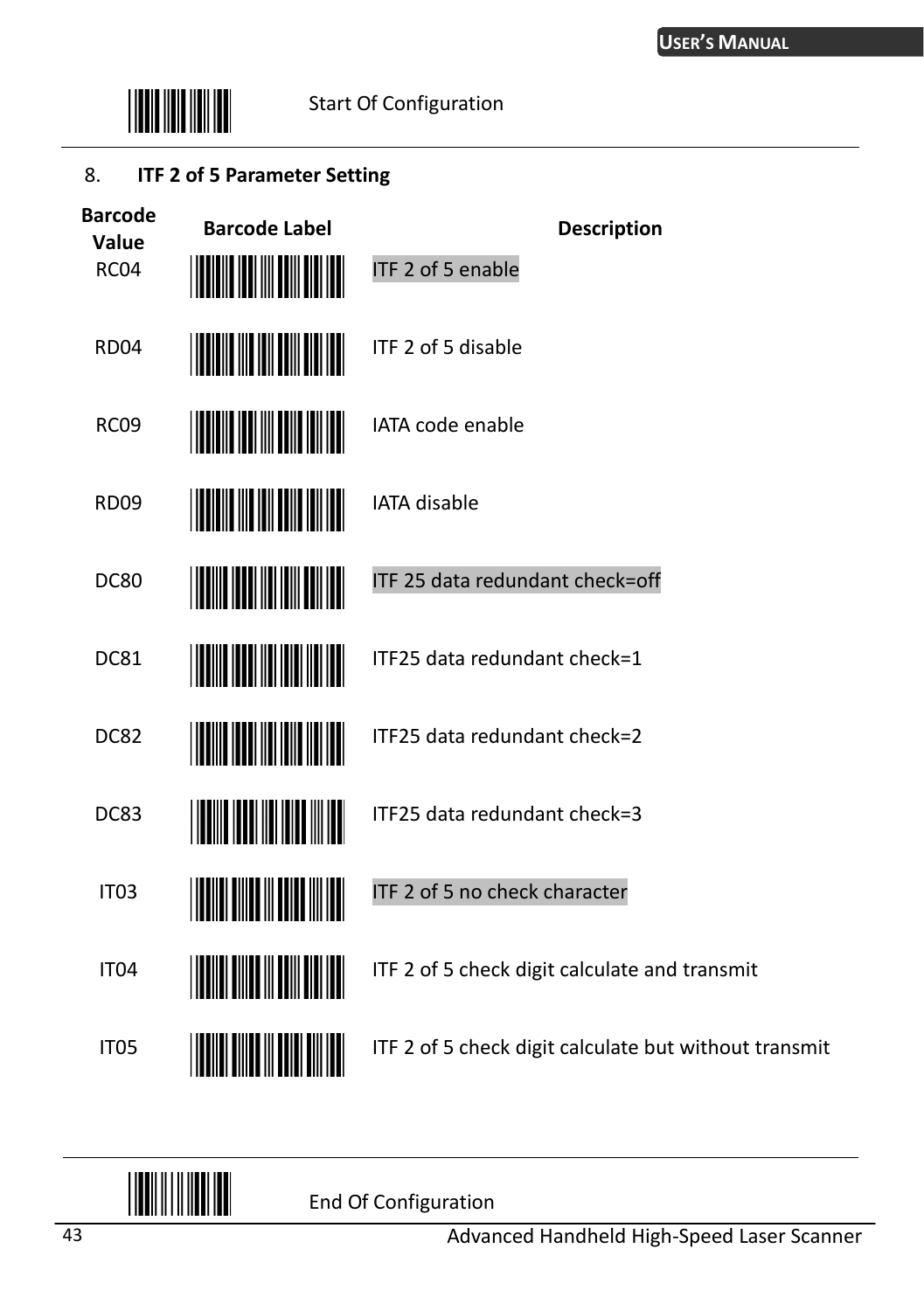

| <b>Barcode</b><br><b>Value</b><br>IT <sub>01</sub> | <b>Barcode Label</b> | <b>Description</b><br>ITF 2 of 5 code maximum length setting                               |
|----------------------------------------------------|----------------------|--------------------------------------------------------------------------------------------|
| IT <sub>02</sub>                                   |                      | ITF 2 of 5 code minimum length setting                                                     |
| IT <sub>06</sub>                                   |                      | ITF 2 of 5 one fixed length setting                                                        |
| IT <sub>07</sub>                                   |                      | ITF 2 of 5 two fixed length setting                                                        |
| <b>SET</b>                                         |                      | Confirm to save this setting (required for reading full<br>ASCII table and length setting) |
| IT <sub>08</sub>                                   |                      | ITF 2 of 5 length variable                                                                 |

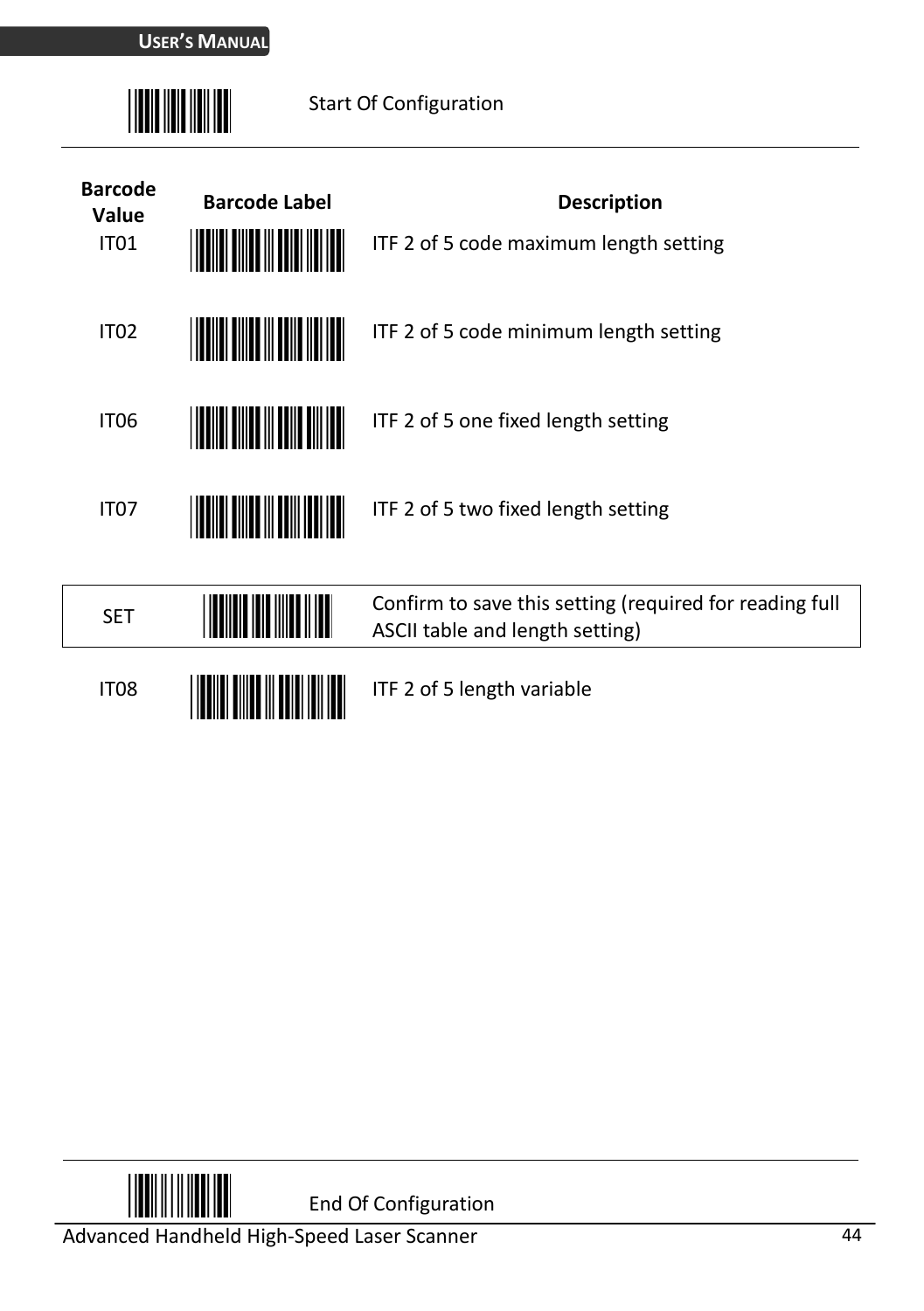

9. Standard 2 of 5 Parameter Setting

| <b>Barcode</b><br>Value<br><b>RC22</b> | <b>Barcode Label</b><br><u> Hillingan ka</u> | <b>Description</b><br>Standard 2 of 5 code enable                                          |
|----------------------------------------|----------------------------------------------|--------------------------------------------------------------------------------------------|
| <b>RD22</b>                            |                                              | Standard 2 of 5 code disable                                                               |
| D051                                   |                                              | Standard 2 of 5 code maximum length setting                                                |
| D052                                   |                                              | Standard 2 of 5 code minimum length setting                                                |
| <b>SET</b>                             |                                              | Confirm to save this setting (required for reading full<br>ASCII table and length setting) |
| D053                                   | <u>HIINI IN INI INI MINI</u>                 | Standard 2 of 5 code no check character                                                    |
| D054                                   |                                              | Standard 2 of 5 code check digit calculate and<br>transmit                                 |
|                                        |                                              |                                                                                            |

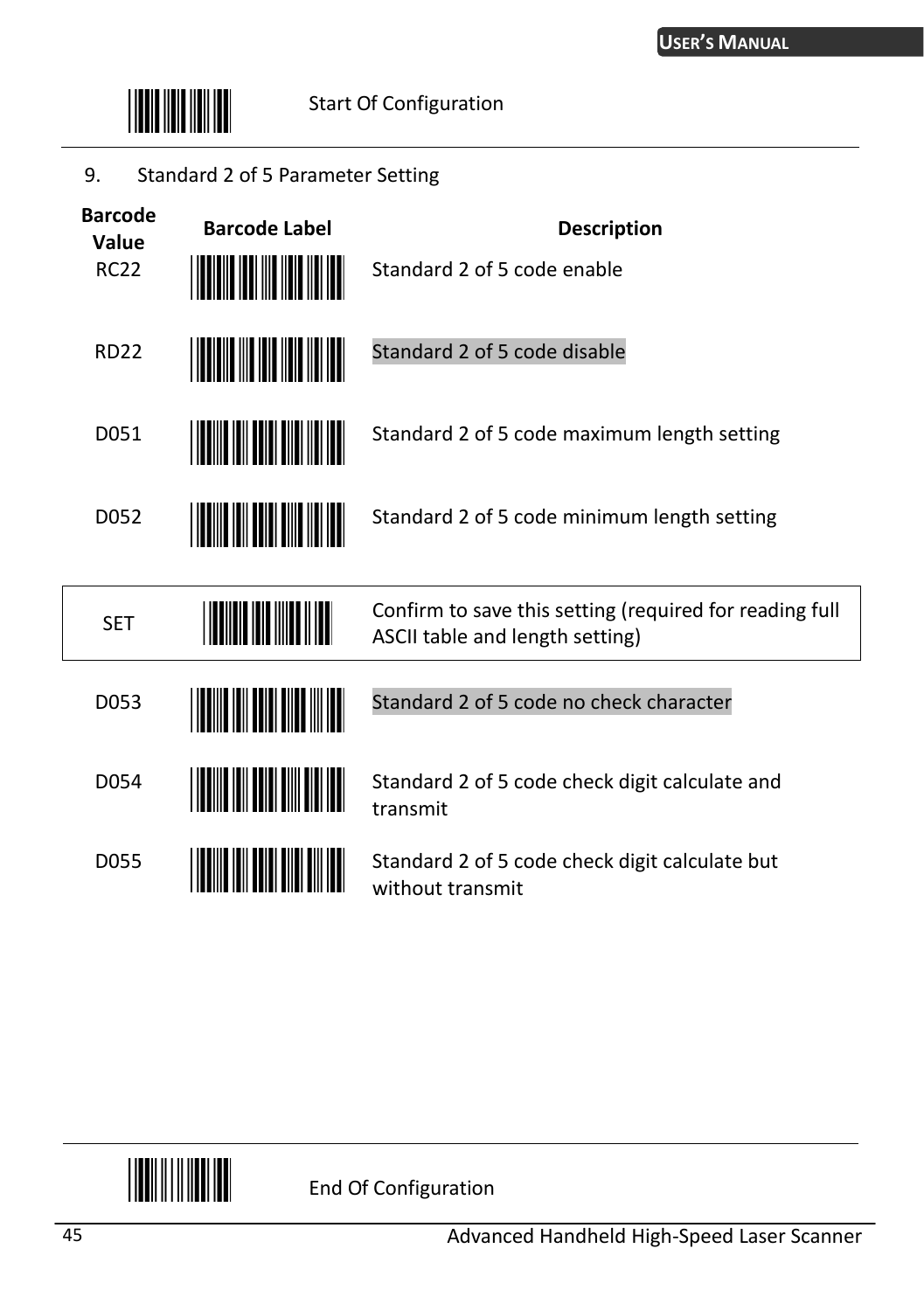

10. Industrial 2 of 5 Parameter Setting

| <b>Barcode</b><br>Value<br><b>RC21</b> | <b>Barcode Label</b><br><u> III III III III III III II</u> | <b>Description</b><br>Industrial 2 of 5 code enable                                        |
|----------------------------------------|------------------------------------------------------------|--------------------------------------------------------------------------------------------|
| <b>RD21</b>                            |                                                            | Industrial 2 of 5 code disable                                                             |
| D251                                   |                                                            | Industrial 2 of 5 code maximum length setting                                              |
| D252                                   |                                                            | Industrial 2 of 5 code minimum length setting                                              |
| <b>SET</b>                             |                                                            | Confirm to save this setting (required for reading full<br>ASCII table and length setting) |
| D <sub>253</sub>                       |                                                            | Industrial 2 of 5 code no check character                                                  |
| D <sub>254</sub>                       |                                                            | Industrial 2 of 5 code check digit calculate and<br>transmit                               |
| D <sub>255</sub>                       |                                                            | Industrial 2 of 5 code check digit calculate but                                           |

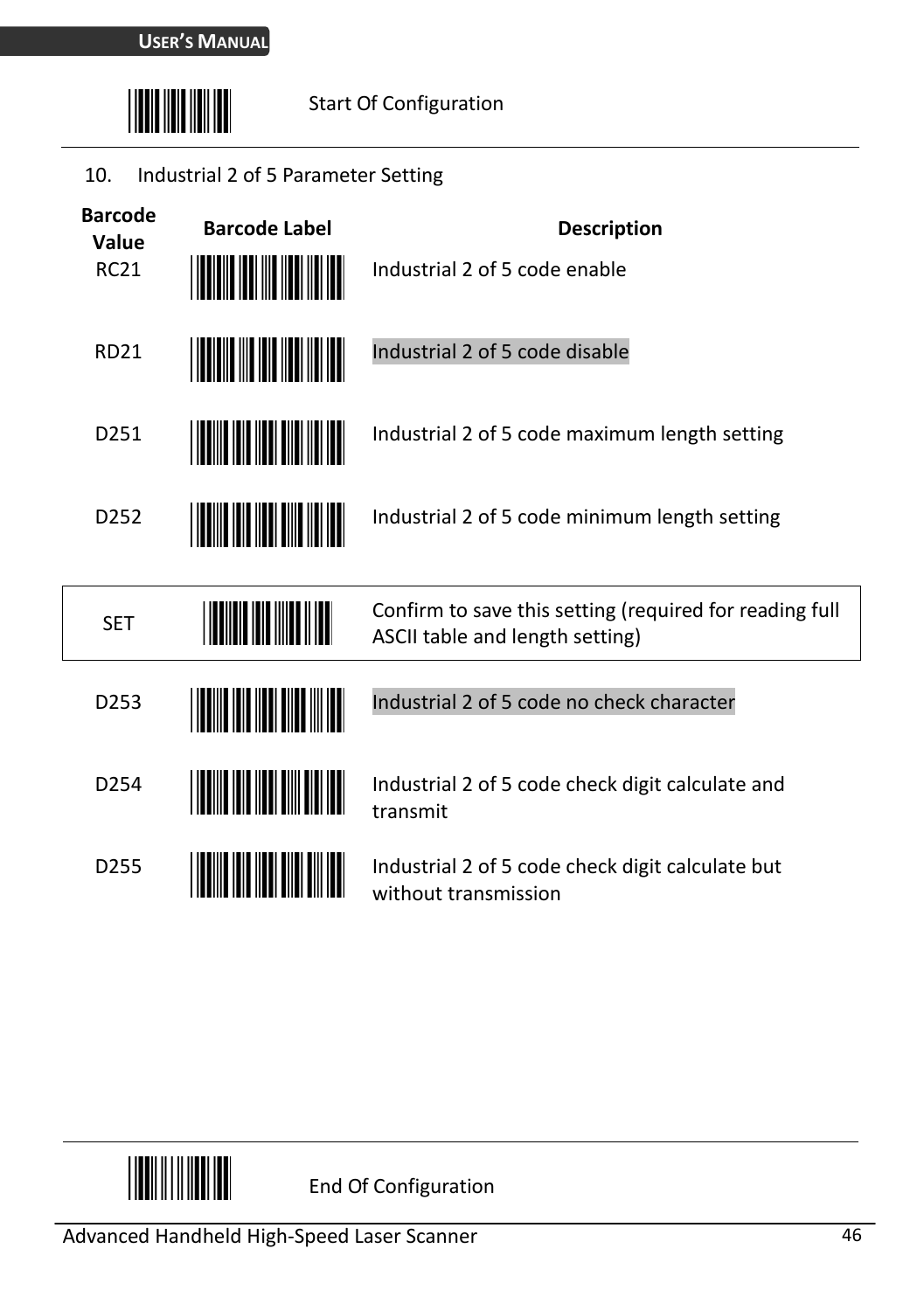

## 11. **UPC/EAN/JAN Parameter Setting**

| <b>Barcode</b><br>Value | <b>Barcode Label</b>                  | <b>Description</b>               |
|-------------------------|---------------------------------------|----------------------------------|
| <b>RC11</b>             |                                       | EAN convert to ISSN/ISBN enable  |
| <b>RD11</b>             |                                       | EAN convert to ISSN/ISBN disable |
| RC03                    |                                       | UPC/EAN/JAN enable               |
| <b>RD03</b>             |                                       | UPC/EAN/JAN disable              |
| UE01                    | <u>HIII HIII HIII HIII HII</u>        | UPC/EAN/JAN all enable           |
| <b>UE02</b>             | <u>                            </u>   | EAN-8 or EAN-13 enable           |
| UE03                    | <u>HIII HIII HIII HIII HII</u>        | UPC-A and EAN-13 enable          |
| <b>UE04</b>             | <u>                              </u> | UPC-A and UPC-E enable           |
| UE05                    | <u>HIII HIII HIII HIII HII</u>        | <b>UPC-A enable</b>              |
| <b>UE06</b>             | <u>                        </u>       | UPC-E enable                     |
| UE07                    | <u>                              </u> | EAN-13 enable                    |
| <b>UE08</b>             | <b>THE REAL PROPERTY OF A PARTIES</b> | EAN-8 enable                     |
| UF09                    |                                       | <b>UPC/EAN Addendum disable</b>  |
|                         |                                       |                                  |

End Of Configuration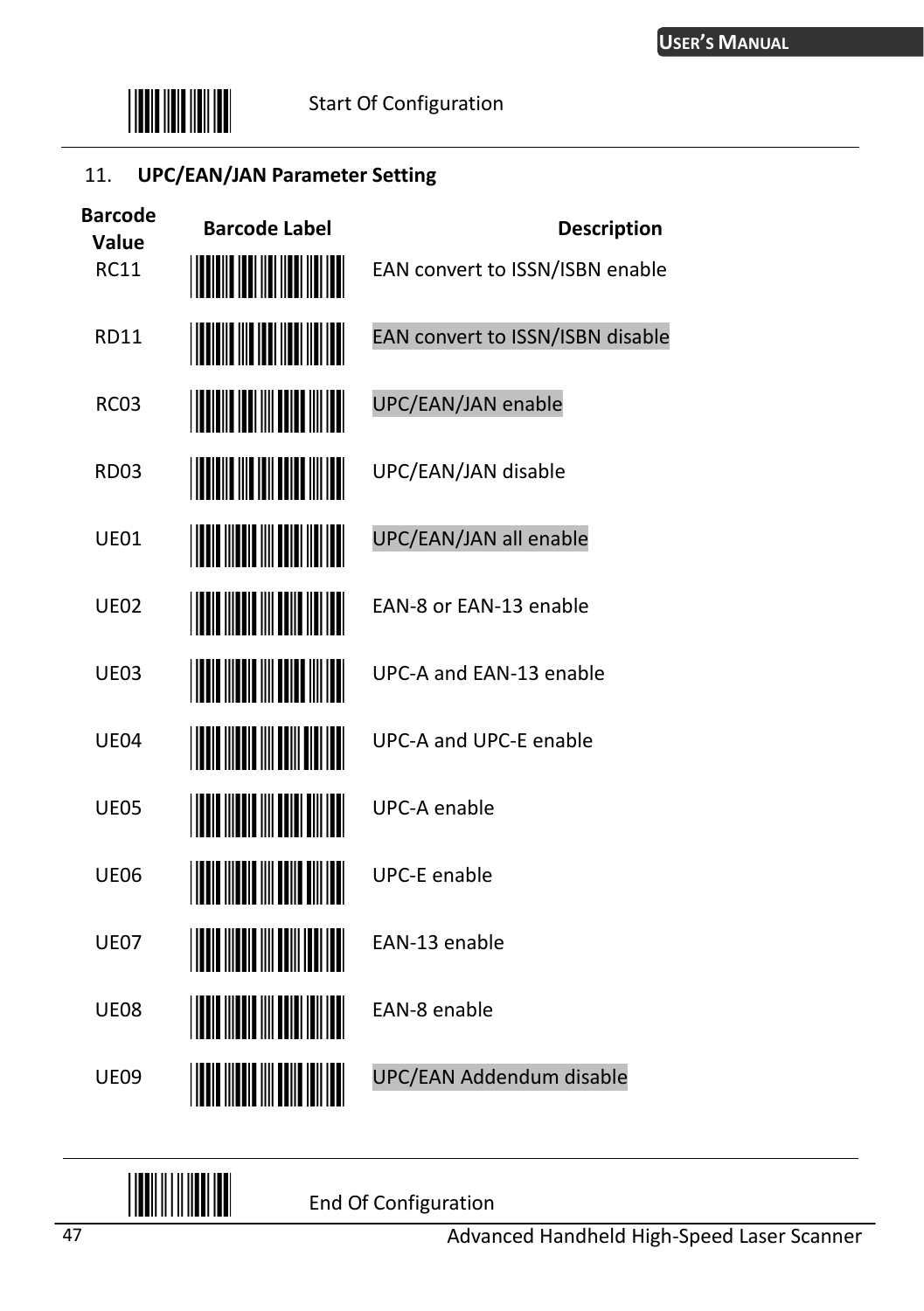

| <b>Barcode</b><br>Value | <b>Barcode Label</b>                          | <b>Description</b>                       |
|-------------------------|-----------------------------------------------|------------------------------------------|
| UF10                    |                                               | Add on 5 only                            |
| <b>UE11</b>             |                                               | Add on 2 only                            |
| <b>UE12</b>             | <u>                                      </u> | Add on 2 or 5                            |
| UE13                    |                                               | Force UPC-E to UPC-A format enable       |
| UE14                    |                                               | Force UPC-E to UPC-A format disable      |
| <b>UE15</b>             |                                               | Force UPC-A to EAN-13 format enable      |
| <b>UE16</b>             |                                               | Force UPC-A to EAN-13 format disable     |
| <b>UE44</b>             |                                               | Force EAN-8 to EAN-13 format enable      |
| UE45                    | <u>                       </u>                | Force EAN-8 to EAN-13 format disable     |
| UE17                    |                                               | Transmit UPC-A check digit enable        |
| <b>UE18</b>             |                                               | Transmit UPC-A check digit disable       |
| <b>UE19</b>             |                                               | Transmit UPC-E leading character enable  |
| <b>UE20</b>             |                                               | Transmit UPC-E leading character disable |
| <b>UE21</b>             |                                               | Transmit UPC-E check digit enable        |
| <b>UE22</b>             |                                               | Transmit UPC-E check digit disable       |
|                         |                                               | <b>End Of Configuration</b>              |

Advanced Handheld High-Speed Laser Scanner 48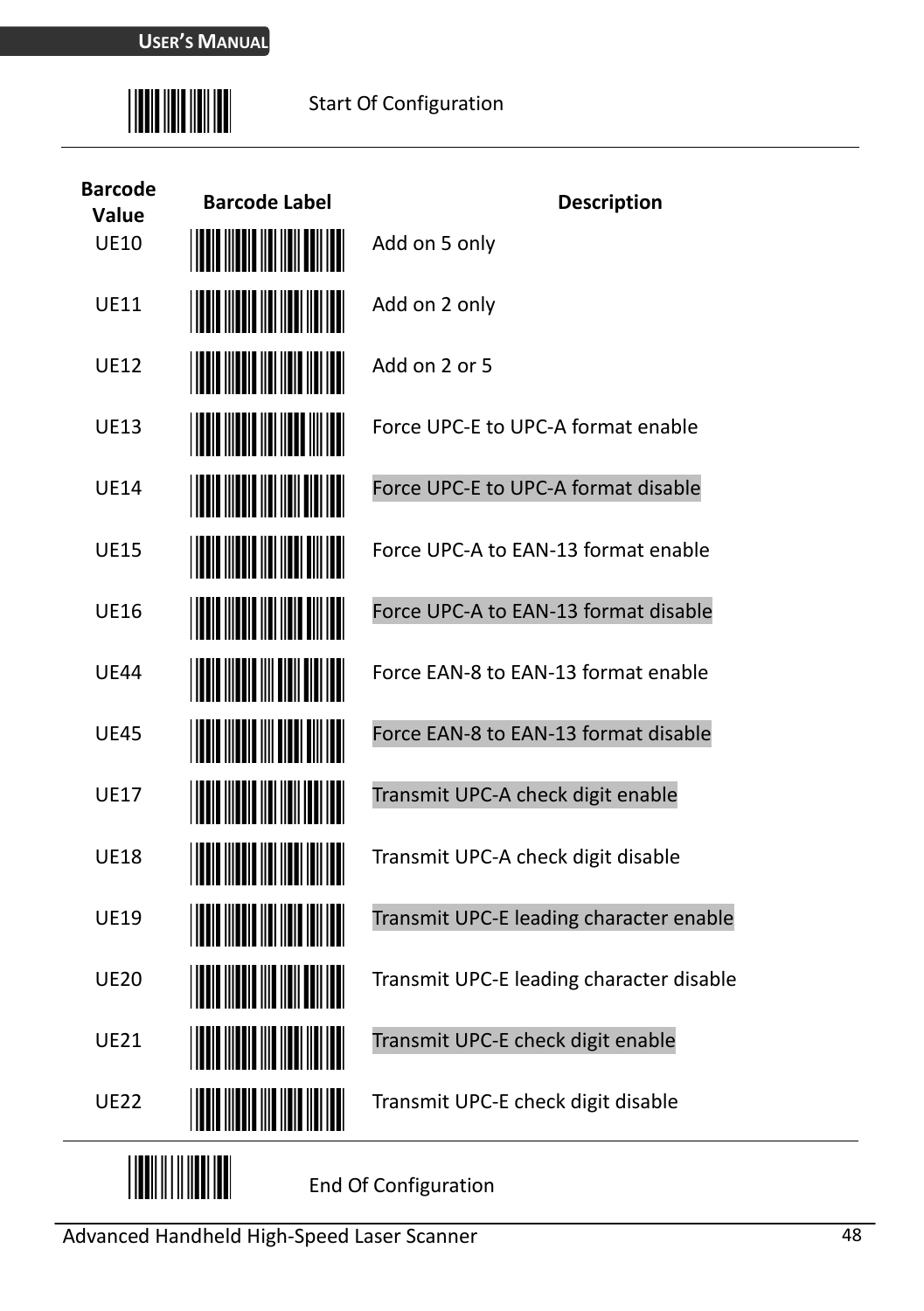

| Barcode<br>Value | <b>Barcode Label</b>                       | <b>Description</b>                              |
|------------------|--------------------------------------------|-------------------------------------------------|
| <b>UE23</b>      |                                            | Transmit EAN-8 check digit enable               |
| <b>UE24</b>      | <u>HIII HIII HIII HIII</u>                 | Transmit EAN-8 check digit disable              |
| <b>UE25</b>      | <u>                        </u>            | Transmit EAN-13 check digit enable              |
| <b>UE26</b>      | <u>HIII HIII HIII HIII</u>                 | Transmit EAN-13 check digit disable             |
| UE27             | <u>                        </u>            | Transmit UPC-A leading character enable         |
| <b>UE28</b>      | <u>HIII HIII HIII HIII HII</u>             | Transmit UPC-A leading character disable        |
| UE30             | <u>HIII HIII HII HII HII</u>               | Add-on format with separator                    |
| <b>UE31</b>      | <u>HIII HIII HII HII HII</u>               | Add-on format without separator                 |
| UE60             | <u>HIII HIII HII HIII HII</u>              | EAN-13 country code first "0" can transmitted   |
| <b>UE61</b>      |                                            | EAN-13 country code first:"0" can't transmitted |
| UE66             |                                            | EAN-13 with first 0 ID code same as "UPC-A"     |
| UE67             | <u>                                   </u> | EAN-13 with first 0 ID code same as "EAN-13"    |
| DC10             |                                            | UPC-A data redundant check=off                  |
| DC11             |                                            | UPC-A data redundant check=1                    |

End Of Configuration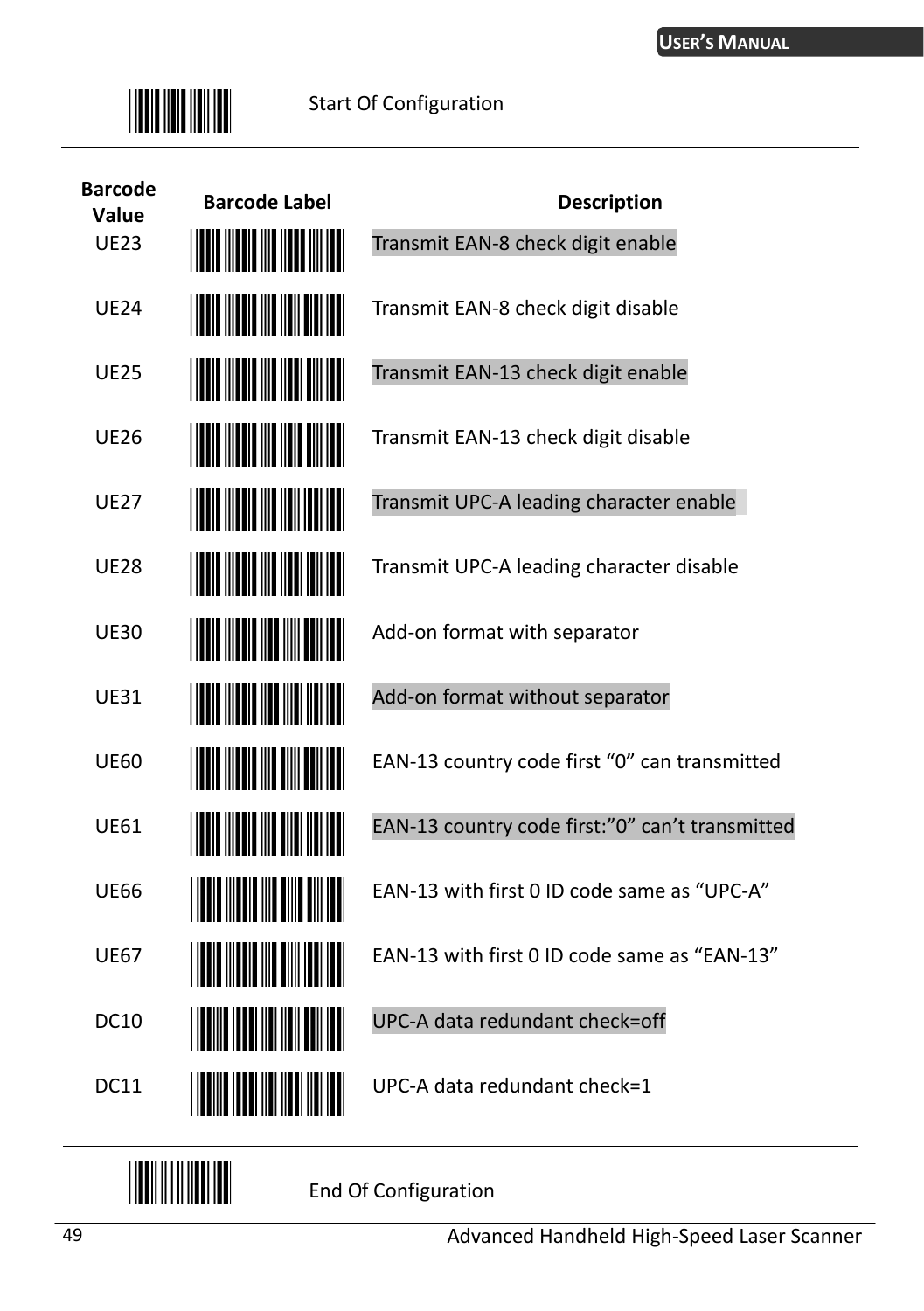

| Barcode<br>Value | <b>Barcode Label</b>                    | <b>Description</b>               |
|------------------|-----------------------------------------|----------------------------------|
| <b>DC12</b>      |                                         | UPC-A data redundant check=2     |
| <b>DC13</b>      |                                         | UPC-A data redundant check=3     |
| DC14             |                                         | UPC-E data redundant check=off   |
| DC15             |                                         | UPC-E data redundant check=1     |
| <b>DC16</b>      |                                         | UPC-E data redundant check=2     |
| DC17             |                                         | UPC-E data redundant check=3     |
| DC20             |                                         | EAN-13 data redundant check=off  |
| DC21             |                                         | EAN-13 data redundant check=1    |
| DC22             |                                         | EAN-13 data redundant check=2    |
| DC <sub>23</sub> |                                         | EAN-13 data redundant check=3    |
| <b>DC24</b>      |                                         | EAN-8 data redundant check=off   |
| DC25             |                                         | EAN-8 data redundant check=1     |
| <b>DC26</b>      | <u>                                </u> | EAN-8 data redundant check=2     |
| DC27             |                                         | EAN-8 data redundant check=3     |
| UE32             |                                         | EAN/UPC +add-on (none mandatory) |
| UE33             |                                         | EAN/UPC +add-on (mandatory)      |
|                  |                                         | <b>End Of Configuration</b>      |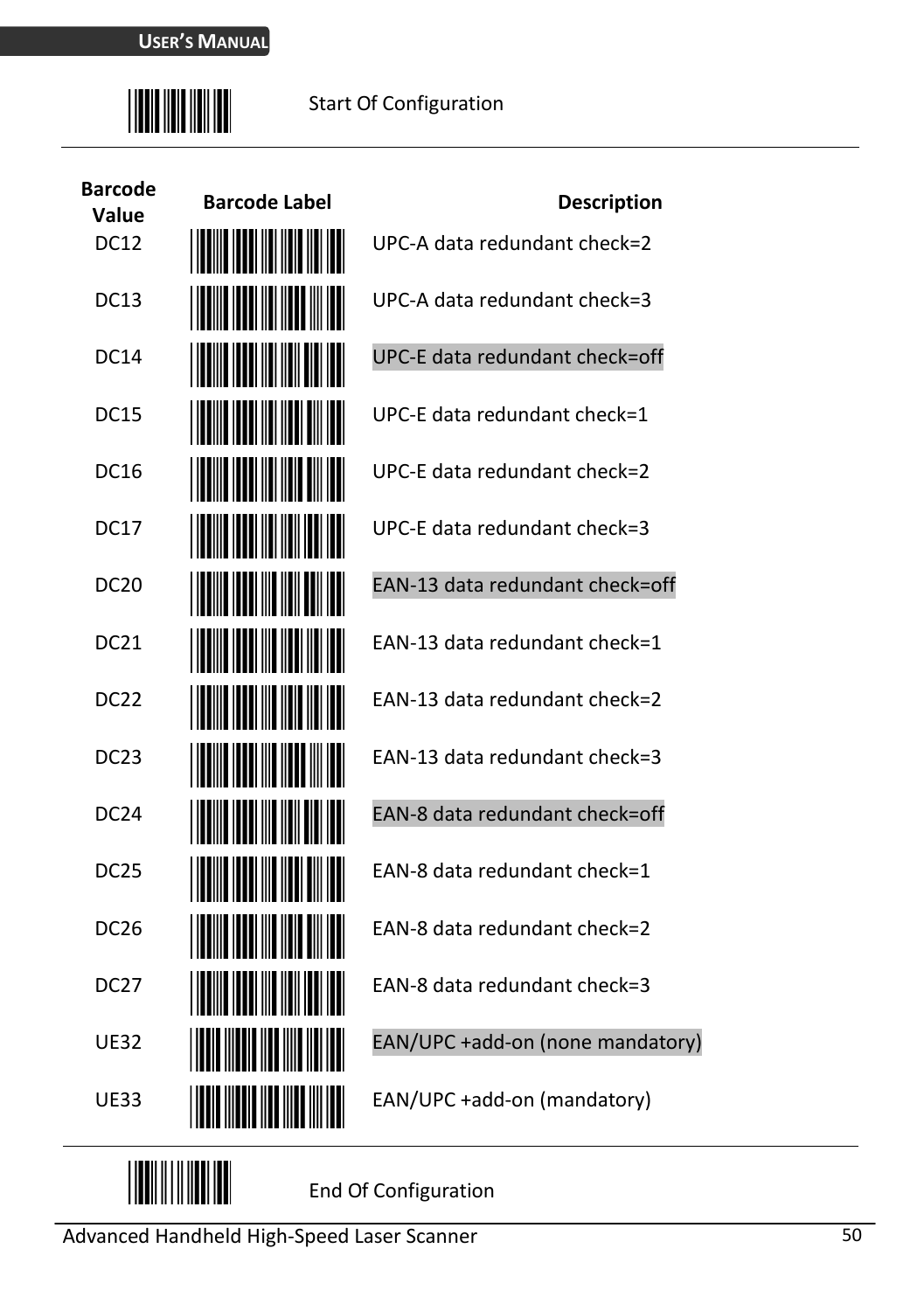

| <b>UE35</b> | <b>THE REAL PROPERTY</b>             | EAN/UPC +add-on mandatory for 978/977 bookland<br>(Supplement requirement, not sent for other)                              |
|-------------|--------------------------------------|-----------------------------------------------------------------------------------------------------------------------------|
| UE38        | <b>TILL TELEVISION</b>               | EAN/UPC +addon mandatory for 978/977 bookland<br>(Supplement requirement, optionally for other)                             |
| <b>UE42</b> |                                      | EAN/UPC +addon mandatory for 491 Japanese<br>bookland (Supplement requirement, not sent for other)                          |
| UE43        |                                      | EAN/UPC +addon mandatory 491 Japanese bookland<br>(Supplement requirement, optionally for other)                            |
| <b>UE34</b> | <b>TILL TELEVISION</b>               | EAN/UPC +addon mandatory for 378/379 French<br>(Supplement requirement, not sent for other)                                 |
| UE37        |                                      | EAN/UPC +addon mandatory for 378/379 French<br>(Supplement requirement, optionally for other)                               |
| UE36        | <u>                           </u>   | EAN/UPC +addon mandatory for 434/439 German<br>(Supplement requirement, not sent for other)                                 |
| UE39        | <u>                             </u> | EAN/UPC +addon mandatory for 434/439 German<br>(Supplement requirement, optionally for other)                               |
| <b>UE40</b> |                                      | EAN/UPC +addon mandatory for 419/414 Euro<br>amounts (Supplement requirement, not sent for other)                           |
| UF41        | <u>                      </u>        | EAN/UPC +addon mandatory for 414/419 Euro<br>(Supplement requirement, optionally for other)                                 |
| <b>UE46</b> | <u>                            </u>  | EAN/UPC +addon mandatory for<br>414/419/378/379/978/977/434/439/529/ Euro<br>(Supplement requirement, optionally for other) |
| <b>UE47</b> | <u>                       </u>       | EAN/UPC +addon mandatory for<br>414/419/378/379/978/977/434/439/529/ Euro<br>(Supplement requirement, not sent for other)   |

End Of Configuration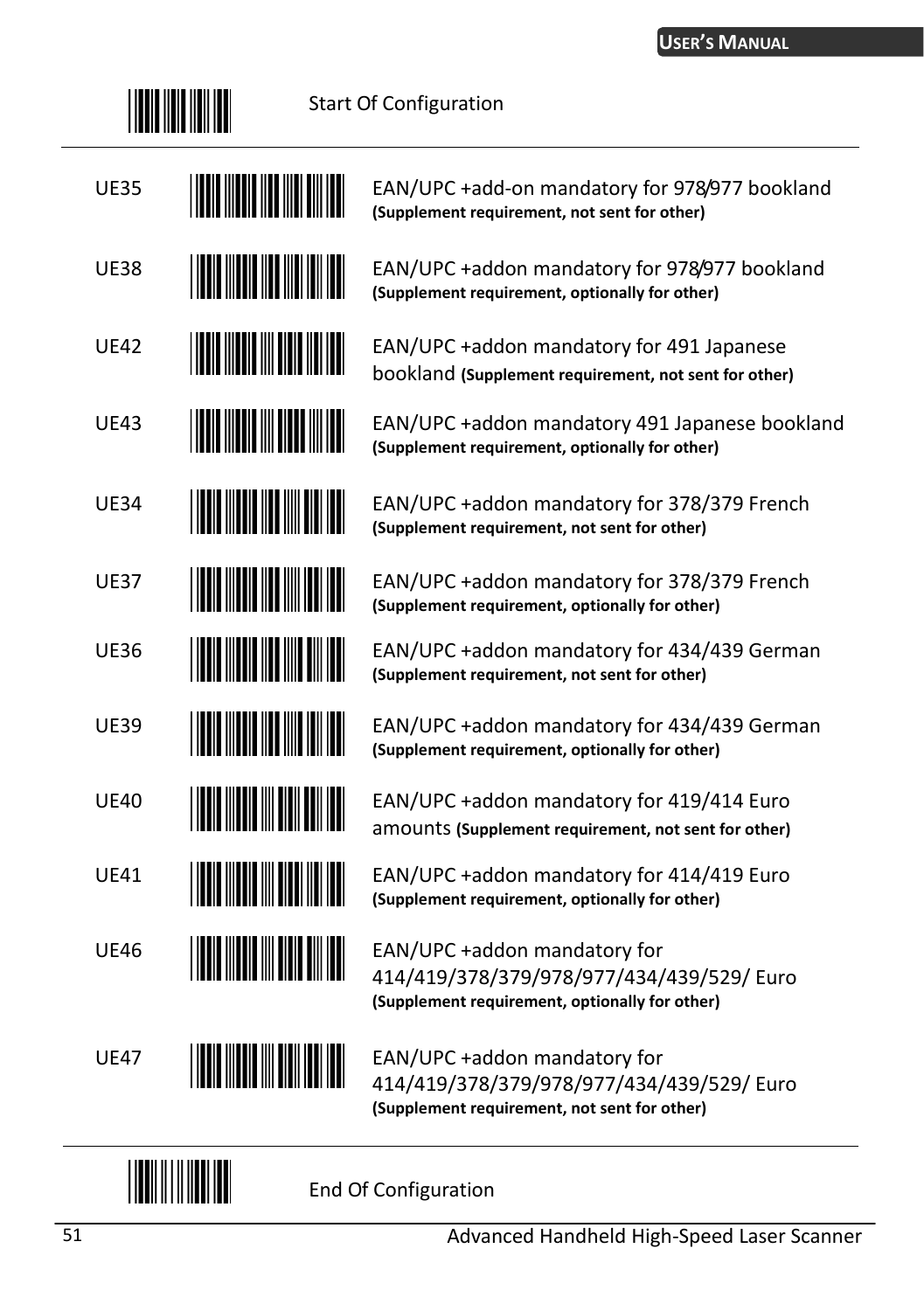

12. **Telepen Parameter Setting**



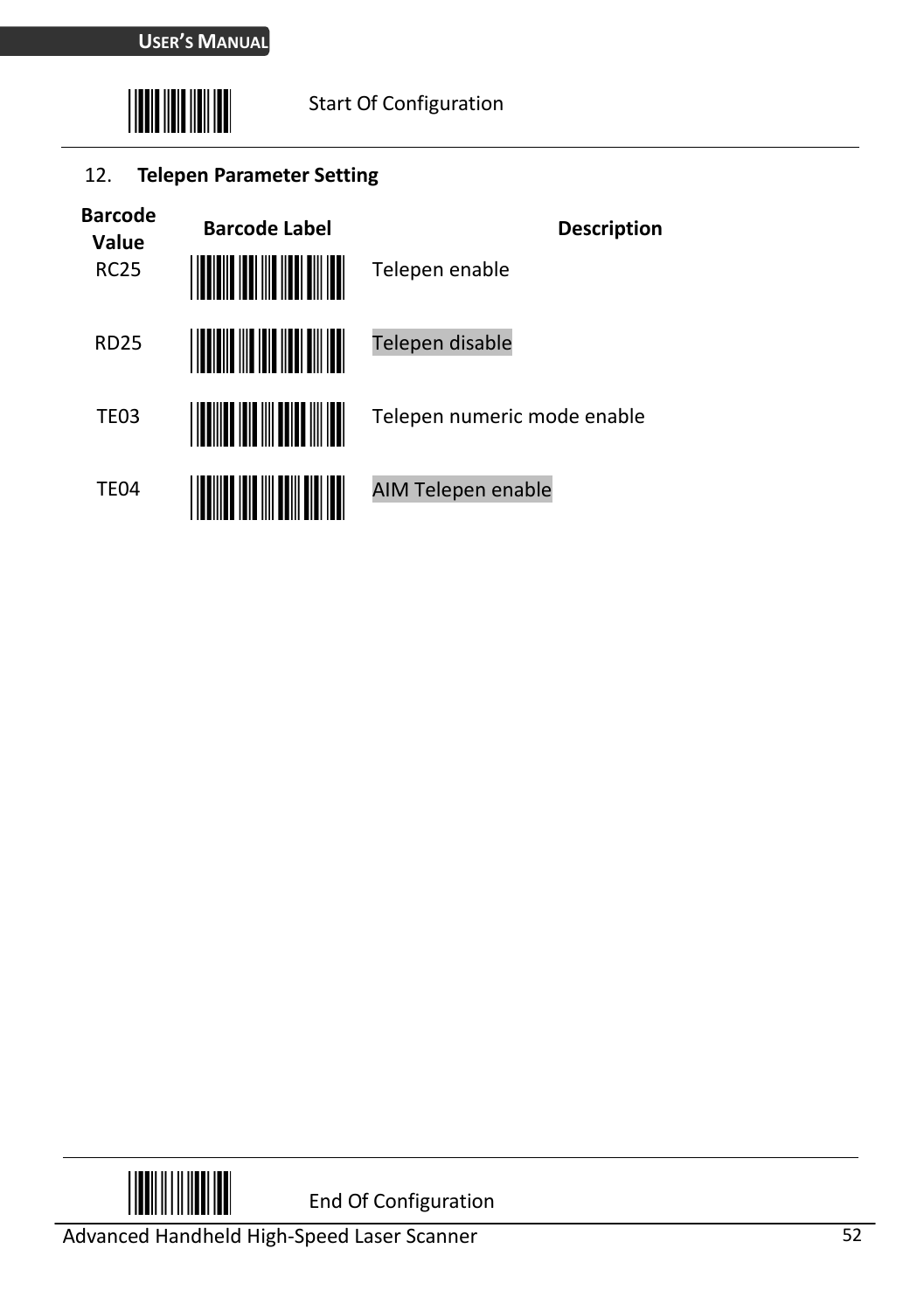

13. **Matrix 2 of 5 Parameter Setting**

| <b>Barcode</b><br>Value<br><b>RC12</b> | <b>Barcode Label</b>       | <b>Description</b><br>Matrix 2 of 5 enable                                                 |
|----------------------------------------|----------------------------|--------------------------------------------------------------------------------------------|
| <b>RD12</b>                            | <u>                   </u> | Matrix 2 of 5 disable                                                                      |
| D <sub>151</sub>                       |                            | Matrix 2 of 5 maximum length setting                                                       |
| D <sub>152</sub>                       |                            | Matrix 2 of 5 minimum length setting                                                       |
| <b>SET</b>                             |                            | Confirm to save this setting (required for reading full<br>ASCII table and length setting) |
| D <sub>153</sub>                       |                            | Matrix 2 of 5 no check character                                                           |
| D154                                   |                            | Matrix 2 of 5 check digit calculate and transmit                                           |
| D <sub>155</sub>                       |                            | Matrix 2 of 5 check digit calculate but without<br>transmission                            |

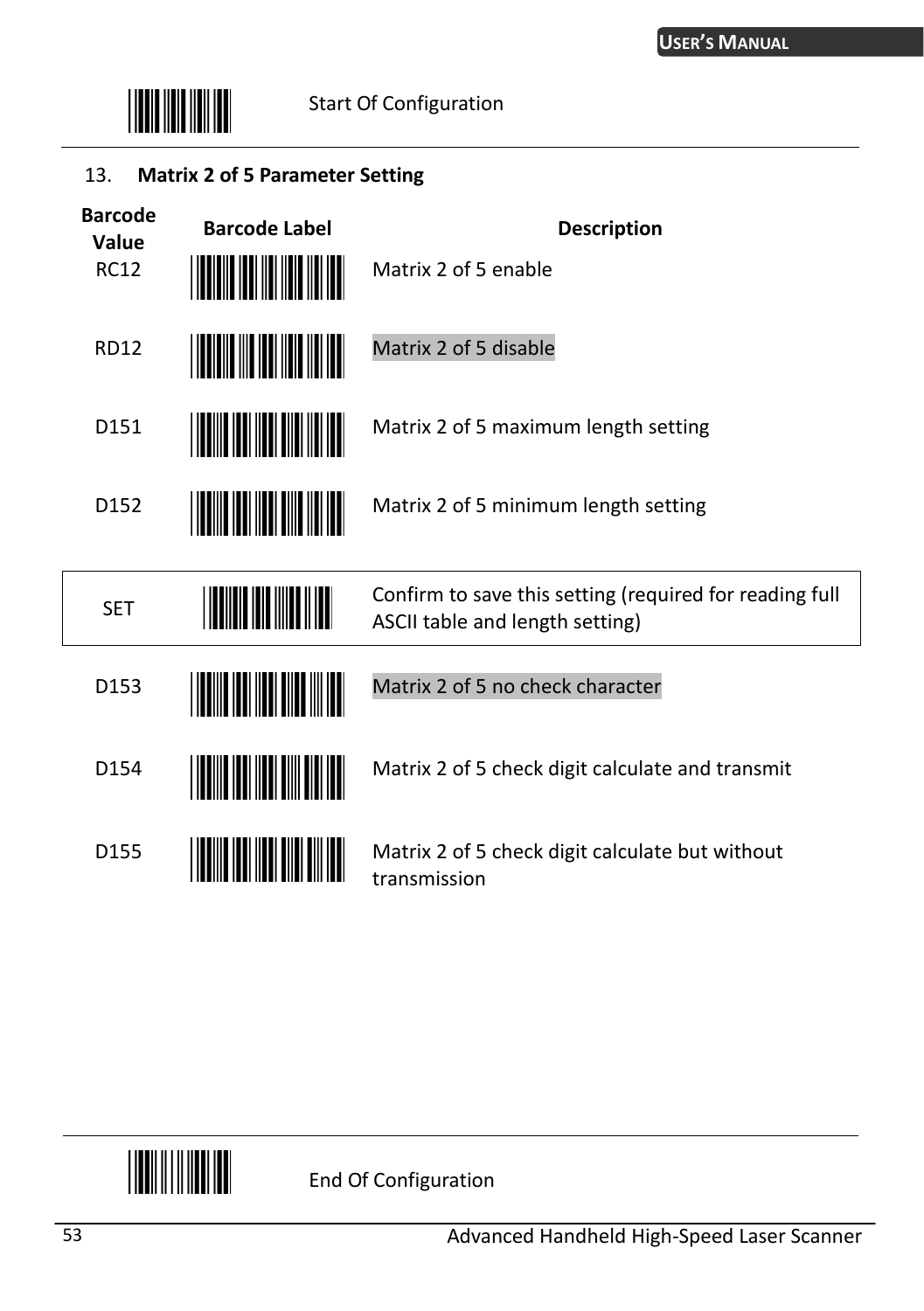

## 14. **GS1 DataBar Parameter Setting**

There are 7 kinds of barcodes in the GS1 DataBar family and they are categorized into three groups. Barcode types in the same group use the same barcodes for setting.

| Group                                 | Representative                     | <b>Contents</b>                            |
|---------------------------------------|------------------------------------|--------------------------------------------|
| Group 1                               | <b>GS1 DataBar Omnidirectional</b> | <b>GS1 DataBar Omnidirectional</b>         |
|                                       | (Formally RSS-14)                  | <b>GS1 DataBar Truncated</b>               |
|                                       |                                    | <b>GS1 DataBar Stacked</b>                 |
|                                       |                                    | <b>GS1 DataBar Stacked Omnidirectional</b> |
| <b>GS1 DataBar Limited</b><br>Group 2 |                                    | <b>GS1 DataBar Limited</b>                 |
|                                       | (Formally RSS Limited)             |                                            |
| Group 3                               | <b>GS1 DataBar Expanded</b>        | <b>GS1 DataBar Expanded</b>                |
|                                       | (Formally RSS Expanded)            | <b>GS1 DataBar Expanded Stacked</b>        |

## **GS1 DataBar Omnidirectional (Formally RSS‐14)**

| <b>Barcode</b><br><b>Value</b> | <b>Barcode Label</b>                       | <b>Description</b>                                                 |
|--------------------------------|--------------------------------------------|--------------------------------------------------------------------|
| <b>RC15</b>                    |                                            | GS1 DataBar Omnidirectional enable                                 |
| <b>RD15</b>                    | <u>                                   </u> | GS1 DataBar Omnidirectional disable                                |
| <b>SS00</b>                    |                                            | Transmit GS1 DataBar Omnidirectional check digit                   |
| SS01                           |                                            | Do not transmit GS1 DataBar Omnidirectional check<br>digit         |
| SS02                           | <u> ITINI III III III III III III</u>      | Transmit GS1 DataBar Omnidirectional application ID<br>(01)        |
| SS03                           |                                            | Do not transmit GS1 DataBar Omnidirectional<br>application ID (01) |
| <b>SS05</b>                    |                                            | GS1 DataBar Omnidirectional / EAN-128 emulation<br>enable          |
| <b>SS04</b>                    |                                            | GS1 DataBar Omnidirectional / EAN-128 emulation<br>disable         |

End Of Configuration

Advanced Handheld High-Speed Laser Scanner 54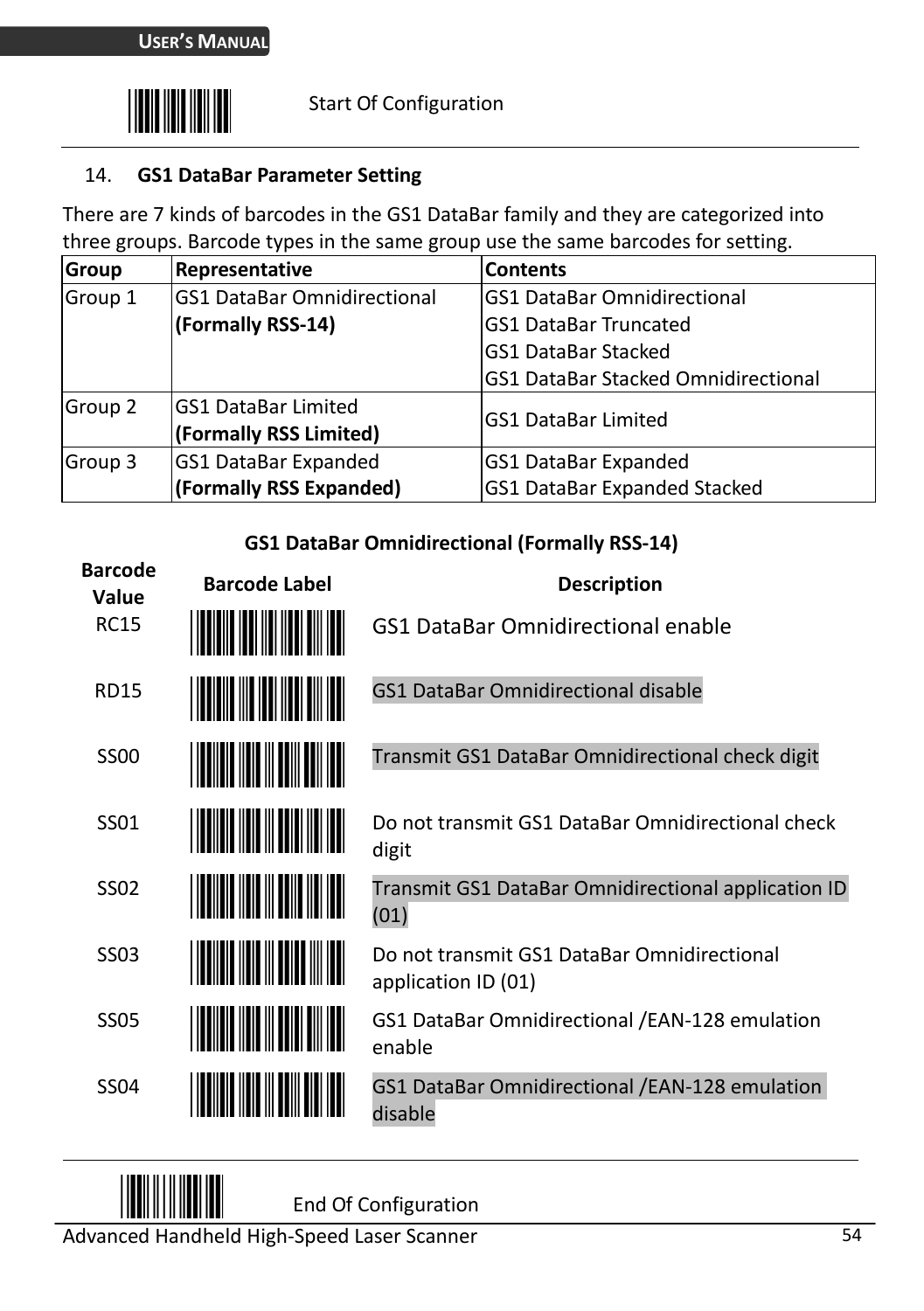

|                         | <b>GS1 DataBar Limited (Formally RSS Limited)</b> |                                                    |
|-------------------------|---------------------------------------------------|----------------------------------------------------|
| <b>Barcode</b><br>Value | <b>Barcode Label</b>                              | <b>Description</b>                                 |
| <b>RC16</b>             |                                                   | GS1 DataBar Limited enable                         |
| <b>RD16</b>             | <u>HII INI INI INI INI INI INI</u>                | <b>GS1 DataBar Limited disable</b>                 |
| SS10                    | <u> HIII III III III III III III II</u>           | Transmit GS1 DataBar Limited check digit           |
| SS11                    |                                                   | Don't transmit GS1 DataBar Limited check digit     |
| SS <sub>12</sub>        | <b>TANA ATA</b>                                   | Transmit GS1 DataBar limited application ID (01)   |
| SS13                    |                                                   | Do not transmit GS1 DataBar limited application ID |

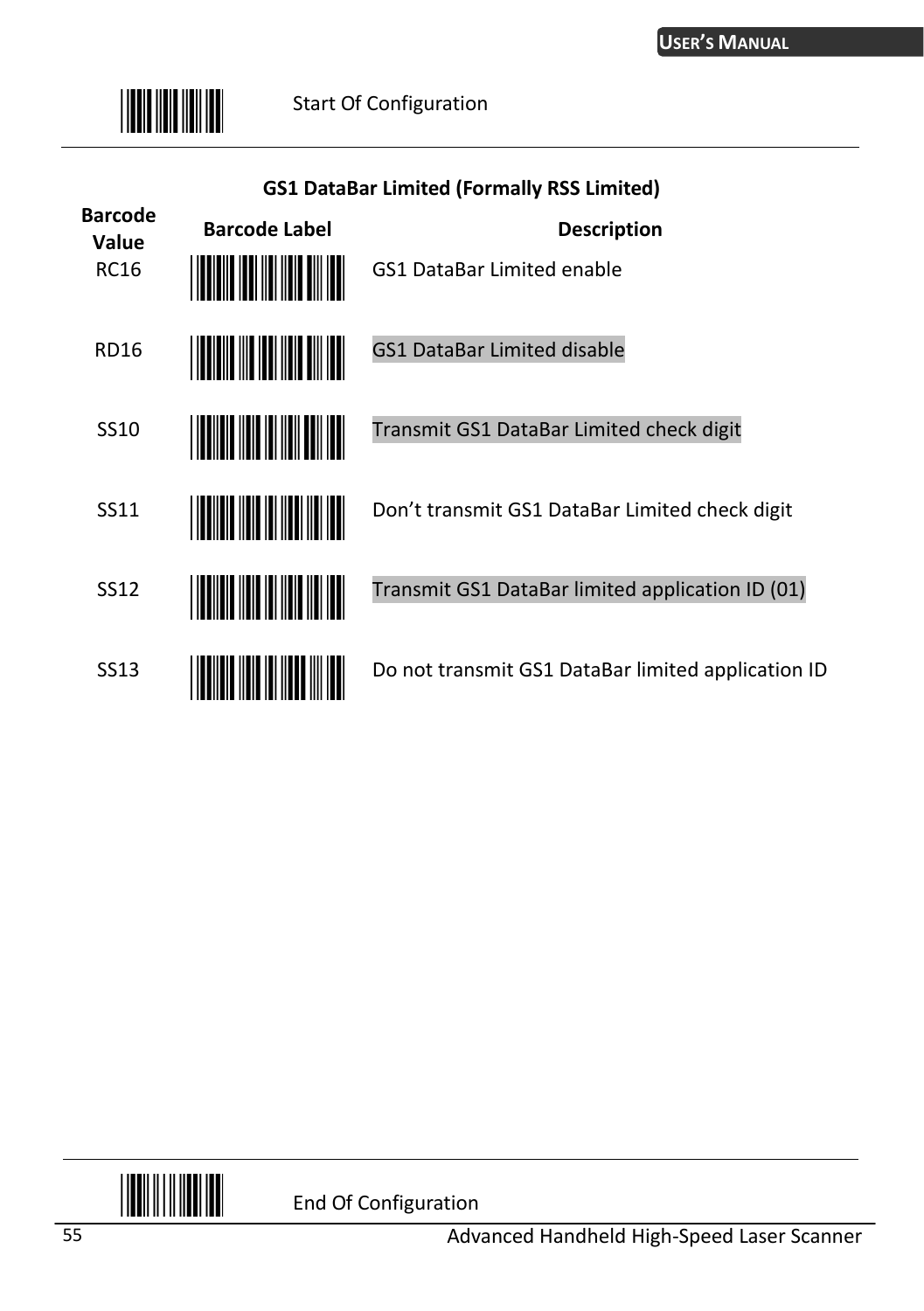**USER'S MANUAL**



|                         | <b>GS1 DataBar Expanded (Formally RSS Expanded)</b> |                                                        |
|-------------------------|-----------------------------------------------------|--------------------------------------------------------|
| <b>Barcode</b><br>Value | <b>Barcode Label</b>                                | <b>Description</b>                                     |
| <b>RC17</b>             | <u>MINI INI INI INI INI</u>                         | GS1 DataBar Expanded enable                            |
| <b>RD17</b>             |                                                     | GS1 DataBar Expanded disable                           |
| <b>SS07</b>             | <u>                           </u>                  | GS1 DataBar Expanded/EAN-128 emulation enable          |
| SS06                    |                                                     | GS1 DataBar Expanded/EAN-128 emulation disable         |
| <b>SS08</b>             |                                                     | GS1 DataBar Expanded check digital enable              |
| <b>SS09</b>             |                                                     | GS1 DataBar Expanded check digital disable             |
| SS <sub>16</sub>        |                                                     | Transmit GS1 DataBar Expanded application ID (01)      |
| <b>SS17</b>             |                                                     | Do not transmit GS1 DataBar Expanded application<br>ID |

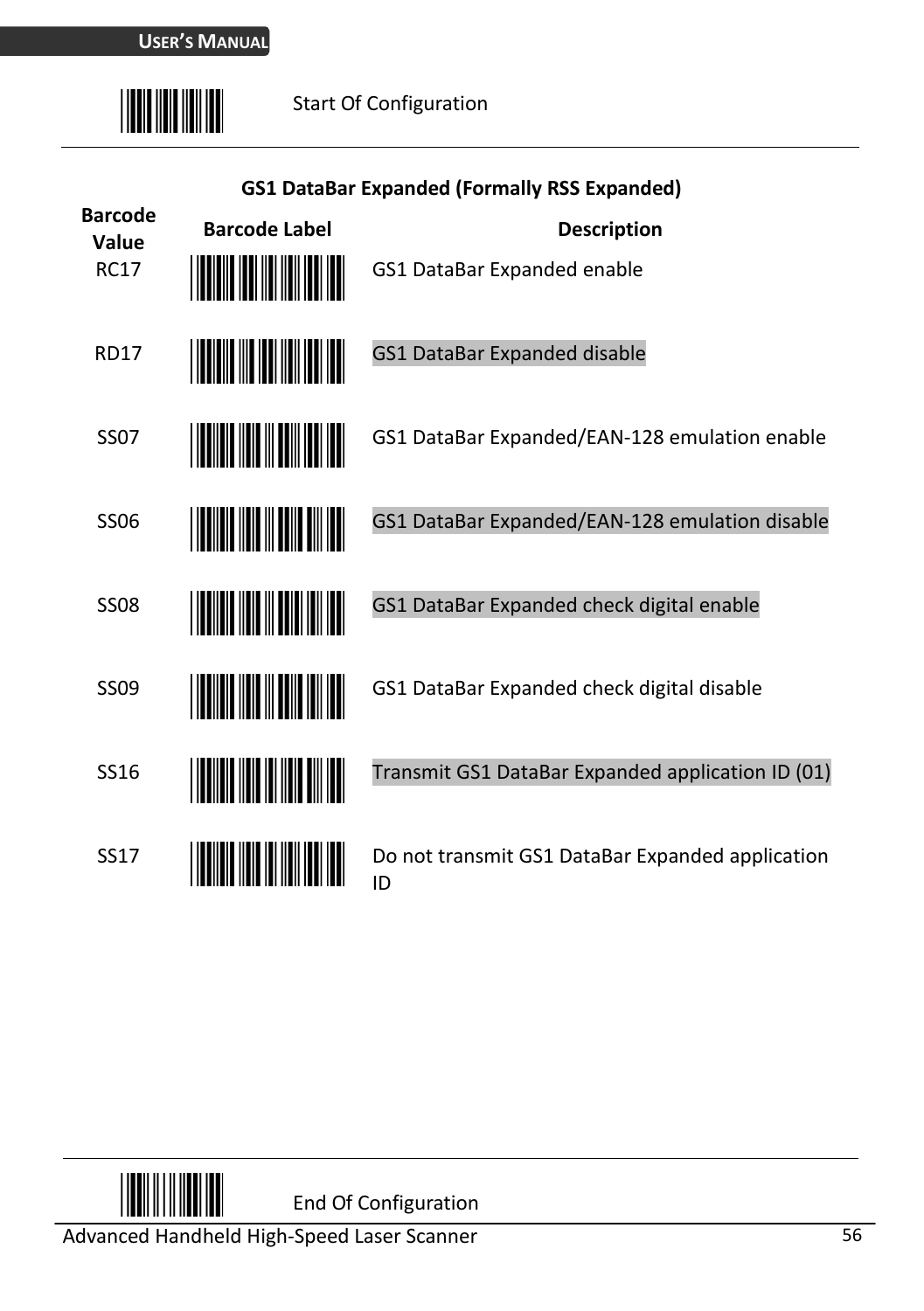

### 15. **PDF417 Parameter Setting**



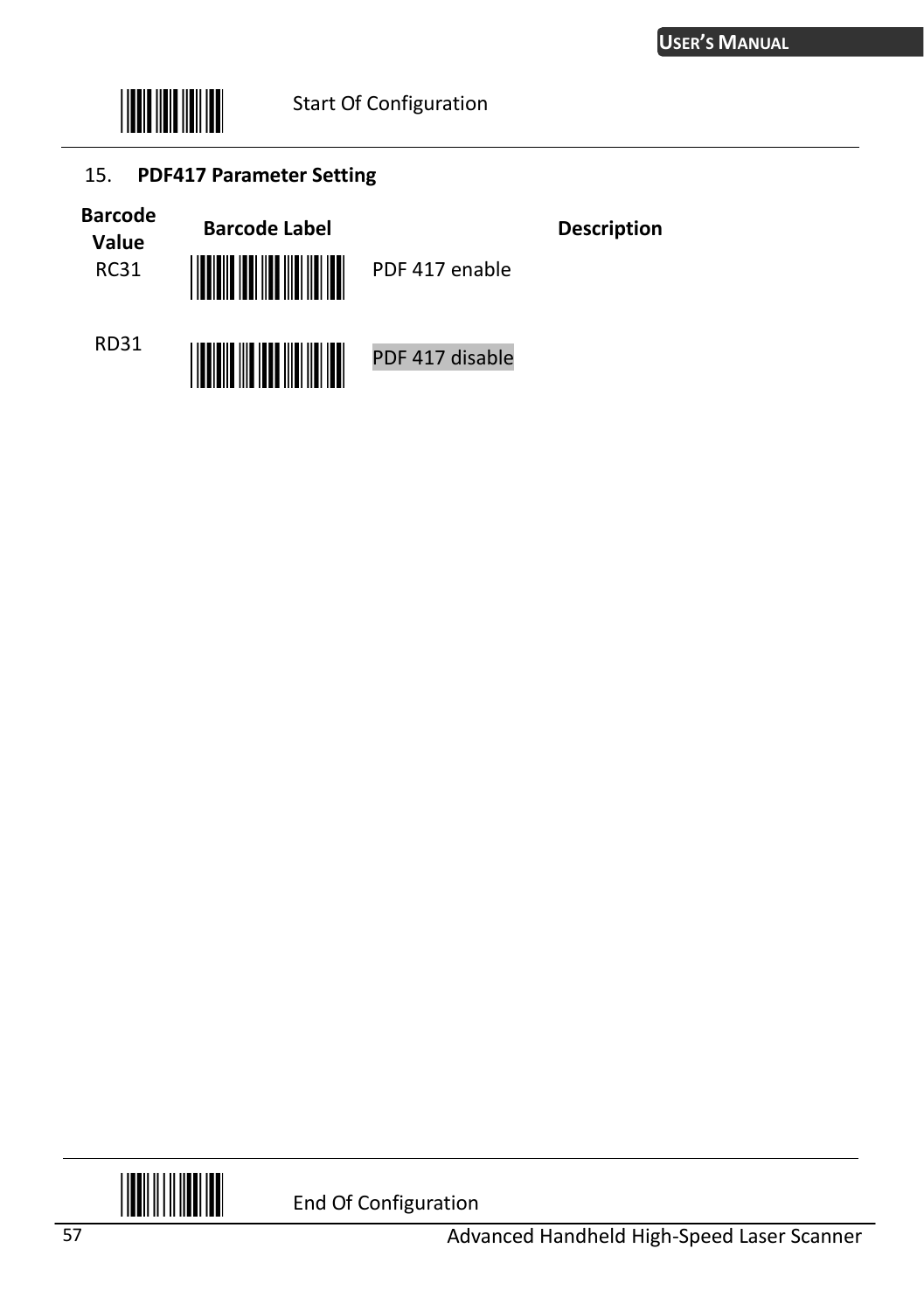

## **Data Editing**

1. **Identifier Code**

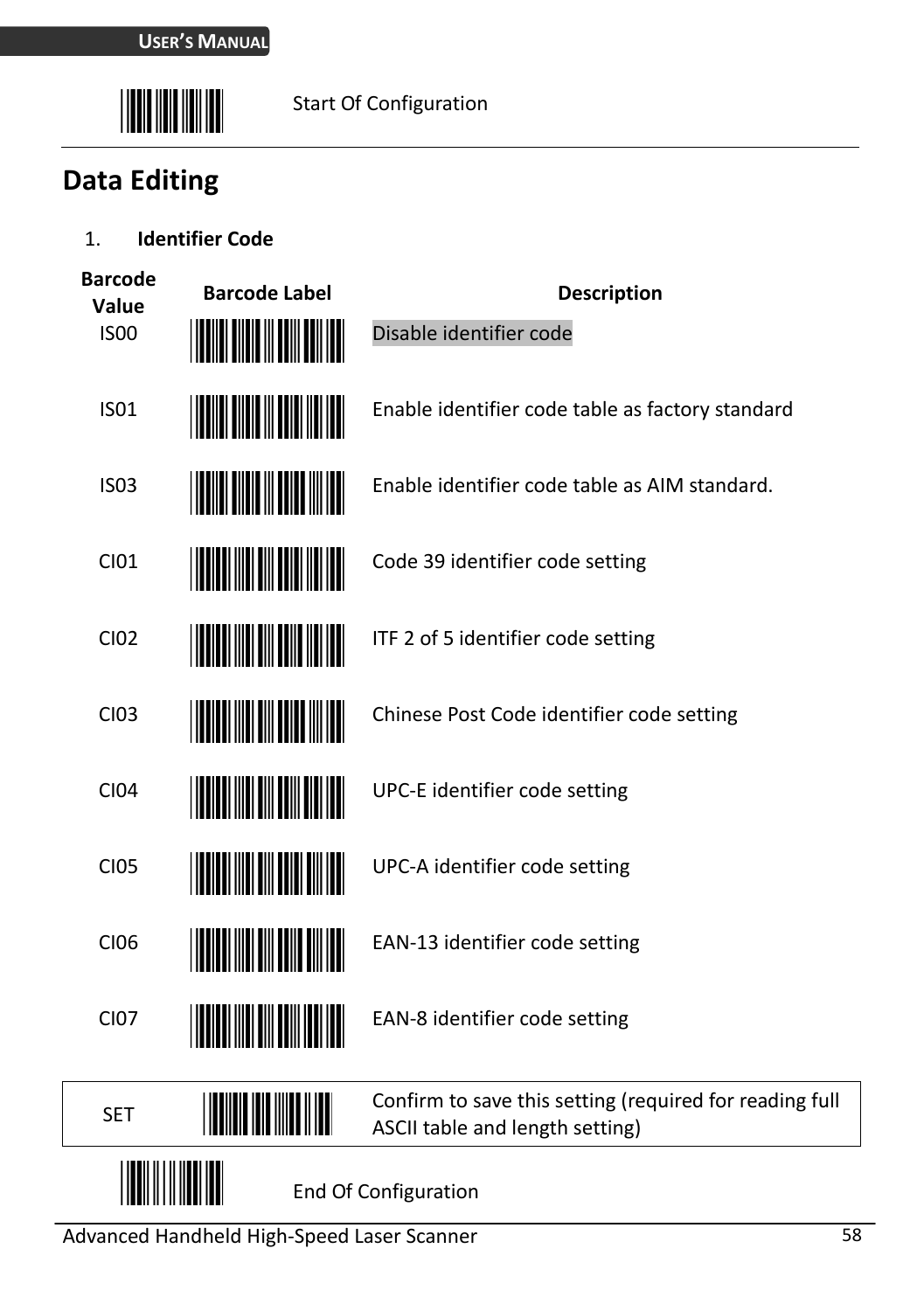

| <b>Barcode</b><br>Value<br><b>CI08</b> | <b>Barcode Label</b>                  | <b>Description</b><br>Codabar identifier code setting                                      |  |  |
|----------------------------------------|---------------------------------------|--------------------------------------------------------------------------------------------|--|--|
| <b>CI09</b>                            | <u>                           </u>    | Code 128 identifier code setting                                                           |  |  |
| C <sub>110</sub>                       |                                       | Code 93 identifier code setting                                                            |  |  |
| C <sub>111</sub>                       | <u>                        </u>       | MSI identifier code setting                                                                |  |  |
| C <sub>112</sub>                       |                                       | GS1 DataBar Omnidirectional identifier code setting                                        |  |  |
| C113                                   | <u>HIII III III III III III I</u>     | GS1 DataBar Limited identifier code setting                                                |  |  |
| C <sub>114</sub>                       |                                       | GS1 DataBar expanded identifier code setting                                               |  |  |
| C <sub>15</sub>                        |                                       | Industrial 2 of 5 identifier code setting                                                  |  |  |
| C <sub>16</sub>                        |                                       | Code 11 Identifier code setting                                                            |  |  |
| CI17                                   |                                       | Standard 2 of 5 identifier code setting                                                    |  |  |
| C118                                   | <u> III III III III III III III I</u> | Matrix 2 of 5 identifier code setting                                                      |  |  |
| <b>SET</b>                             | IIII                                  | Confirm to save this setting (required for reading full<br>ASCII table and length setting) |  |  |
| <b>End Of Configuration</b>            |                                       |                                                                                            |  |  |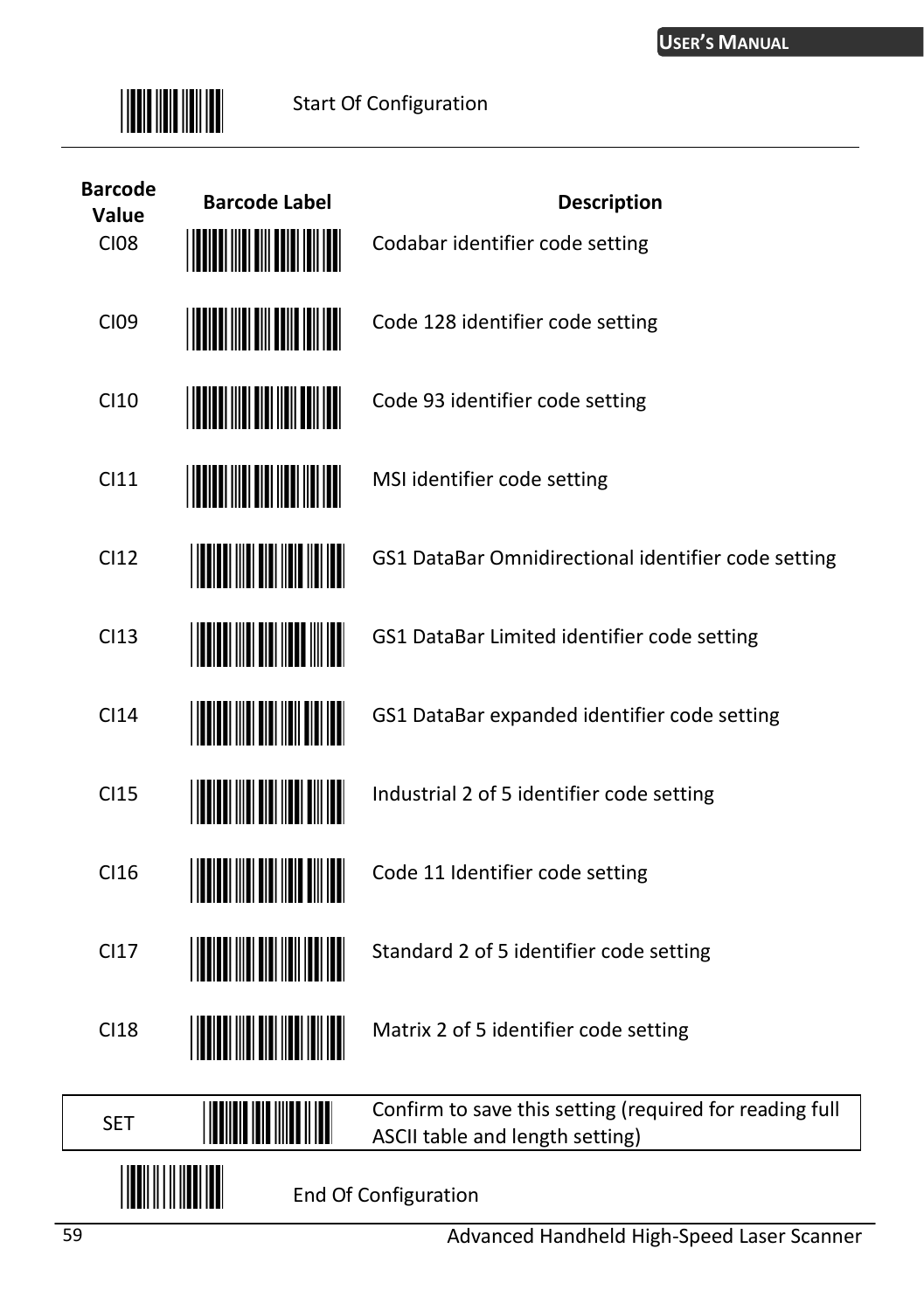**USER'S MANUAL**



Start Of Configuration

2. **Header and Trailer** 



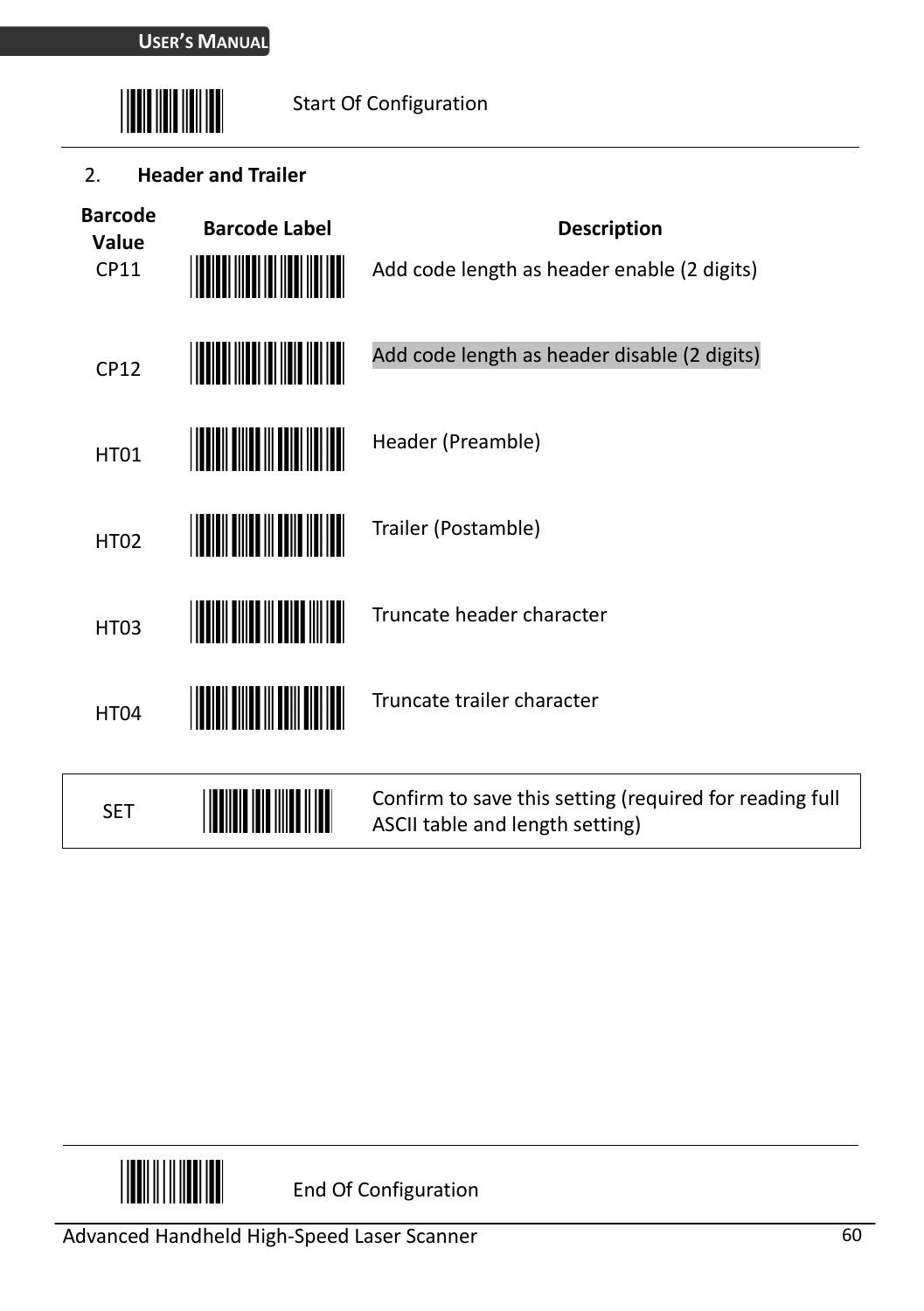

#### 3. **Multi‐Barcode Editing**

Refer to Appendix 3 for detail setup steps.

**Function Setting Barcode Value Barcode Label Description** MC00 Start to edit multi‐barcode MC01 **Multi-barcode enable** MC02 **Multi-barcode disable** MC03 Apply output sequence In this mode, the scanner would retain the barcode data until it reads all the conditioned barcodes and transmit the data all together. It the scanner reads a barcode not compliant with programmed format, it would consider it a normal barcode and transmit this data. MC04 **Enforce output sequence**  In this mode, every barcode must follow the programmed format; otherwise no data would be transmitted. MC05 Enable terminator MC06 Disable terminator SET **Confirm to save this setting (required for reading full** Confirm to save this setting (required for reading full ASCII table and length setting)

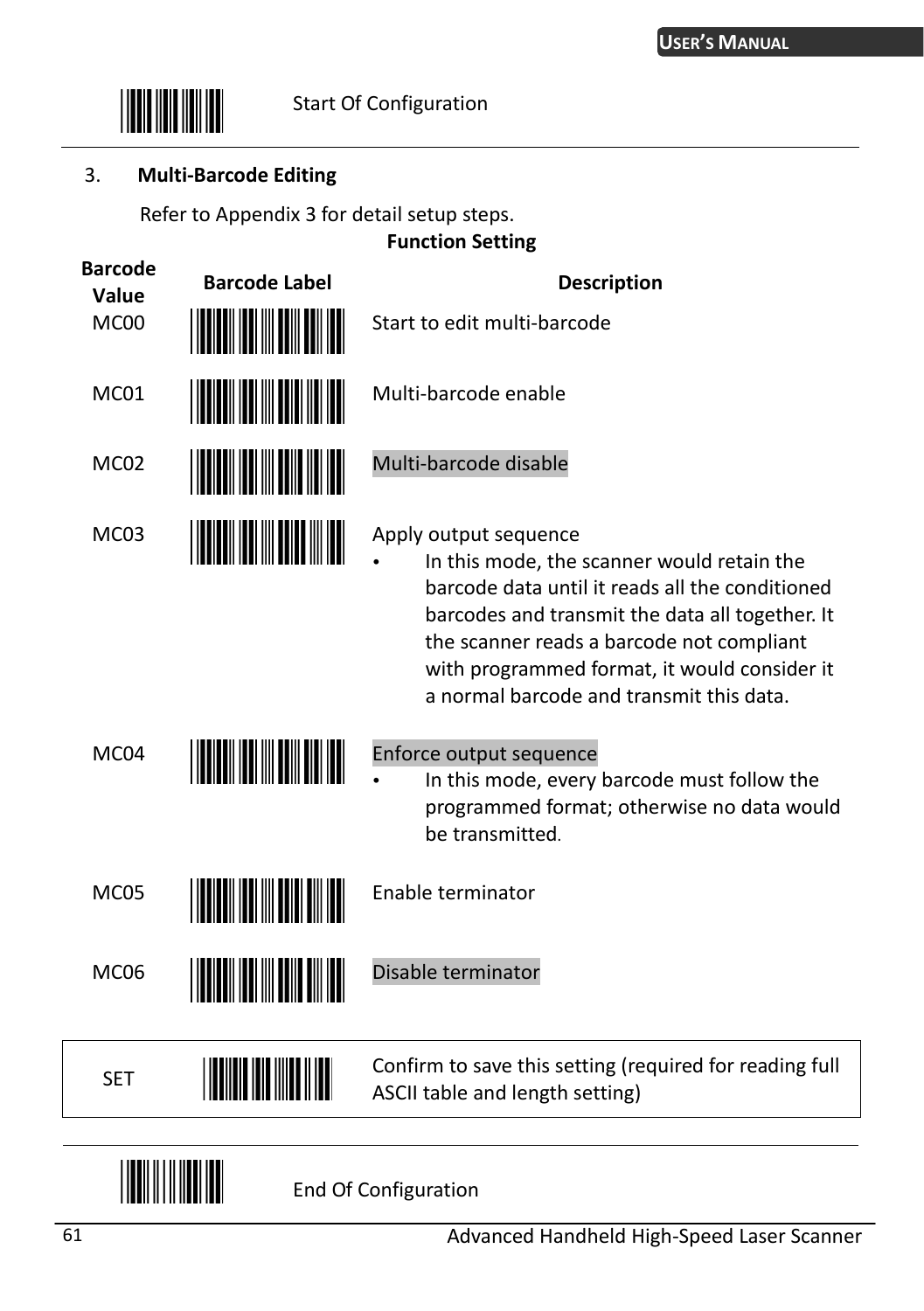

## **Barcode Type Setting**

| <b>Barcode</b><br>Value | <b>Barcode Label</b>           | <b>Description</b>          |  |  |
|-------------------------|--------------------------------|-----------------------------|--|--|
| \$Q                     | <u>                       </u> | Code39                      |  |  |
| \$A                     |                                | Codabar                     |  |  |
| \$B                     | <u>HIII HIII HII</u>           | ITF2 of 5                   |  |  |
| \$C                     | <u>                       </u> | Code128                     |  |  |
| \$F                     | <u>HIII HIII HII</u>           | Code 93                     |  |  |
| \$G                     | <u> Hilli Hilli</u>            | <b>MSI</b>                  |  |  |
| \$E                     | <u>                    </u>    | <b>Chinese Post Code</b>    |  |  |
| 4                       | <b>THE REAL</b>                | EAN-8                       |  |  |
| D                       |                                | <b>EAN-13</b>               |  |  |
| /D                      |                                | UPC-A                       |  |  |
| \$T                     | <u> Hilli Hilli</u>            | UPC-E                       |  |  |
| \$U                     | <u> Hillian M</u>              | <b>GS1 DataBar Standard</b> |  |  |
| \$V                     |                                | GS1 DataBar Expanded        |  |  |
| \$W                     | <u> Hilli Hilli</u>            | <b>GS1 DataBar Limited</b>  |  |  |
|                         |                                | <b>End Of Configuration</b> |  |  |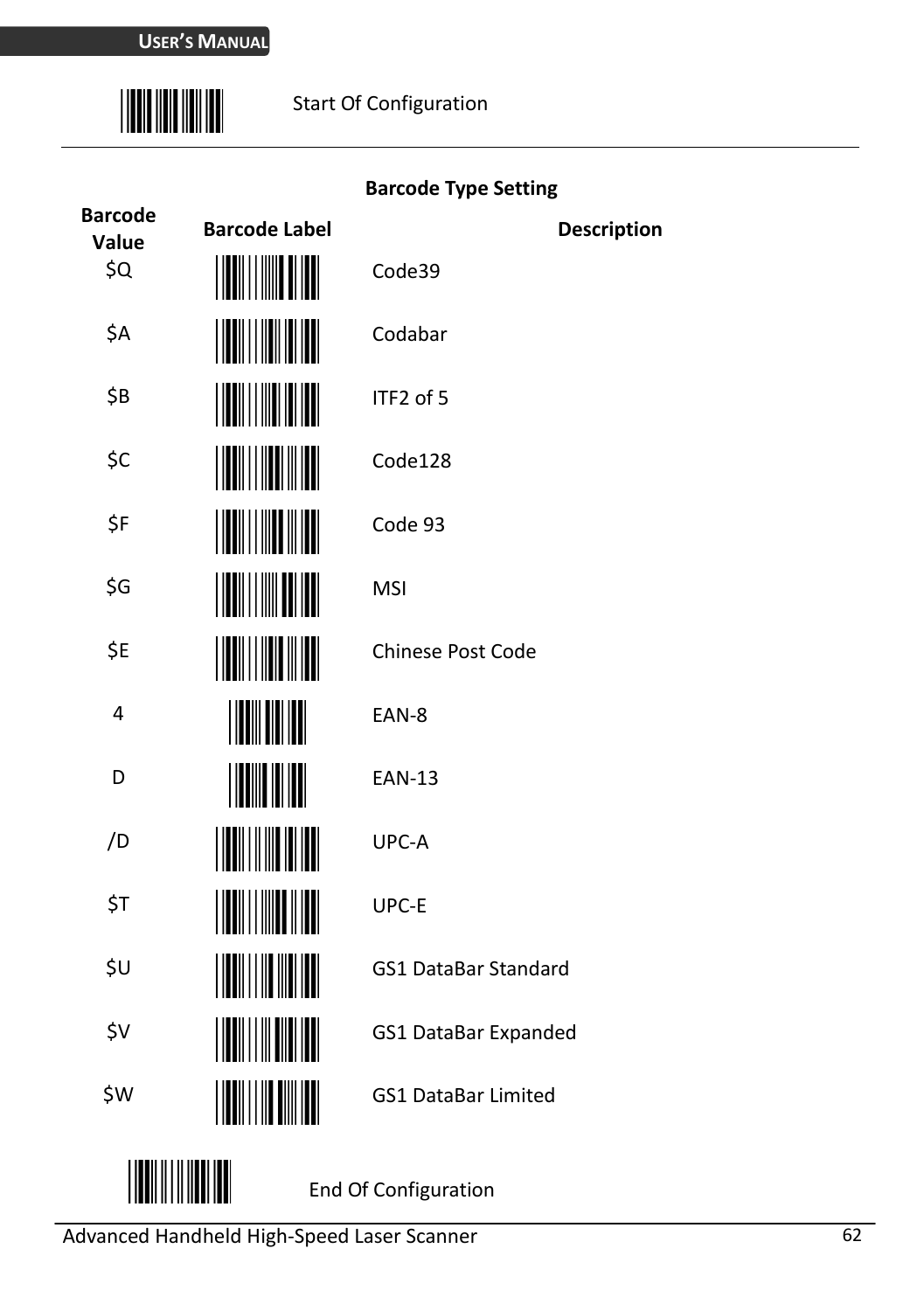## **Appendix 1: USB Virtual COM Driver Installation**

Contact your distributor to get the driver and follow the steps below to enable USB virtual COM port.

- 1. Connect the handheld scanner and the host (e.g. a PC) with a USB interface cable.
- 2. Enable USB virtual COM port with programming barcodes on page 13.
- 3. After the programming, the host would request driver installation. Browse your files to locate the driver and start installation.
- 4. The USB virtual COM port is ready for use after driver installation.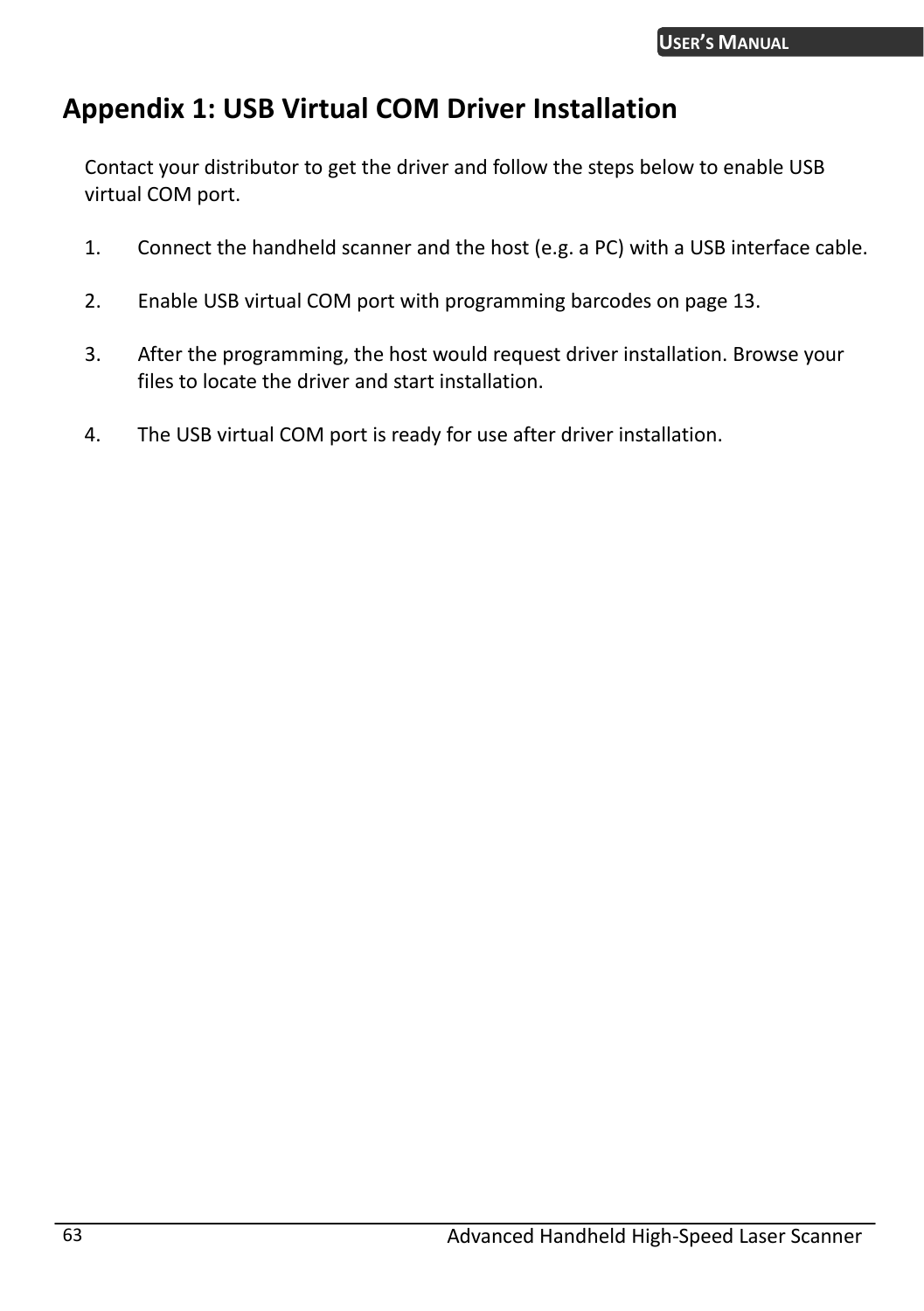## **Appendix 2: Barcode Length Setting**

#### Introduction

The length of a barcode is the number of characters it contains, including check digits. As listed in the Default Parameters section, each barcode type has different default length. You may change the setting by the following procedure.

To set up barcode length, the paramours to be determined are barcode type and the desired barcode length. Barcode length is consisted of 2 digits. For numbers smaller than 10, you need to add a "0" in the front.

#### Example

If the barcode length is 4 to 12 digits, the steps would be as below:





Use the ASCII table (Appendix 4) to set up barcode length. Be sure to enable the full ASCII code 39 option before you start and read the "Set" label to set your choice into memory.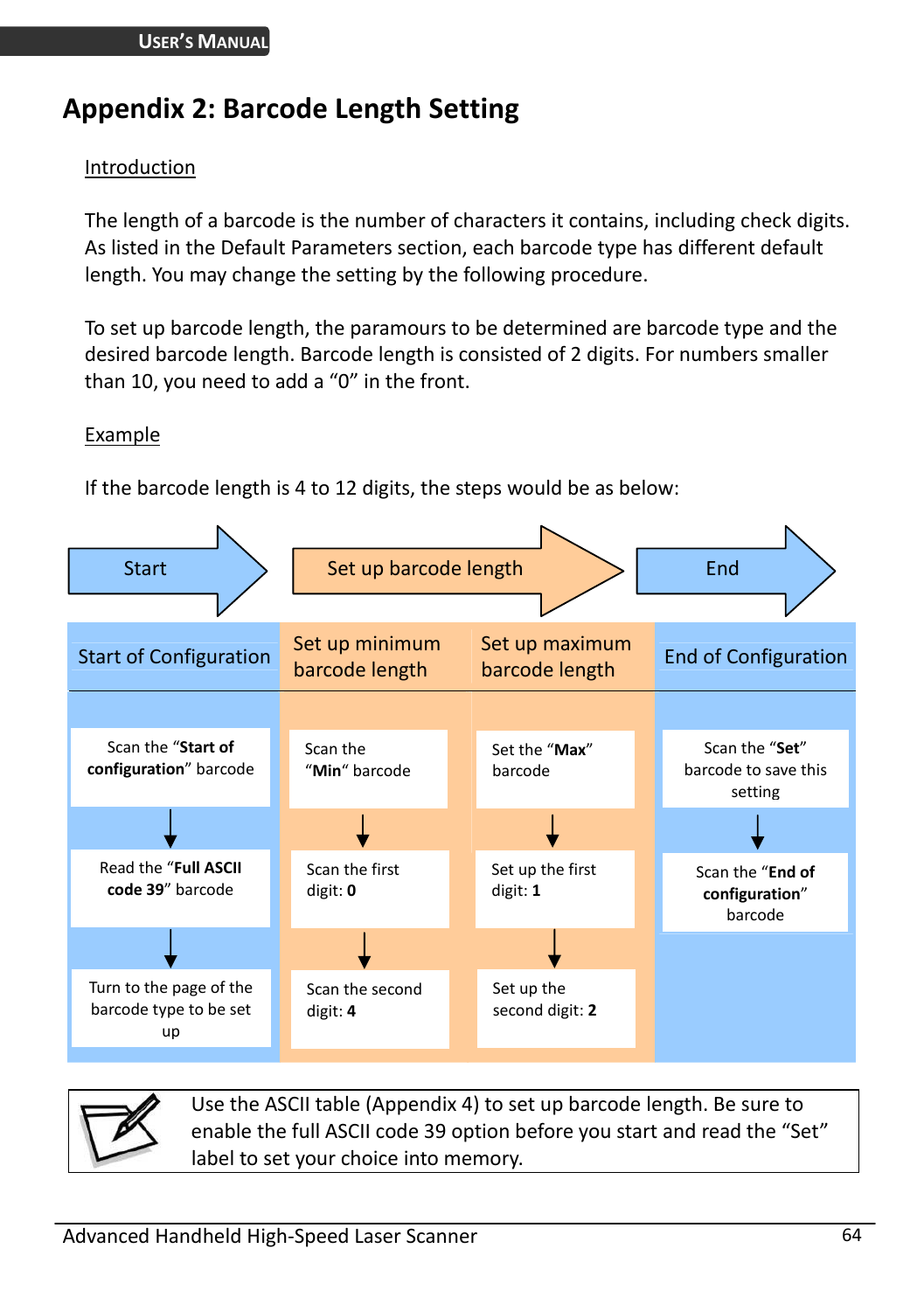## **Appendix 3: Multi‐Barcode Editor**

### Introduction

The multi‐barcode editor function allows users to set up the sequence of barcode data transmission. After the configuration, the scanner would transmit data in the pre‐ programmed sequence even if the user doesn't scan barcodes in the correct order. Users can set up the sequence of up to 5 pieces of barcode data.

The three parameters to be programmed are: barcode type, barcode length and check digit.

Set up as "0" if the barcode length is not required; set up as "NUL" is there is no need to check the first digit of the barcode value.





Use the ASCII table (Appendix 4) to set up barcode length and first digit checkup. Be sure to enable the full ASCII code 39 option before you start and read the "Set" label to set your choice into memory.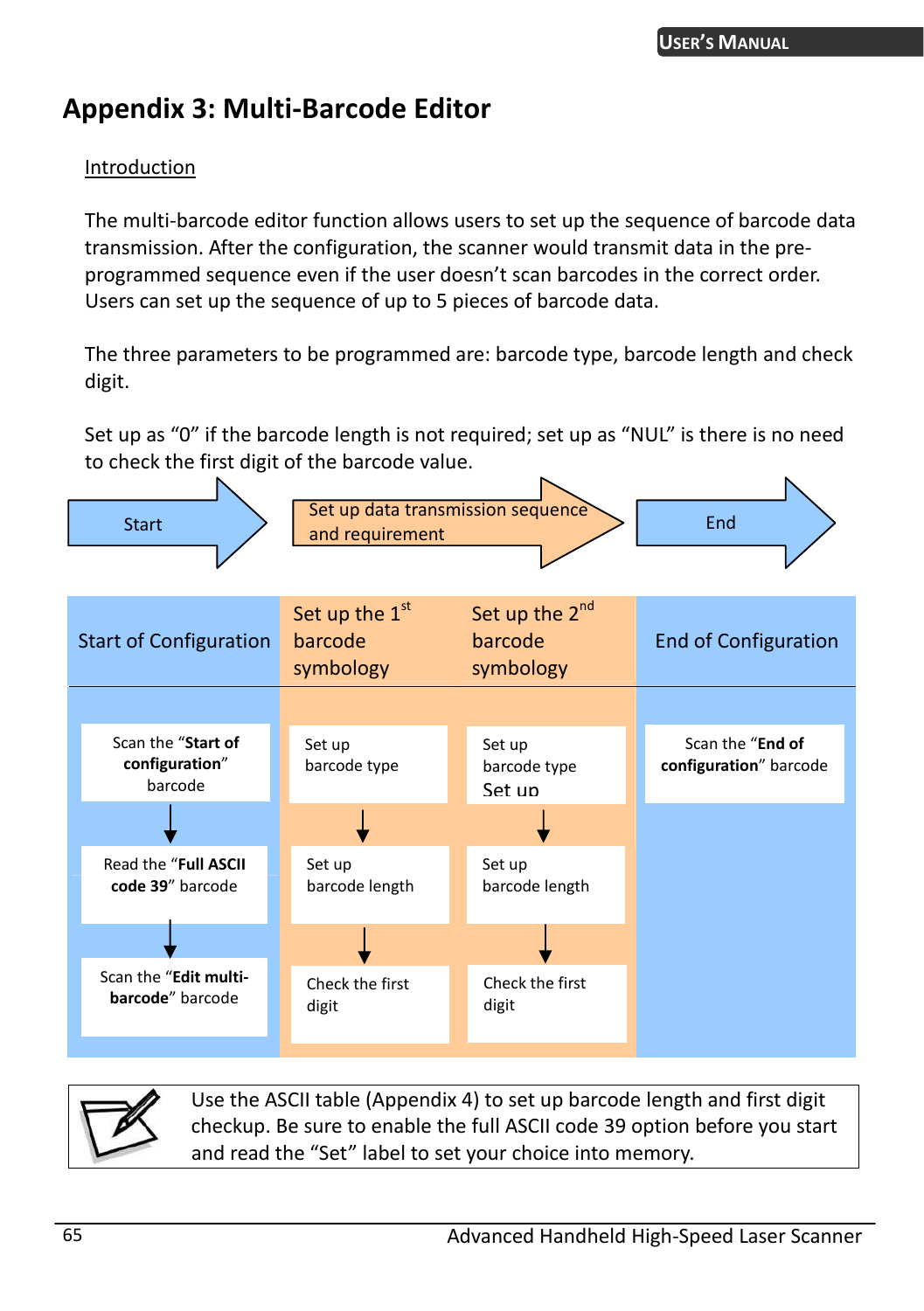### Example

If the barcode data transmission sequence and requirements are as below:

|                | The 1 <sup>st</sup> barcode symbology | The 2 <sup>nd</sup> barcode symbology |                                            |
|----------------|---------------------------------------|---------------------------------------|--------------------------------------------|
| Barcode type   | Code 128                              | Barcode type                          | Code 39                                    |
| Barcode length | g                                     | Barcode length                        | 12                                         |
| First digit    | A                                     | First digit                           | No check on the first digit is<br>required |

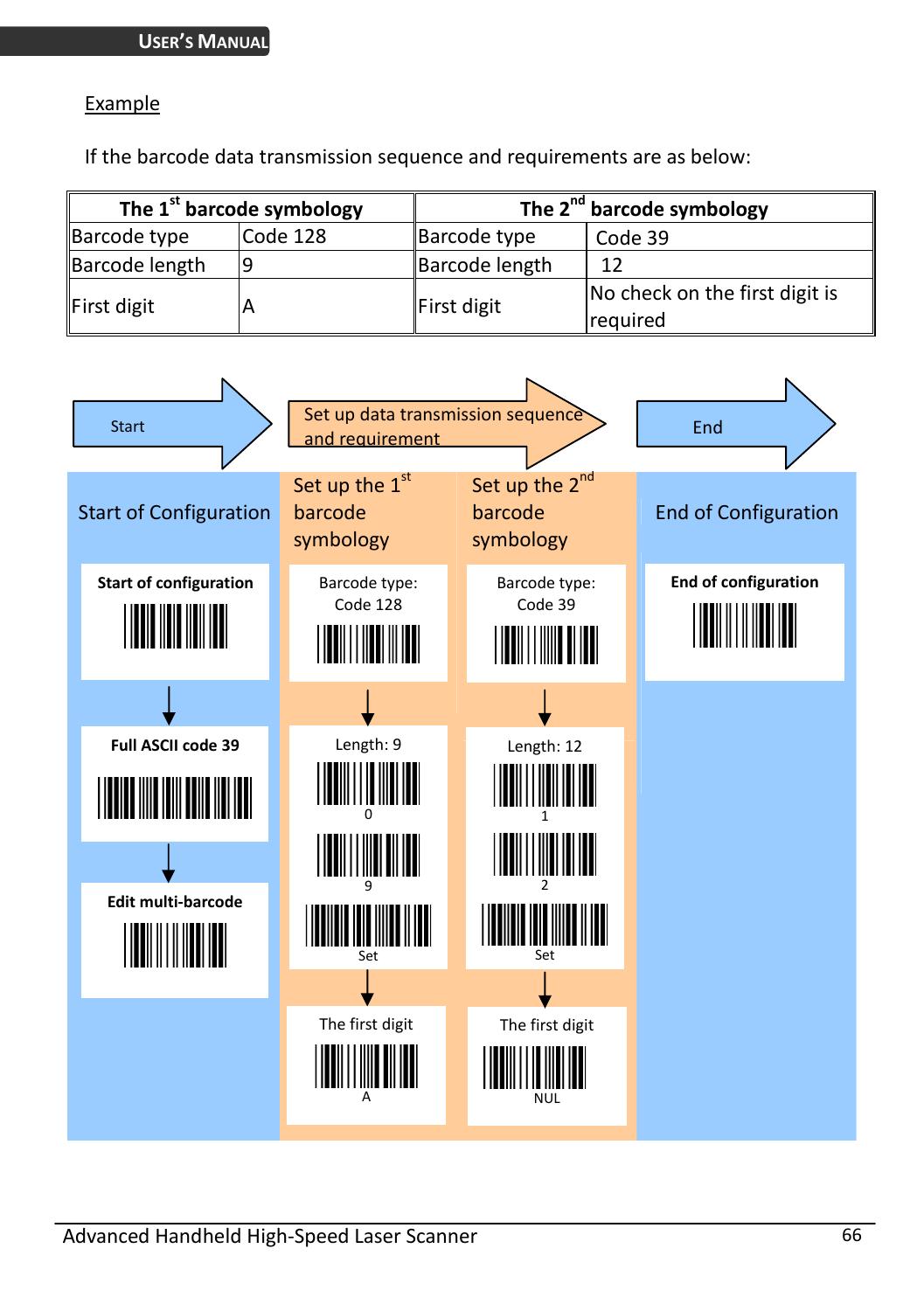

Start Of Configuration

# **Appendix 4: Full ASCII Code 39 Table**

| Code 39      | <b>ASCII</b>                                                    | Hexa-<br>code  | Code 39                | <b>ASCII</b>                                    | Hexa-<br>code  |
|--------------|-----------------------------------------------------------------|----------------|------------------------|-------------------------------------------------|----------------|
|              | Full ASCII --- NUL                                              | 00             |                        | Full ASCII --- SI<br>Function key ----- "Shift" | 0F             |
| <u> Hill</u> | Full ASCII --- SOH<br>Function key-----"Ins"                    | 01             | <u> Hilling</u>        | Full ASCII --- DLE<br>Function key-----"5(num)" | 10             |
|              | Full ASCII --- STX<br>Function key-----"Del"                    | 02             |                        | Full ASCII --- DC1<br>Function key-----"F1"     | 11             |
|              | Full ASCII --- ETX<br>Function key-----"Home"                   | 03             |                        | Full ASCII --- DC2<br>Function key-----"F2"     | 12             |
|              | Full ASCII --- EOT<br>Function key-----"End"                    | 04             |                        | Full ASCII --- DC3<br>Function key-----"F3"     | 13             |
|              | Full ASCII --- ENQ<br>Function key-----"Up arrow"               | 05             |                        | Full ASCII --- DC4<br>Function key-----"F4"     | 14             |
|              | Full ASCII --- ACK<br>Function key-----"Down<br>arrow"          | 06             |                        | Full ASCII --- NAK<br>Function key-----"F5"     | 15             |
|              | Full ASCII --- BEL<br>Function key-----"Left arrow"             | 07             |                        | Full ASCII --- SYN<br>Function key-----"F6"     | 16             |
|              | Full ASCII --- BS<br>Function key-----"Backspace"               | 08             |                        | Full ASCII --- ETB<br>Function key-----"F7"     | 17             |
|              | Full ASCII ---HT<br>Function key-----"TAB"                      | 09             | <u> Hilli Hilli</u>    | Full ASCII --- CAN<br>Function key ----- "F8"   | 18             |
|              | Full ASCII --- LF<br>Function key-----"Enter (alpha<br>numeric" | 0A             |                        | Full ASCII --- EN<br>Function key-----"F9"      | 19             |
|              | Full ASCII --- VT<br>Function key-----"right arrow"             | 0 <sub>B</sub> |                        | Full ASCII --- SUB<br>Function key ----- "F10"  | 1A             |
|              | Full ASCII --- FF<br>Function key ----- "PgUp"                  | 0C             | <u>               </u> | Full ASCII --- ESC<br>Function key-----"F11"    | 1B             |
|              | Full ASCII --- CR<br>Function key-----<br>"Enetr(num.)"         | 0D             |                        | Full ASCII --- FS<br>Function key ----- "F12"   | 1 <sup>C</sup> |
|              | Full ASCII --- SO<br>Function key-----"PgDn"                    | 0E             |                        | Full ASCII --- GS<br>Function key ----- "ESC"   | 1D             |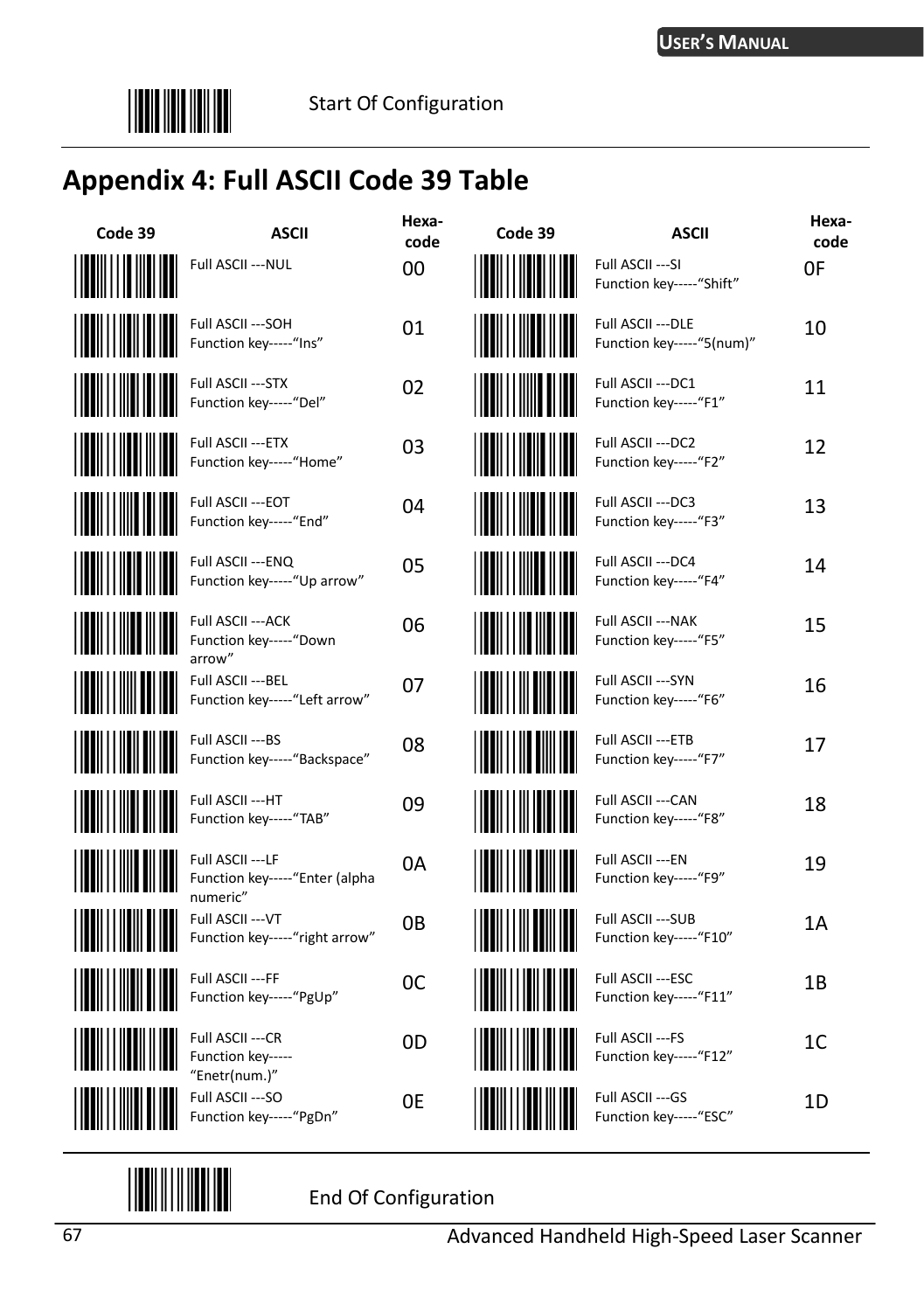

## **Full ASCII Code 39 Table**

| Code 39                     | <b>ASCII</b>                                     | Hexa-<br>code | Code 39               | <b>ASCII</b>     | Hexa-<br>code |
|-----------------------------|--------------------------------------------------|---------------|-----------------------|------------------|---------------|
|                             | Full ASCII --- RS<br>Function key ----- "CTL(L)" | 1E            |                       | Full ASCII ----  | 2D            |
|                             | Full ASCII --- US<br>Function key-----"ALT(L)"   | 1F            |                       | Full ASCII ---.  | 2E            |
|                             | Full ASCII --- SP                                | 20            | <u> Hillilli</u>      | Full ASCII ---/  | 2F            |
| <b>                 </b>    | Full ASCII ---!                                  | 21            | <b>THE TELEVISION</b> | Full ASCII --- 0 | 30            |
| <u> Hill III III III II</u> | Full ASCII ---"                                  | 22            |                       | Full ASCII --- 1 | 31            |
|                             | Full ASCII ---#                                  | 23            | <b>THE REAL</b>       | Full ASCII --- 2 | 32            |
|                             | Full ASCII --- \$                                | 24            |                       | Full ASCII --- 3 | 33            |
|                             | Full ASCII ---%                                  | 25            | <b>THE TELEVISION</b> | Full ASCII --- 4 | 34            |
| <b>THE REAL PROPERTY</b>    | Full ASCII --- &                                 | 26            | <b>THE REAL</b>       | Full ASCII --- 5 | 35            |
|                             | Full ASCII ---'                                  | 27            |                       | Full ASCII --- 6 | 36            |
| <b>   </b>                  | Full ASCII --- (                                 | 28            | <b>THE REAL</b>       | Full ASCII --- 7 | 37            |
| <u>HIII HIII HIII</u>       | Full ASCII --- )                                 | 29            |                       | Full ASCII --- 8 | 38            |
|                             | Full ASCII ---*                                  | 2A            | <b>THE REAL</b>       | Full ASCII --- 9 | 39            |
|                             | Full ASCII ---+                                  | 2B            |                       | Full ASCII ---:  | 3A            |
|                             | Full ASCII ---,                                  | 2C            | <u> III Martin Ma</u> | Full ASCII ---;  | 3B            |

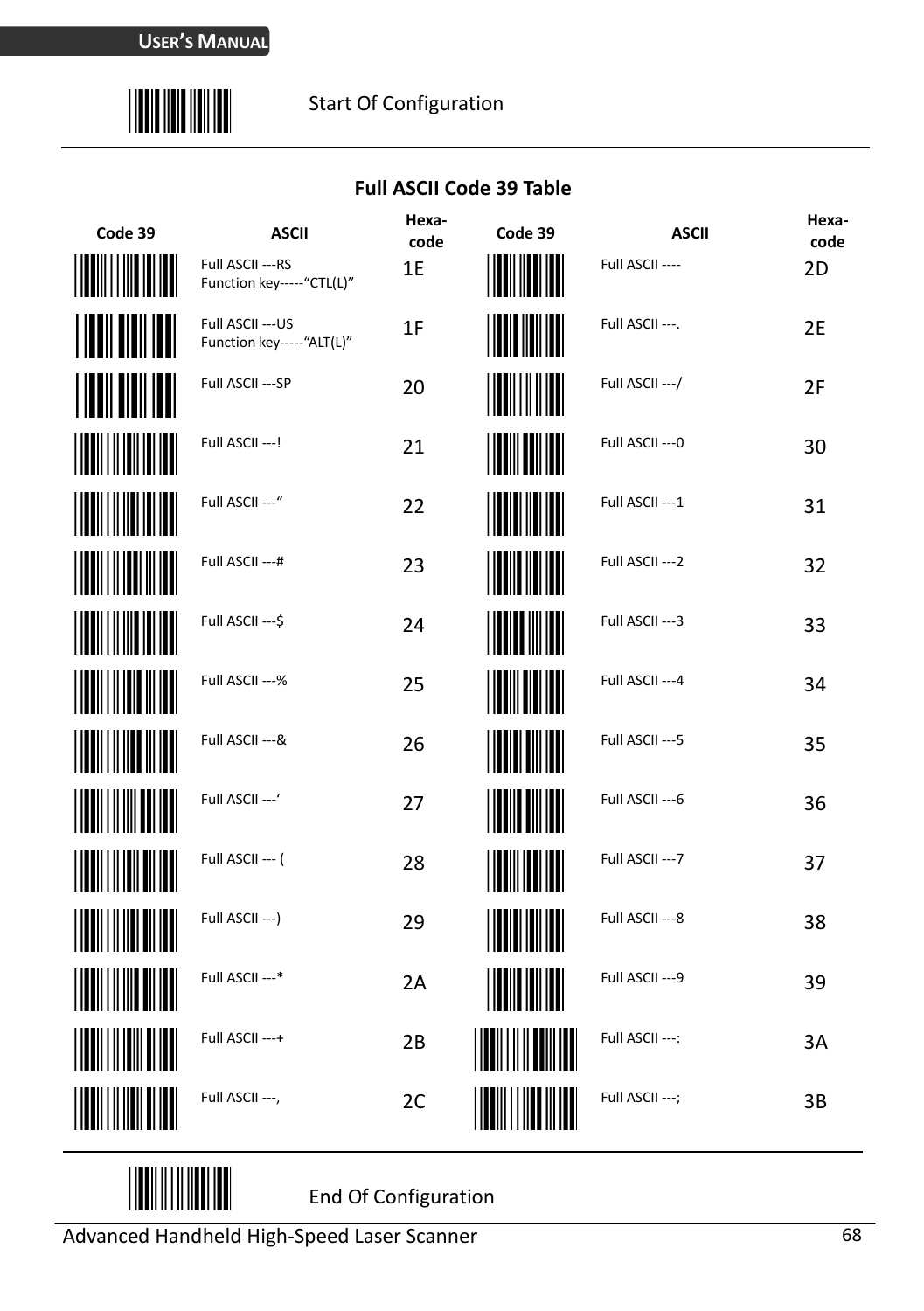

**Full ASCII Code 39 Table**

| Code 39               | <b>ASCII</b>     | Hexa-<br>code | Code 39                | <b>ASCII</b>     | Hexa-<br>code |
|-----------------------|------------------|---------------|------------------------|------------------|---------------|
|                       | Full ASCII ---<  | 3C            | <u> Hillian III</u>    | Full ASCII --- K | 4B            |
| <u> Hallin III II</u> | Full ASCII ---=  | 3D            | <b>IIII</b> IIII       | Full ASCII --- L | 4C            |
|                       | Full ASCII --->  | 3E            | <b>THE REAL</b>        | Full ASCII --- M | 4D            |
|                       | Full ASCII ---?  | 3F            | <u> III III III II</u> | Full ASCII --- N | 4E            |
| <u> Hill Hill</u>     | Full ASCII ---@  | 40            |                        | Full ASCII --- O | 4F            |
|                       | Full ASCII --- A | 41            | <b>WINDOW</b>          | Full ASCII --- P | 50            |
|                       | Full ASCII --- B | 42            |                        | Full ASCII --- Q | 51            |
|                       | Full ASCII --- C | 43            | <b>THE REAL</b>        | Full ASCII --- R | 52            |
|                       | Full ASCII --- D | 44            |                        | Full ASCII --- S | 53            |
|                       | Full ASCII --- E | 45            |                        | Full ASCII --- T | 54            |
| <b>THE TELEVISION</b> | Full ASCII --- F | 46            | <b>THE REAL</b>        | Full ASCII --- U | 55            |
| <b>THE REAL</b>       | Full ASCII --- G | 47            |                        | Full ASCII --- V | 56            |
| <b>THE REAL</b>       | Full ASCII --- H | 48            | <b>IIIIIIIIIIII</b>    | Full ASCII --- W | 57            |
|                       | Full ASCII --- I | 49            |                        | Full ASCII --- X | 58            |
| <u>Hilli illi</u>     | Full ASCII --- J | 4A            |                        | Full ASCII --- Y | 59            |

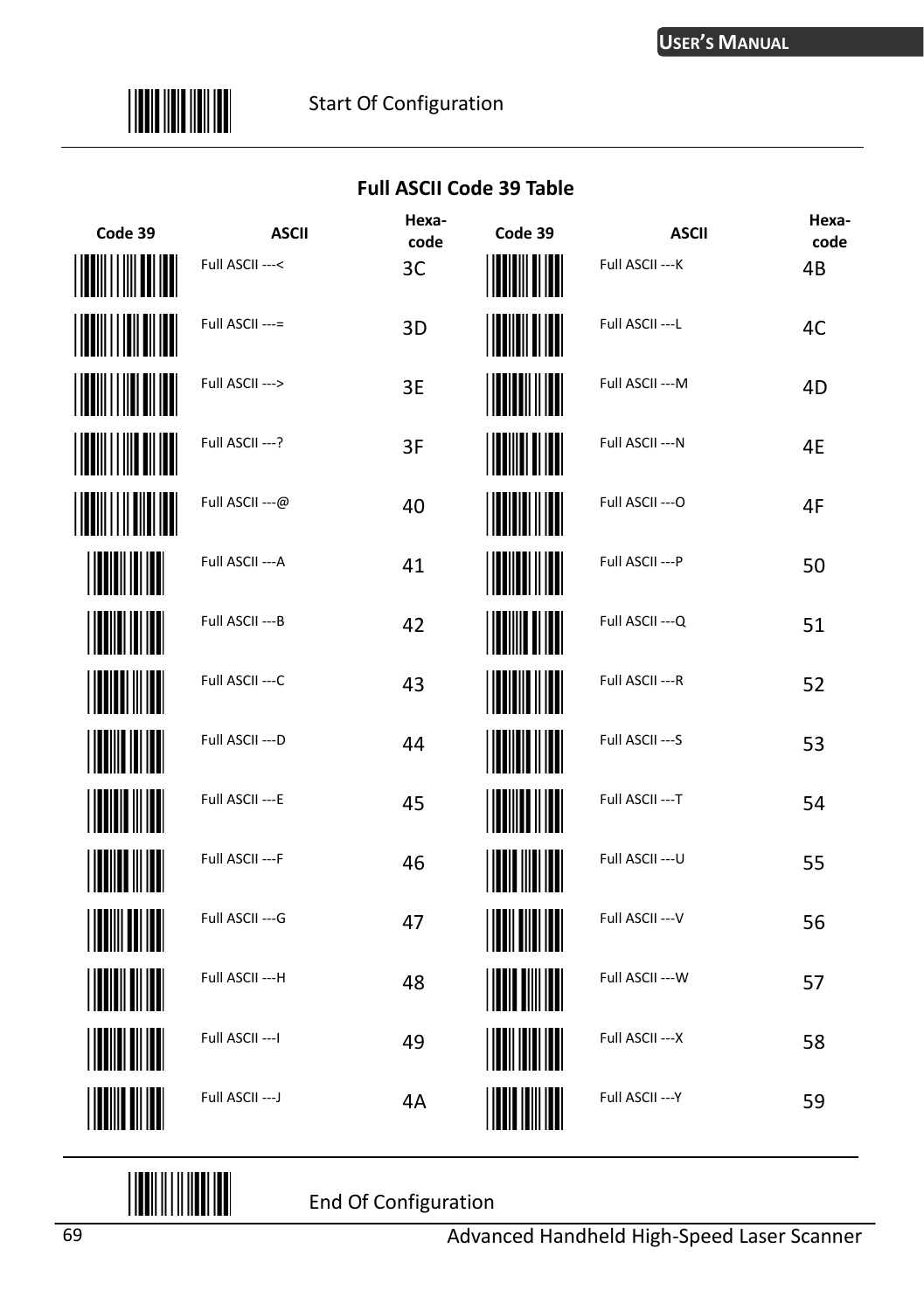

## **Full ASCII Code 39 Table**

| Code 39                       | <b>ASCII</b>     | Hexa-<br>code | Code 39                   | <b>ASCII</b>     | Hexa-<br>code |
|-------------------------------|------------------|---------------|---------------------------|------------------|---------------|
|                               | Full ASCII --- Z | 5A            |                           | Full ASCII --- i | 69            |
|                               | Full ASCII ---[  | 5B            | <u>                </u>   | Full ASCII --- j | 6A            |
|                               | Full ASCII --- \ | 5C            |                           | Full ASCII --- k | 6B            |
|                               | Full ASCII --- ] | 5D            |                           | Full ASCII --- I | 6C            |
|                               | Full ASCII --- ^ | <b>5E</b>     |                           | Full ASCII --- m | 6D            |
| <u> Hillingan k</u>           | Full ASCII ---   | 5F            | <u> Hilli Hilli Hill</u>  | Full ASCII --- n | 6E            |
|                               | Full ASCII --- ` | 60            |                           | Full ASCII --- o | 6F            |
|                               | Full ASCII --- a | 61            |                           | Full ASCII --- p | 70            |
|                               | Full ASCII --- b | 62            |                           | Full ASCII --- q | 71            |
|                               | Full ASCII --- c | 63            | <u> Harry Harry Harry</u> | Full ASCII --- r | 72            |
|                               | Full ASCII --- d | 64            |                           | Full ASCII --- s | 73            |
|                               | Full ASCII --- e | 65            |                           | Full ASCII --- t | 74            |
|                               | Full ASCII --- f | 66            |                           | Full ASCII --- u | 75            |
| <u>                      </u> | Full ASCII --- g | 67            |                           | Full ASCII --- v | 76            |
|                               | Full ASCII --- h | 68            |                           | Full ASCII --- w | 77            |